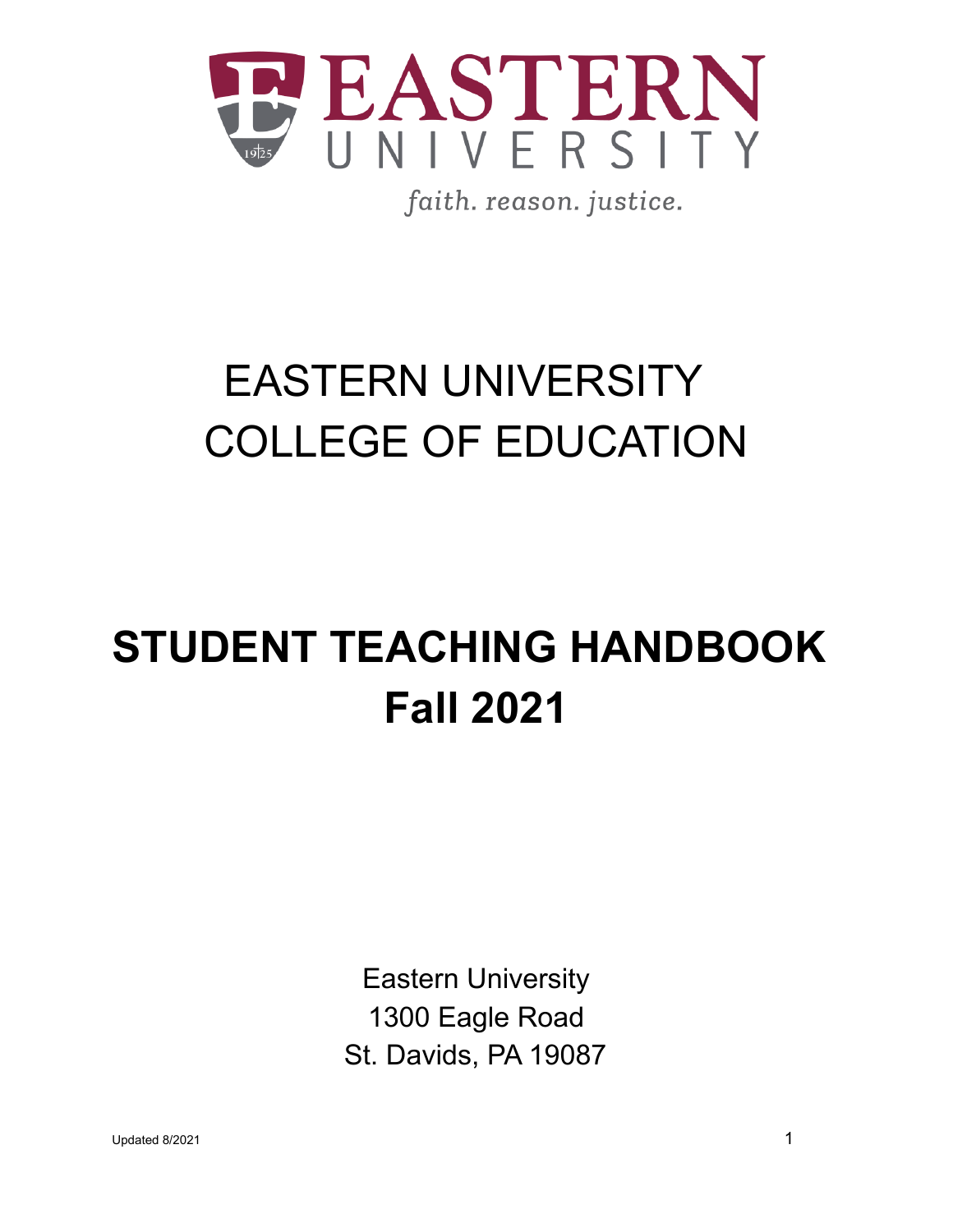## TABLE OF CONTENTS

## **STUDENT TEACHER INFORMATION (9-20)**

## **MENTOR TEACHER/HOST SCHOOL INFORMATION (21-24)**

## **UNIVERSITY SUPERVISOR INFORMATION (28-29)**

## **CERTIFICATION INFORMATION (PAGE RANGE)**

## **APPENDIX**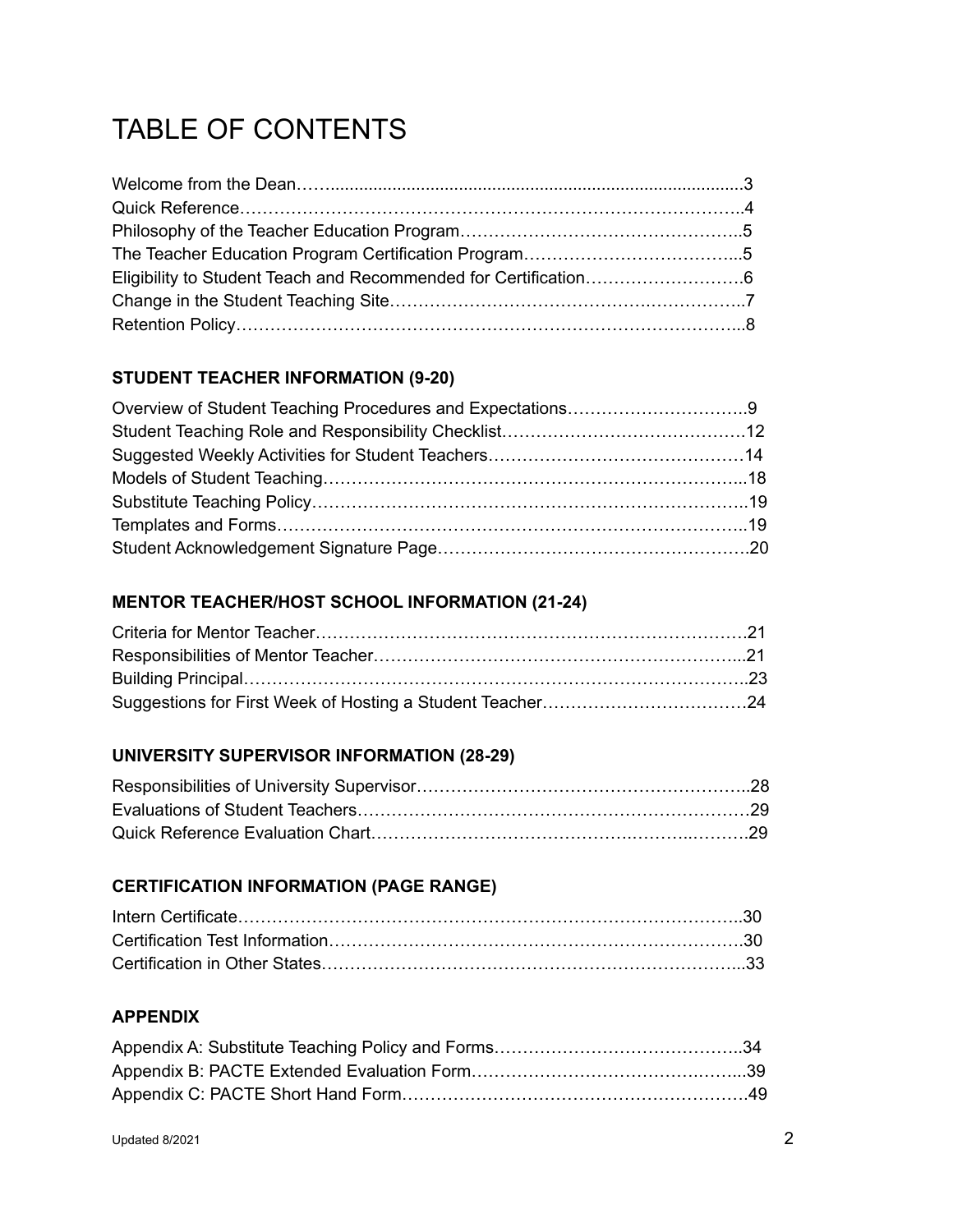## **WELCOME FROM THE DEAN**

Eastern University's College of Education ensures our students are provided with a supportive, practical, and transformative student teaching experience. As we all know, the experience of student teaching is of prime importance in developing teachers who will pursue their profession with passion and expertise.

At Eastern, the student teaching experience affords the candidate an opportunity to continue developing and reflecting on the skills, knowledge, and professionalism critical to student learning. Throughout the candidates' preparation program, their field and clinical experiences reflect both a significant quantity of hours and high-quality training.

Student teachers spend over 12 weeks on site, therefore, becoming an important member of the school community, working with an expert mentor teacher and university supervisor. Each have expertise in a variety of content areas and instructional approaches. Student teaching at Eastern University is a collaborative process that includes planned placements, careful supervision and student reflection on growth. We encourage you to use your "heart (faith), head (reason), and hands (justice)" while student teaching as you reflect on and make decisions about how to help the diverse students with whom you will work thrive in their school community.

This handbook is meant to be a resource guide with practical information for those who are a part of our capstone experience. It is by no means meant to be comprehensive. We constantly revise and update information, especially as we receive your feedback and suggestions.

We extend our gratitude to the schools and staff that welcome our Eastern University students into their learning community.

Susan Edgar-Smith, Ph.D. Dean, College of Education

## **QUICK REFERENCE**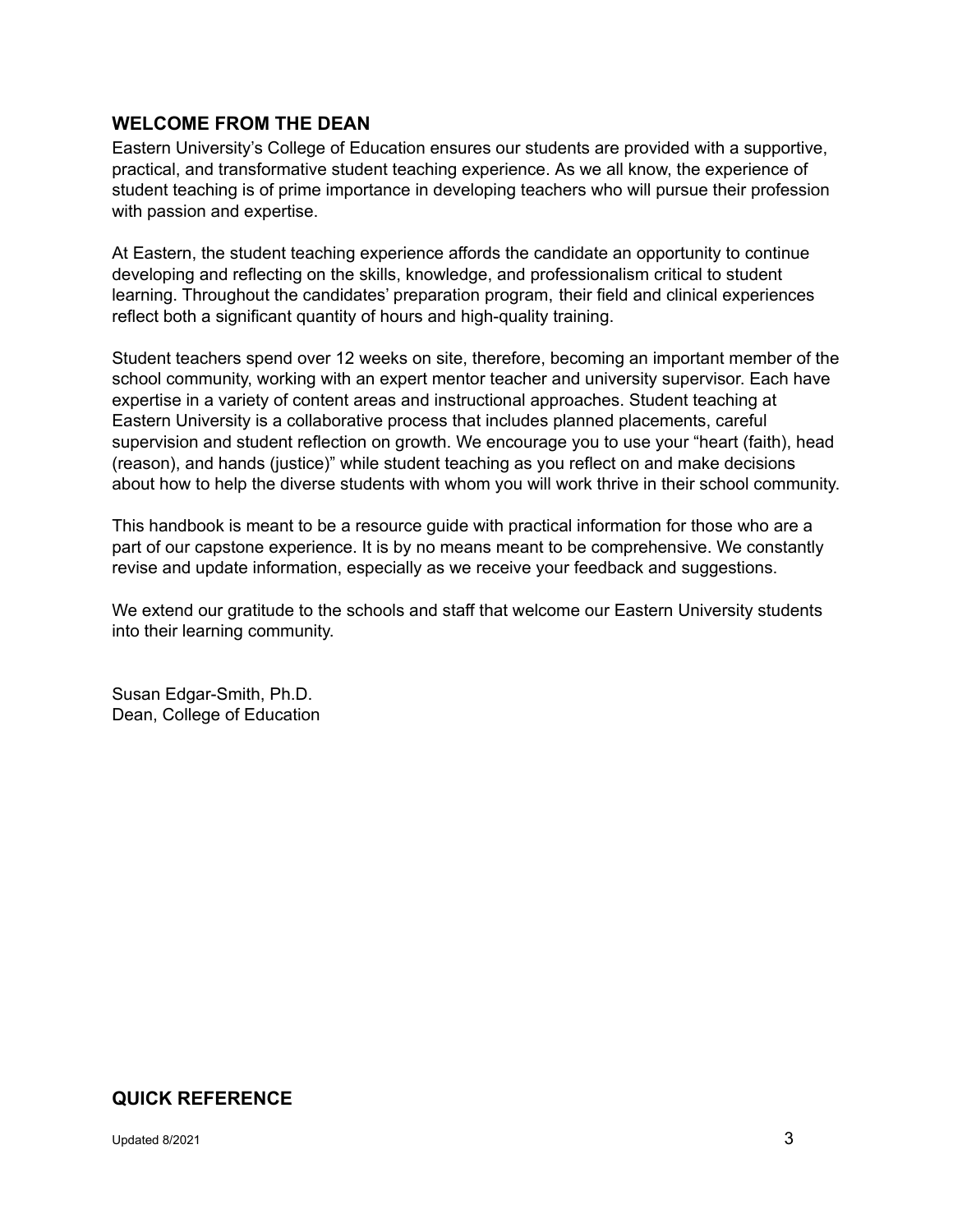## **WHAT IF:**

| <b>SITUATION</b>                                                                | <b>ACTION</b>                                                                                                                                                             |
|---------------------------------------------------------------------------------|---------------------------------------------------------------------------------------------------------------------------------------------------------------------------|
| Illness, family emergency, funeral                                              | Call your Mentor Teacher and University<br>Supervisor immediately                                                                                                         |
| In-service day, Back To School Night, parent<br>conferences, field trips (etc.) | Attend with Mentor Teacher (if permitted) and<br>email University Supervisor                                                                                              |
| Inclement weather                                                               | Check school website, local radio or<br>television. If school is delayed, closed, or has<br>an early dismissal contact University<br>Supervisor by text message and email |
| Non emergencies (vacation, personal day,<br>appointments, etc)                  | Must be scheduled around school hours and<br>obtain written approval from Mentor Teacher<br>University Supervisor at least 48 hours in<br>advance                         |
| Faculty strike (or job action)                                                  | Call your University Supervisor                                                                                                                                           |

## **IMPORTANT CONTACT NUMBERS**

## **OTHER REMINDERS**

- Download district app
- Request to be added to district emergency alert system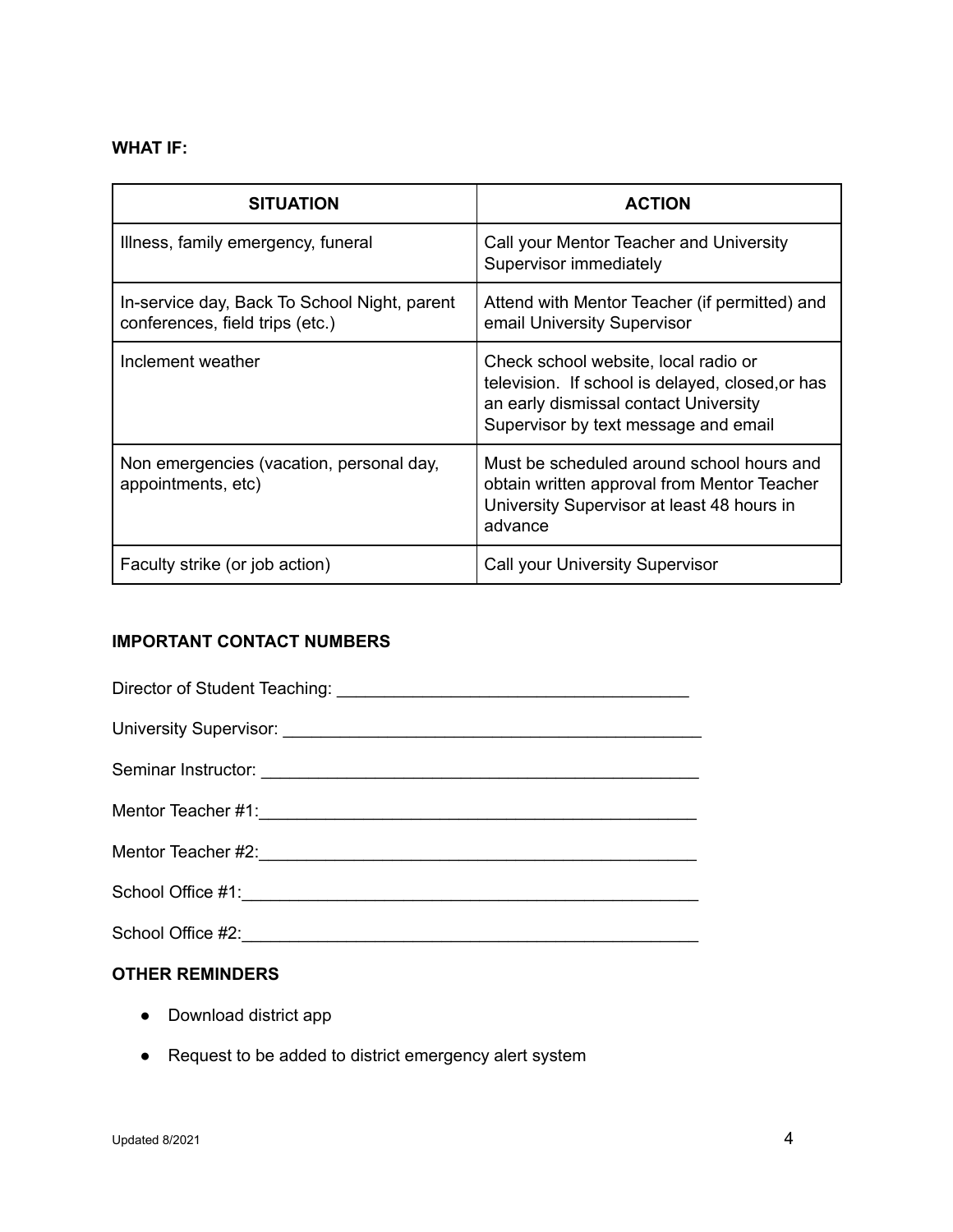## **PHILOSOPHY OF THE TEACHER EDUCATION PROGRAM**

Eastern University is a Christian university committed to preparing professionals to serve with excellence in schools. The College of Education is committed to equipping our students to ensure they;

- 1. Possess depth and breadth in their respective content knowledge
- 2. Display professionalism
- 3. Practice evidence-based teaching skills
- 4. Work toward repairing social injustices such as reducing the achievement gap
- 5. Attain expertise in diversity and inclusion practices

The teacher training program also strives to have candidates reach an understanding of individual differences, human growth and development, and a thorough knowledge of innovative teaching techniques with appropriate integration of educational technology. These skills must be demonstrated by student teacher candidates before placement in the field by the College of Education staff.

## **THE TEACHER EDUCATION CERTIFICATION PROGRAM**

The College of Education offers a program of study to selected, qualified students who desire to be certified as teachers in the state of Pennsylvania. Students seeking certification are responsible for completing an approved course of study and must be recommended by faculty from the Education College. Once coursework is complete, field experiences successfully done and Praxis exams passed Eastern University's Certification Officer recommends the teaching candidate to the Pennsylvania Department of Education. This recommendation will be based upon adherence to the standards of conduct of Eastern University as well as upon the successful completion of academic requirements.

As stated above, the State of Pennsylvania also requires evidence of passing the required certification exams. Baccalaureate students must successfully complete the Basic Skills exams (or waive by alternative method), and both baccalaureate and post-baccalaureate students must complete the appropriate Praxis II or PECT exams before granting a certificate. \* See Appendix D for further explanation.

Areas of certification at Eastern University include\**not an exhaustive list*\*: Early Childhood (PreK-4), Middle Level 4-8 (English/Reading, Social Studies, Mathematics, and Science), Secondary Education 7-12 (Biology, Chemistry, English, Mathematics, and Social Studies), Special Education (PreK-12), Foreign/World Language PreK-12 (French, Spanish, Chinese(Mandarin)), Health & Physical Education PreK-12 (post baccalaureate only), Music PreK-12, Reading Specialist PreK- 12, Reading Supervisor PreK-12 (post baccalaureate only), School Nurse N-12, School Psychologist PreK-12, Elementary and Secondary Counselor PreK-12.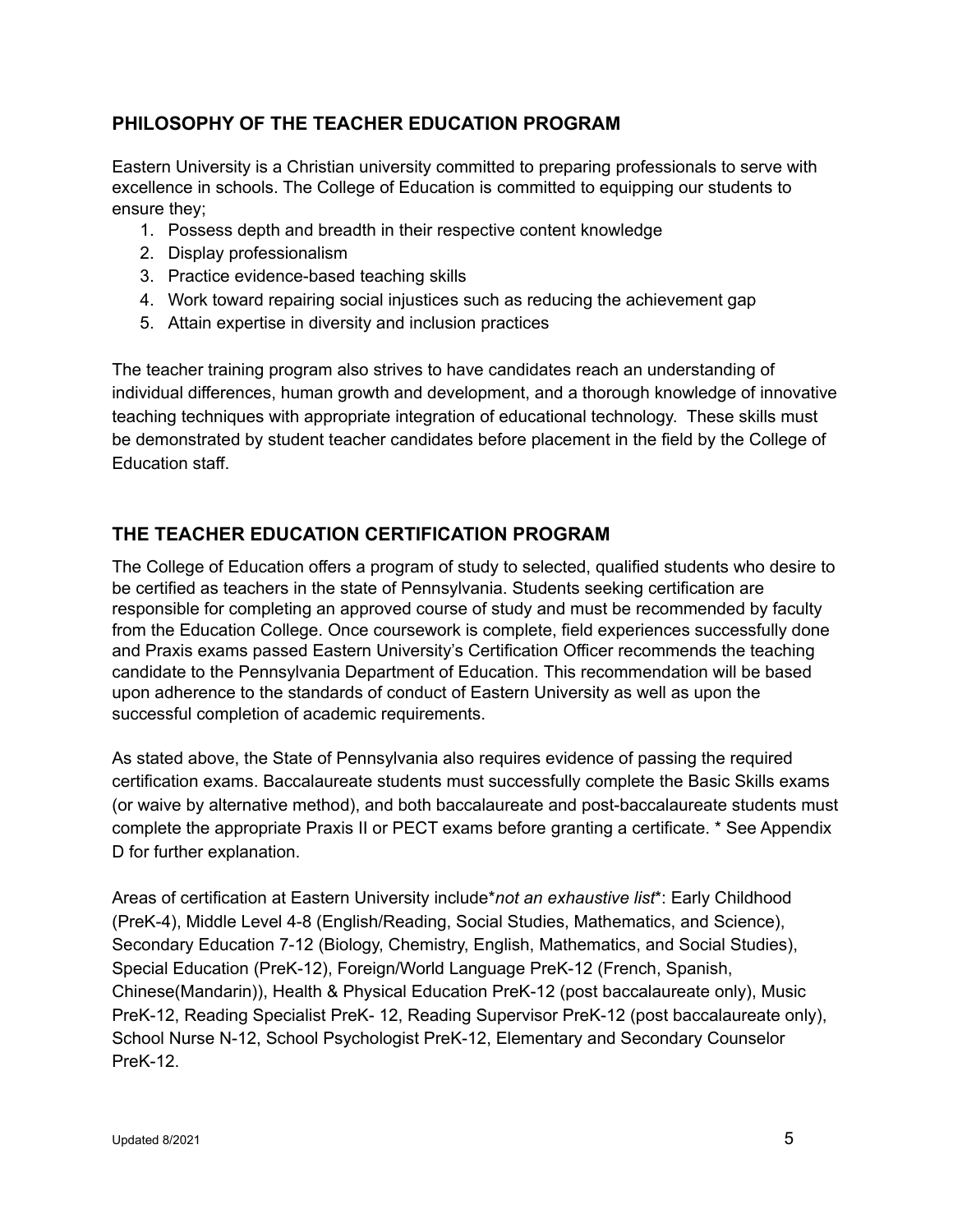## **ELIGIBILITY**

## **Student Teach:**

Student Teaching Candidates must meet the following criteria to be eligible to student teach.

- 1. Acceptance into the College of Education
- 2. Complete all required coursework for certification area with a minimum grade of C or higher, except for 610/620 and with special permission EDUC 450
- 3. Met Basic Skills requirements {if applicable}
- 4. Submit Student Teaching Application by required deadline, {12/15-1/15 for the following Fall and Spring semester}
- 5. Minimum of 3.0 GPA
- 6. Updated Clearances {Child Abuse, PA Criminal Record Check, FBI Fingerprint} active within 1 year of desired student teaching semester
- 7. Negative TB test within 90 days of the start of assigned placement
- 8. Act 24 Arrest and Conviction Form
- 9. Proof of Liability Insurance available through PSEA
- 10. Professional Resume
- 11. Philosophy of Education
- 12. 2 letters of recommendation from faculty
- 13. In good standing with Eastern University
- 14. Attend Student Teaching Orientation
- 15. Attend Youth Mental Health First Aid training \*MANDATORY for all Middle Level, Secondary and PK-12 certification students\*

## **Recommendation for Certification:**

- 1. Completion of all program requirements and student teaching requirements
- 2. Conferral of degree {end of semester}
- 3. Minimum of satisfactory rating in each category of the Pennsylvania Statewide Evaluation Form for Student Professional Knowledge and Practice (PDE-430)
- 4. Passing score of required competency tests {PECT or Praxis II}
- 5. Minimum of 3.0 GPA
- 6. Submitted application to TIMS for PA teacher certification
- 7. Recommendation of Eastern University Certification Officer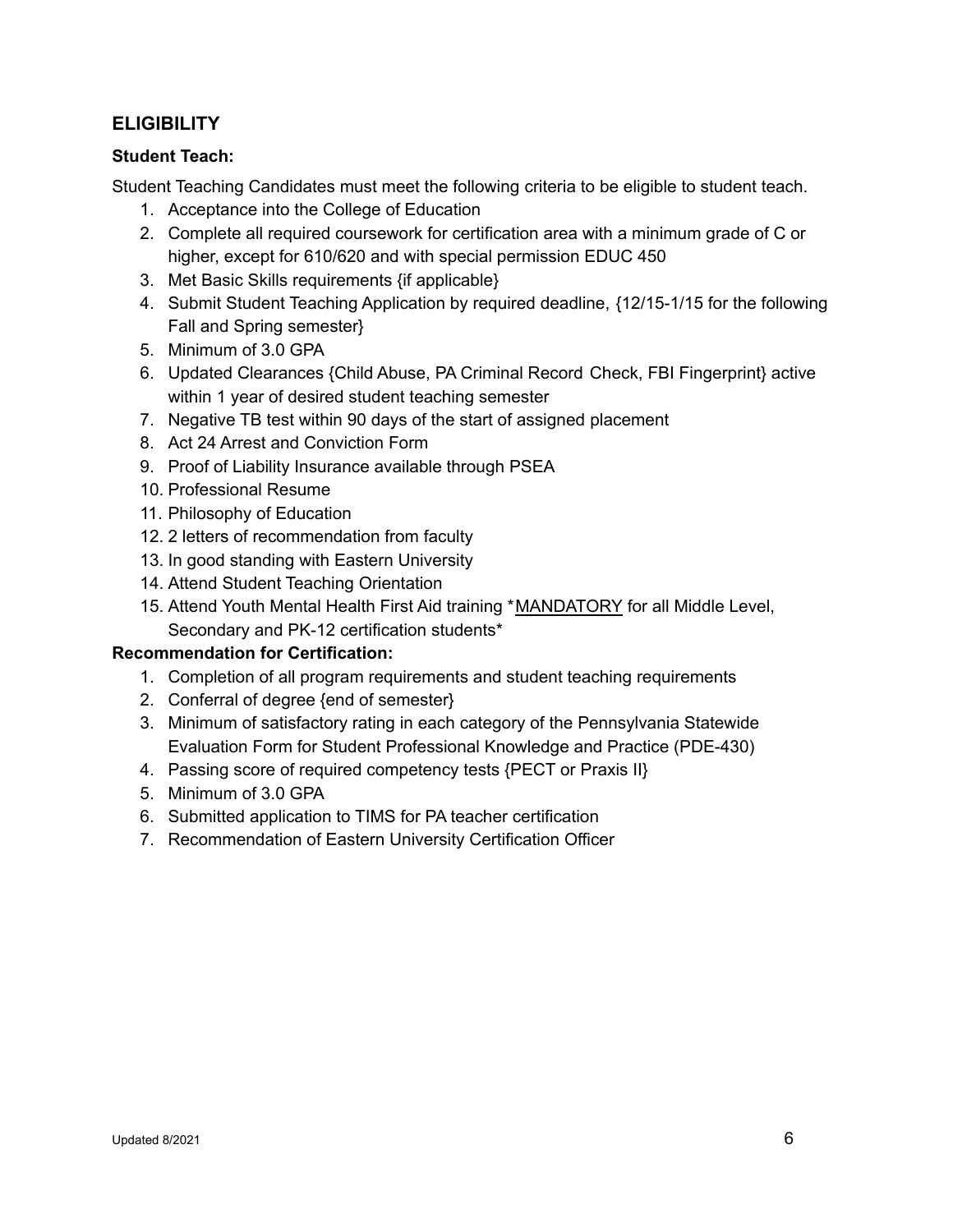## **CHANGE IN THE STUDENT TEACHING SITE**

It is the official position of Eastern University that changes in student teaching placement are strongly discouraged whether these changes occur before the placement starts, or after the placement begins. Eastern University endorses the position that, except in unusual circumstance, matters of individual difference which may precipitate the student's request for a change of placement are best settled and resolved on an individual basis within the student's placement district. Unilateral placement changes are seen as disruptive to the ongoing relationship between the University and the school district and may have a negative impact on students served by the district, and are therefore strongly discouraged.

Although the College does not endorse changes in sites, each situation and request for change will be treated on an individual basis with the following guidelines:

- 1. Valid Criteria for Student Teaching Change
	- a. Insufficient or inappropriate training and learning opportunities.
	- b. Unresolved interpersonal or professional conflicts with staff or administration.
	- c. The student teacher wants additional experience at another level.
	- d. Eastern University reserves the right to remove a student from a placement if the student is not meeting the requirements of student teaching.
- 2. Sequential Steps in Problem Resolution
	- a. Discuss the problem openly and in detail with the mentor teacher/supervisor.
	- b. If resolved with the mentor teacher/supervisor, the placement stands. If not, a meeting with the mentor teacher and appropriate school personnel is commenced.
	- c. If steps A through B are taken and the problem resolution does not occur, a meeting is scheduled with the mentor teacher, student teacher, Director of Student Teaching and any additional Eastern personnel to address the issue. Every effort will be made to respond as soon as possible with a decision and recommendations, usually within a week.
	- d. If a new placement is deemed appropriate, a suitable placement will be determined by the Director of Student Teaching.

If the problem is viewed as a student teacher's lack of preparation, poor demeanor, emotional readiness or lack of professionalism, the student may be removed from student teaching. If a student teacher is terminated for cause at the student teaching site the student will have to re-apply for entry into the Student Teaching Program. The College of Education will consider the readiness (emotional readiness, adequacy of skills, professionalism and openness to supervision) of the candidate before re-entry in student teaching is granted. The College of Education reserves the right to refuse re-entry into the Student Teaching Program following a site dismissal. If a student commits academic dishonesty, makes untruthful statements on any forms, or displays ethical violations, the University's catalog policies and procedures will be followed. This includes university refund policies.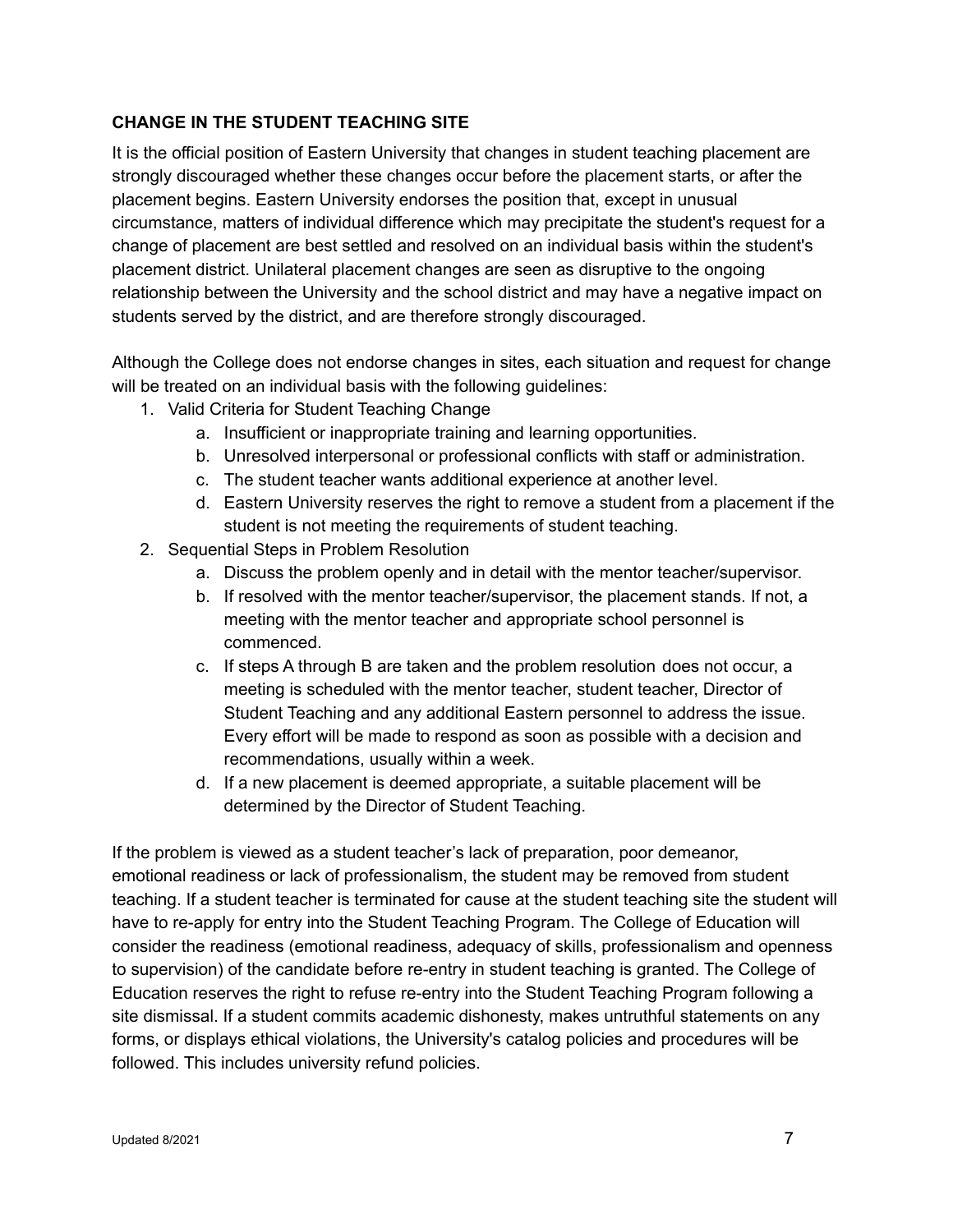#### **RETENTION POLICY**

At times, students may struggle with the application of skills. The grade of 'Incomplete' may be given to allow students the additional time needed to gain skills. In a small number of cases, concerns arise from faculty, supervisors and/or mentors regarding the suitability of a student for the teaching profession. In these situations the program faculty (in compliance with the ethical standards of the profession) will abide by the following: If, in the professional judgment of the Director of Student Teaching, the student's skills are deemed insufficient, the student may fail the courses and be required to repeat the student teaching placement after completing experiences needed to gain the needed skills. A contract is developed with the student outlining prerequisites before being permitted to retake the student teaching experience. Approval of the College of Education Faculty (via re-application) is once again needed for the student to be accepted into the Student Teaching experience.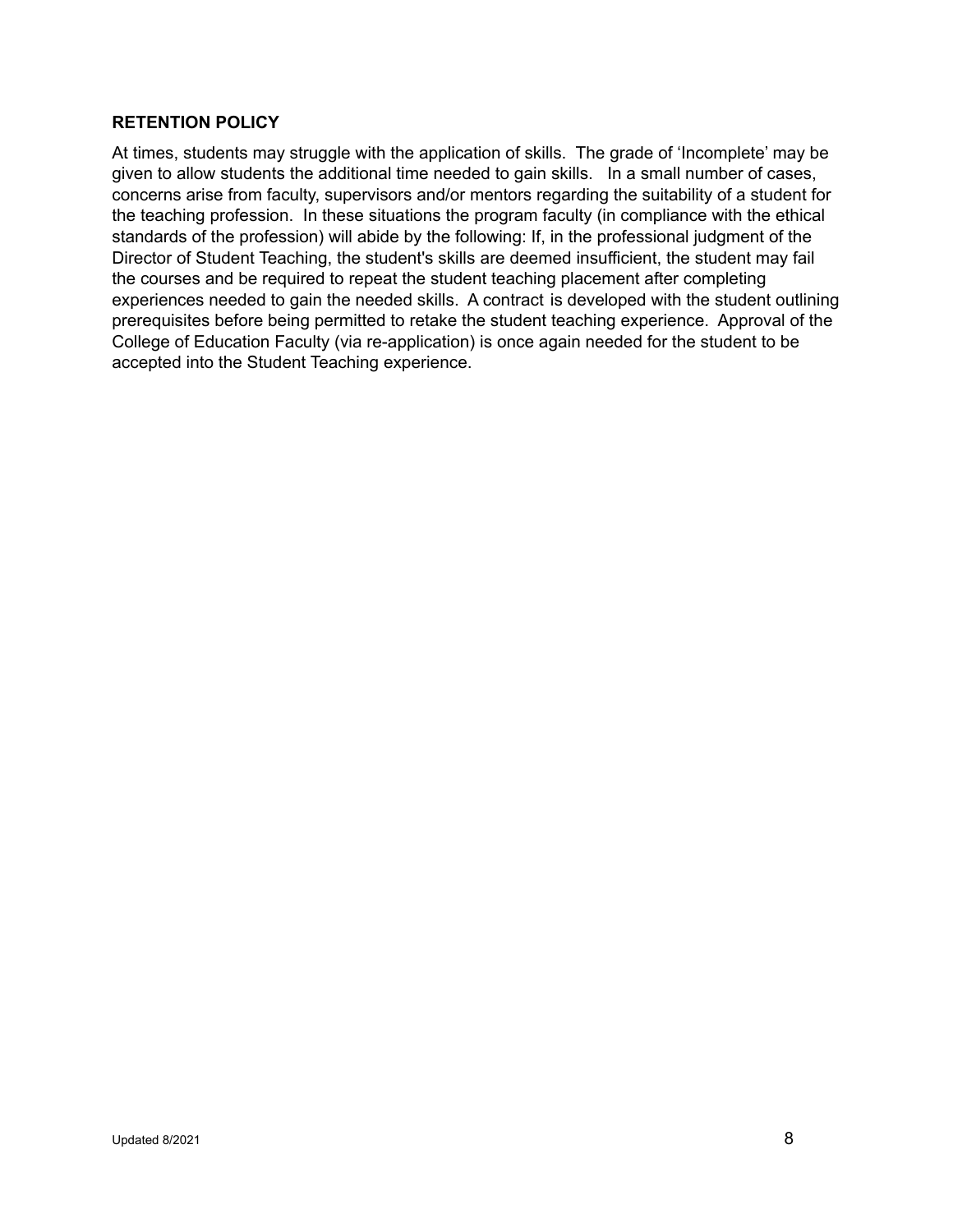## **STUDENT TEACHER INFORMATION**

## **OVERVIEW OF PROCEDURES AND EXPECTATIONS**

Student teaching is a full-time, supervised semester-long teaching experience which closely approximates a full-time working experience. Student teaching candidates are required to attend Student Teaching Orientation, held before the start of the semester. Student teaching candidates are required to attend all scheduled seminar classes. Seminar classes are held with a synchronous and asynchronous schedule. During the student teaching semester, two courses are taken: Undergraduate Level: EDUC 410 Student Teaching and EDUC 420 Seminar in Student Teaching (totaling 15 credits) Graduate Level: EDUC 610 Student Teaching and EDUC 620 Seminar in Student Teaching (totaling 9 credits)

## **ATTENDANCE**

Student teacher candidates are expected to be in attendance of the assigned classroom for the full teaching day every day school is in session. Student teaching candidates are strongly encouraged to attend in-service days, parent-teacher conferences, open houses, faculty meetings, special meetings, etc. Attendance of these events provide great professional experiences for student teaching candidates. Student teaching candidates will follow the calendar of the assigned school district {not the university calendar}. Student teaching candidates are permitted 5 excused absences for the semester. Excused absences include illness, job interview, career fair, professional conference or funeral for immediate family members. Additional make up time will be required if absences exceed this limit. All excused absences MUST be excused by the University Supervisor.

Unexcused absences are NOT permitted during the semester. Unexcused absences include trips, vacations, personal days etc. An absence from student teaching without being cleared by your University Supervisor will be counted as one full day of absence.

Student teachers are required to submit the *Student [Teaching](https://docs.google.com/document/d/1y0MVesj-zIUZlQdMhTwYI0my24ity8BidHlLhie3hTY/edit) Hour Tracker* to track the total number of clinical hours completed required by the Pennsylvania Department of Education for certification.

Student Athletes: Student athletes are strongly encouraged to complete their student teaching semester during the off semester of their sport. Communication and planning with an advisor is required to confirm student teaching candidates are able to fulfill all necessary requirements. Missing days and leaving early to attend practices or games is not permitted.

## **COVID 19 AND SOCIAL DISTANCE POLICY**

Student teaching candidates will follow the Health and Safety Plan set by their district and/or center.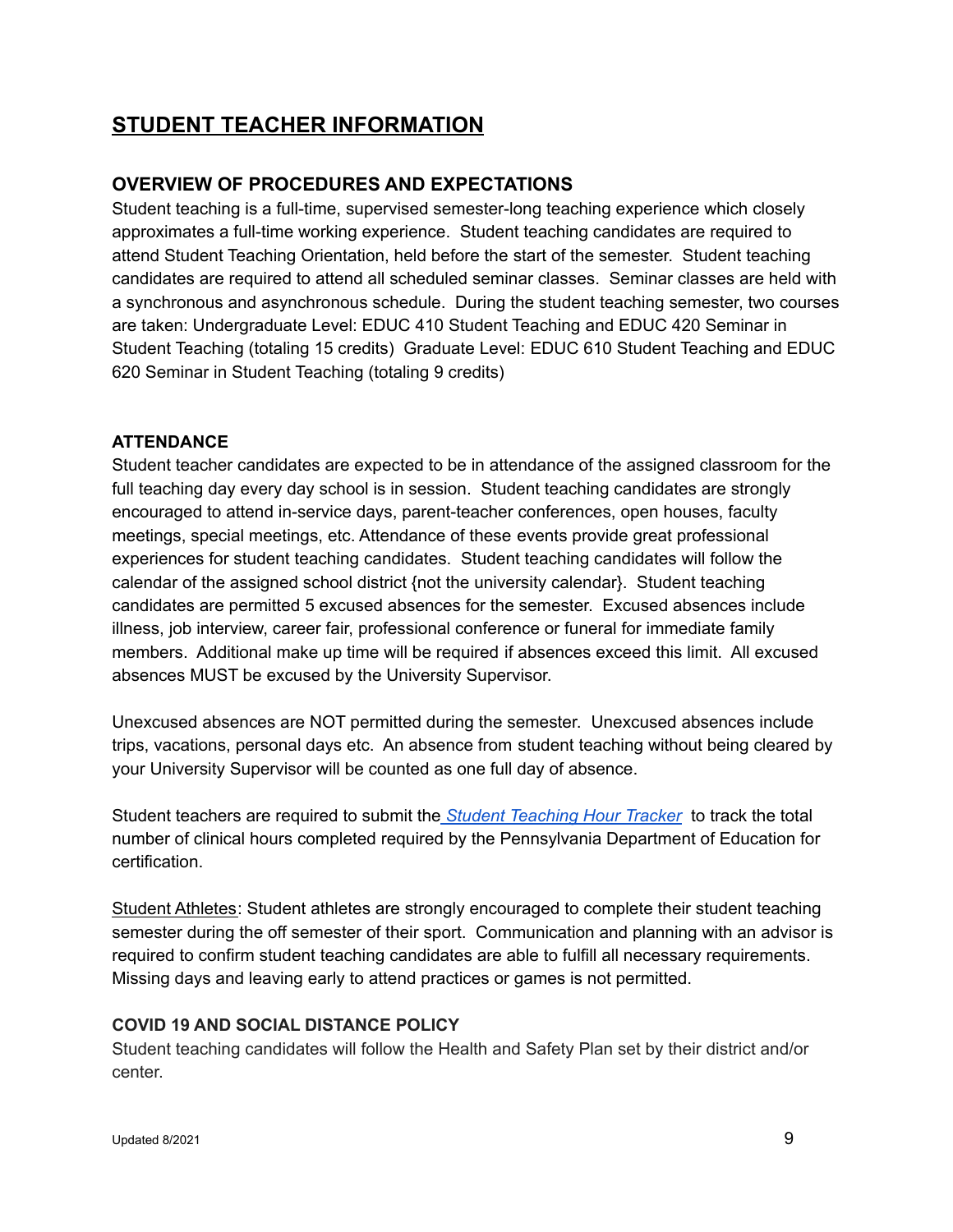#### **PROFESSIONALISM**

Student teaching candidates will adhere to the PA Code of [Professionalism](https://www.pacode.com/secure/data/022/chapter235/chap235toc.html) Practice and Conduct for [Educators](https://www.pacode.com/secure/data/022/chapter235/chap235toc.html). Student teaching candidates will demonstrate modest and appropriate dress at all times. Student teaching candidates should err on the side of a more professional appearance when unsure of dress code. Student teaching candidates are also encouraged to participate in dress down days or theme weeks, such as spirit days. Professional speech and behavior is also expected. This includes written communications with colleagues and students. Student teaching candidates who choose to have face coverings, should be sure all face coverings are professional and appropriate for a school environment.

## **PUNCTUALITY**

Student teaching candidates are expected to observe the same rules regarding punctuality which apply to the mentor teacher. Tardiness will be reported to the University supervisor and Director of Student Teaching.

## **ADDITIONAL ACTIVITIES**

Activities beyond student teaching responsibilities are encouraged to be limited during the semester. This includes but is not limited to employment, ministry opportunities, playoffs for athletics or club. All activities (on student teaching days: Monday-Friday) beyond 10 hours per week must be pre-approved by the Director of Student Teaching.

## **TRANSPORTATION**

Student teaching candidates are responsible for arranging their own transportation to and from the assigned school(s). Teacher candidates must not transport school students in any vehicle. This stipulation includes field trips and other activities.

## **DISCIPLINARY ACTIONS:**

In the event that a student teaching candidate behaves in an inappropriate manner, the Student Teaching Release Form will be utilized to address the concern. The University Supervisor will collaborate with the mentor teacher, school principal and university policy to coordinate any disciplinary action necessary.

## **LESSON PLANNING**

Student teaching candidates are required to write lesson plans using the Eastern [Lesson](https://docs.google.com/document/d/1JnPBb8RomFYo9Q5Du-SHNi-X9bImehZN__KrLA6qcJ4/edit?usp=sharing) Plan [Template](https://docs.google.com/document/d/1JnPBb8RomFYo9Q5Du-SHNi-X9bImehZN__KrLA6qcJ4/edit?usp=sharing) for each class taught. These are to be submitted to the mentor teacher for approval at least 24 hours prior to teaching. If your placement uses a different format for lesson planning, student teachers will use the Eastern Lesson Plan Template for all created lessons, but may use the placement template as a guide for the first 4 weeks of placement. After week 4, student teachers may use the district/center template for planning. University Supervisors may request a copy of a lesson plan prior to an observation. This should be in the Eastern Lesson Plan Template unless discussed before with the university supervisor and mentor teacher.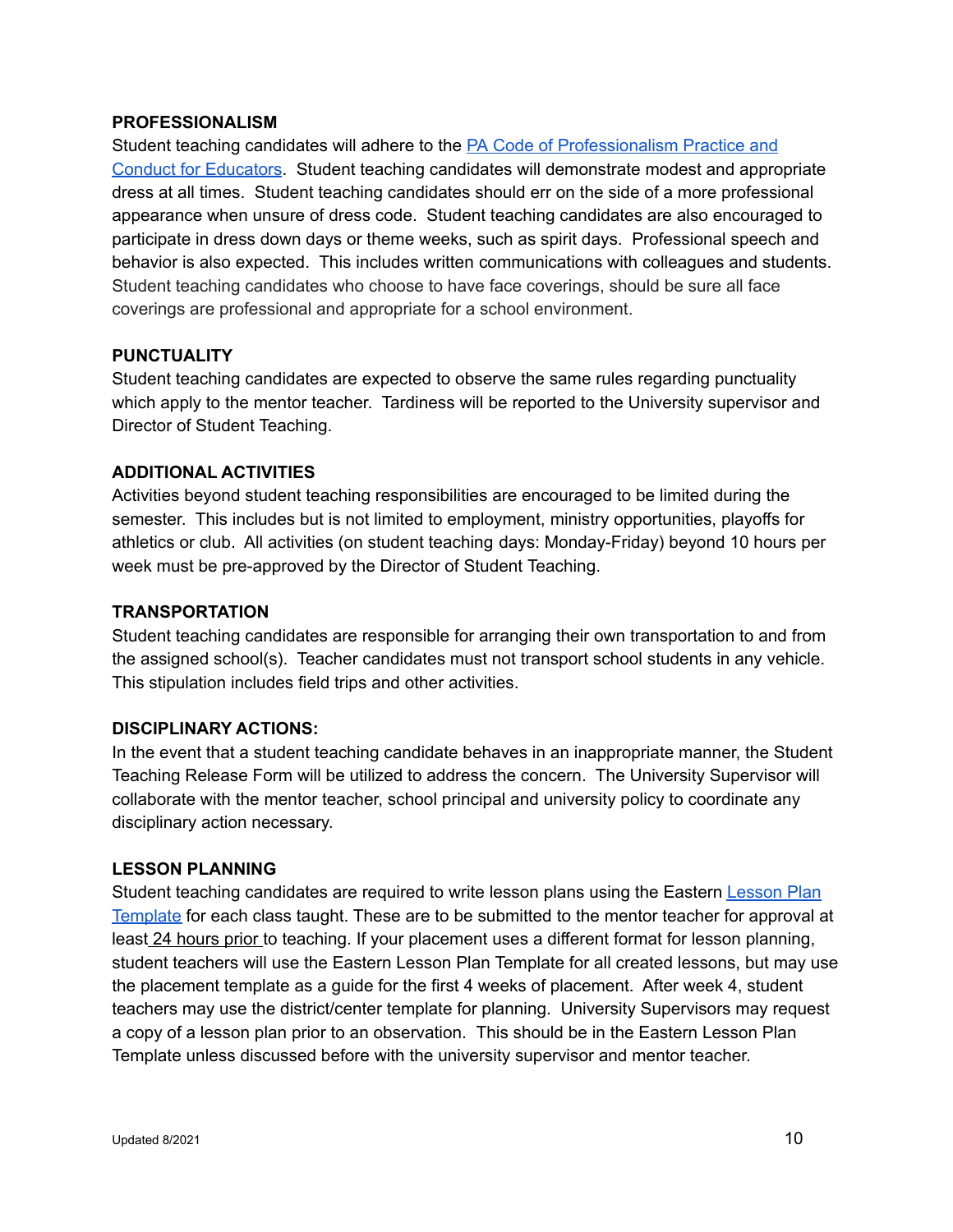Plans should be available in the classroom for examination by the university supervisor, mentor teacher and/or school principal. It is the responsibility of the student teacher to retain all plans with evaluations of the lessons.

Should a student teaching candidate be absent, substitute lesson plans must be submitted to the mentor teacher by 6:30AM of the missed day for review. This is following professional practice for all district employees.

## **VIDEO RECORDING**

Student teaching candidates may be required to record delivered lessons during the course of the semester. All student teacher candidates are required to review his/her district Technology Policy before the start of the school year and confirm with the mentor teacher on the best way to inform students and parents of this need. This can be done in an introduction letter sent to parents at the beginning of the semester with reference to the district technology policy.

Student teachers will only be recording him/herself conducting the lesson. Student teachers should only record students when parent permission is received and only if necessary as part of the lesson plan.

Recorded lessons will be shared via a secure email to the university supervisor only.

## **MULTIPLE PLACEMENTS**

Student teaching candidates pursuing a dual certification will spend half a semester in each of the certification area. Specific dates will be provided by the Education Services Coordinator. Student teaching candidates pursuing a PreK-12 certification are strongly encouraged to spend half the semester in two of the three settings: Elementary, Middle and Secondary level.

## **INTERNATIONAL STUDENT TEACHERS**

Schedule adjustments may be necessary if the student teaching candidate completes one placement at an international school. Necessary adjustments will be coordinated by the Director of Student Teaching, student teaching candidate and mentor teacher.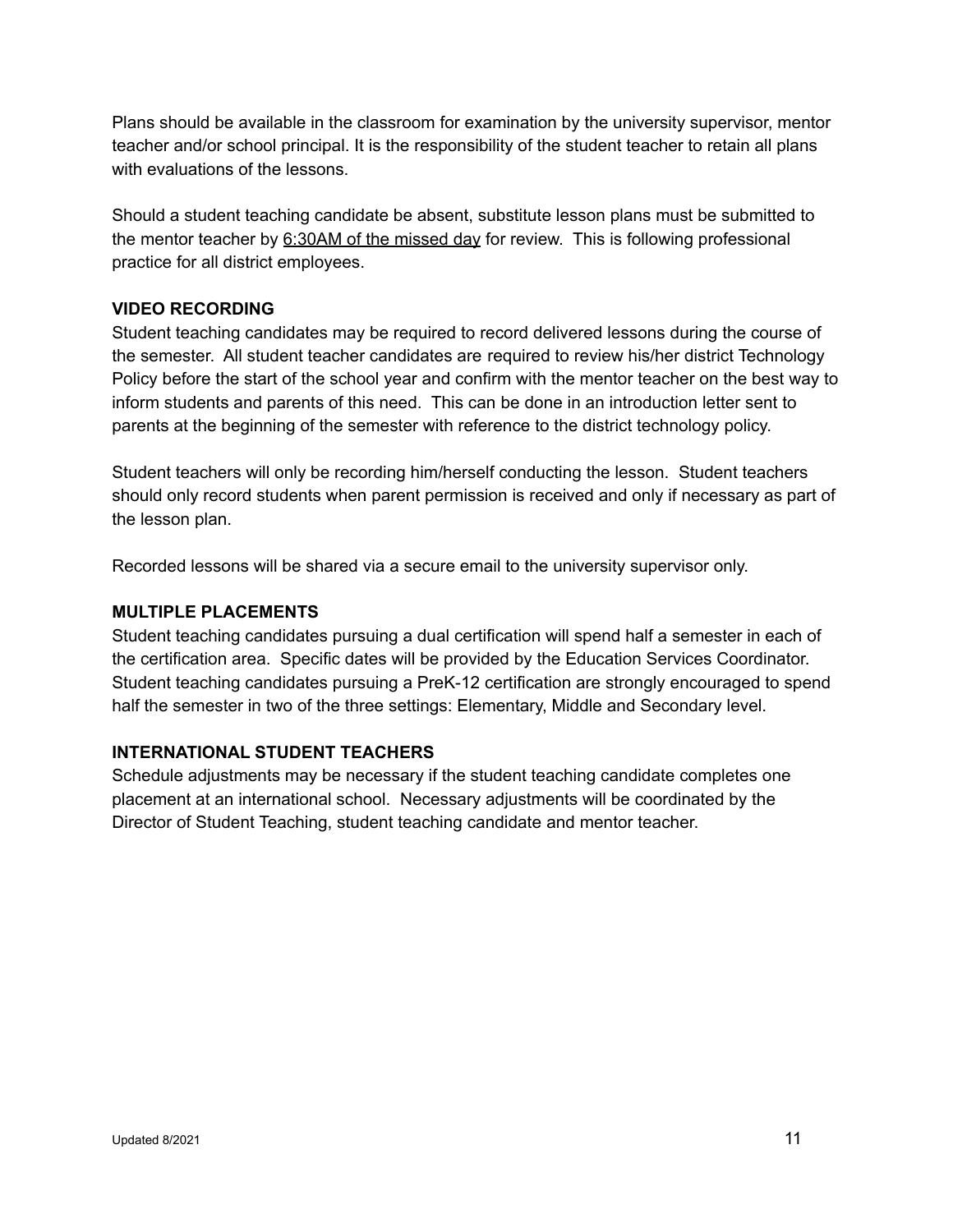## **STUDENT TEACHING ROLE AND RESPONSIBILITIES**

Prior to student teaching, your university supervisor may request to meet either in person or virtually. At that time, roles will be defined for all persons involved in student teaching. Topics such as: approval of lesson plans, how and when to begin "taking over a class", clarification of responsibilities, and methods by which to obtain help for professional problems will be reviewed.

Following are some suggestions you may use to identify your role and responsibilities. This will help you to delineate the function of student teaching and are recommendations of how you should proceed.

- 1. Observe the type of school organization, the nature of the curriculum in the cooperating school and the many approaches that are possible in effective teaching
- 2. Participate in school and community related activities
- 3. Know and respect school regulations and professional standards
- 4. Be aware and honor all district policies including policies regarding videotaping of students and the use of technology in the classroom
- 5. Safely preserve all personal and confidential information concerning students
- 6. Provide for individual differences among your students
- 7. Develop professional relationships and strive for personal and professional growth through continued study and effort
- 8. Give priority to assigned school duties and responsibilities
- 9. Maintain the ethical standards of the profession
- 10. Plan all work, securing the approval of the mentor teacher and in consultation with the university supervisor
- 11. Continuously evaluate your performance in order to discover your teaching strengths and areas of growth
- 12. Pray daily for yourself, your students, your mentor teacher and your college supervisors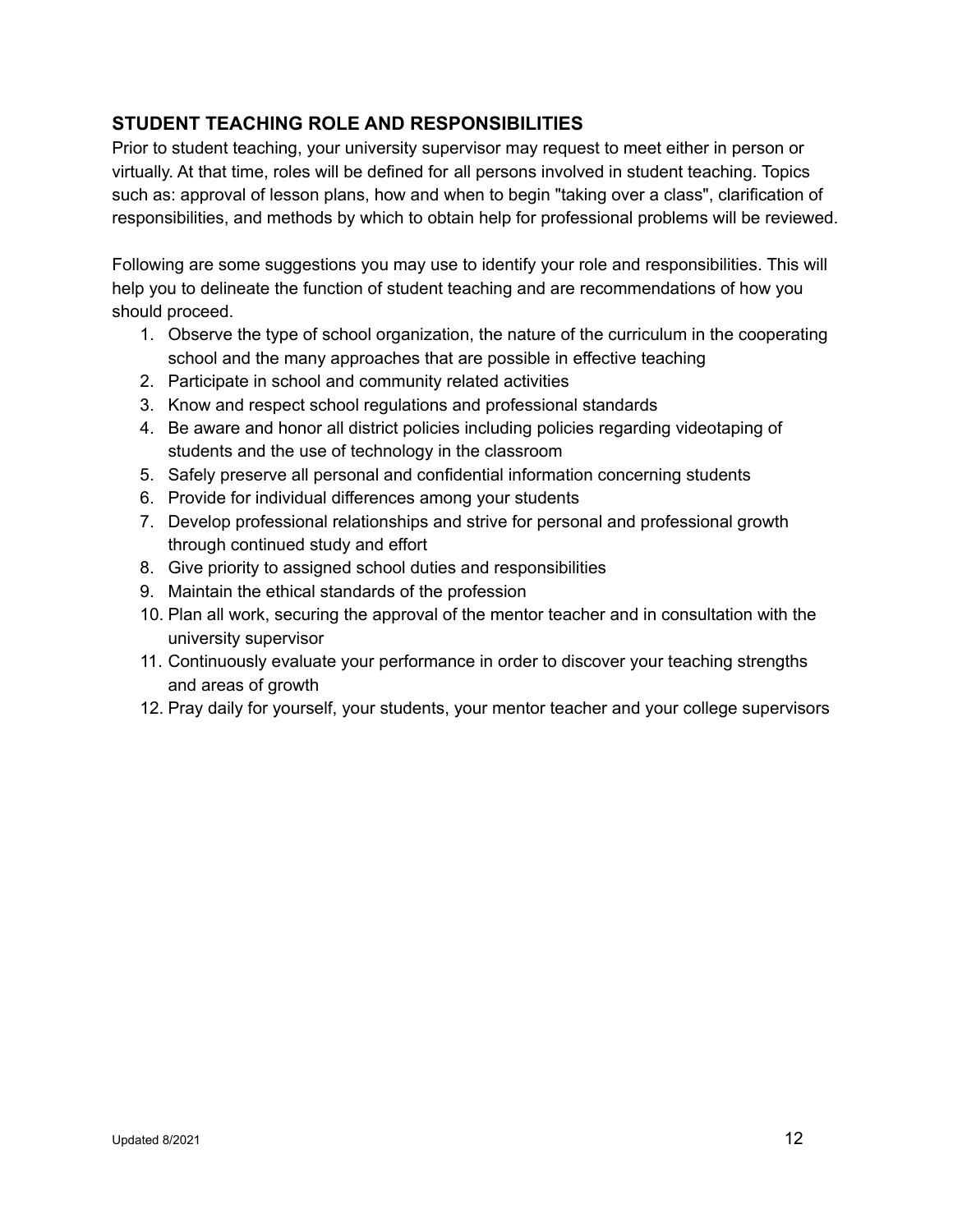## **INFORMATION TO DISCUSS WITH MENTOR**

The following topics are to be discussed with your mentor teacher throughout the semester. Keep a journal, notebook, etc to help you throughout the semester. Ask to debrief every day whether you taught or not. You should have questions on what happened in the classroom or teaching strategies.Talk to the mentor teacher about observations to be certain that correct impressions are being formed. Open and honest discussions between the teacher candidate and the mentor teacher are essential to the teacher candidate's growth.

- How are desirable work habits being developed?
- How is student attention gained and held?
- How is student initiative stimulated and how are individual and group responsibility developed?
- What about discipline? How are conflicts and disputes being handled?
- How is student cooperation achieved and retained?
- What personal characteristics of teachers seem to create good student morale?
- How are routine procedures handled in the room?
- What standards are set for student behavior? What behavior exists?
- How are individual and group assignments made?
- How are subject matter and materials selected and used?
- How is a lesson introduced. developed, and evaluated?
- What is being done to differentiate instruction to meet the individual needs of all students?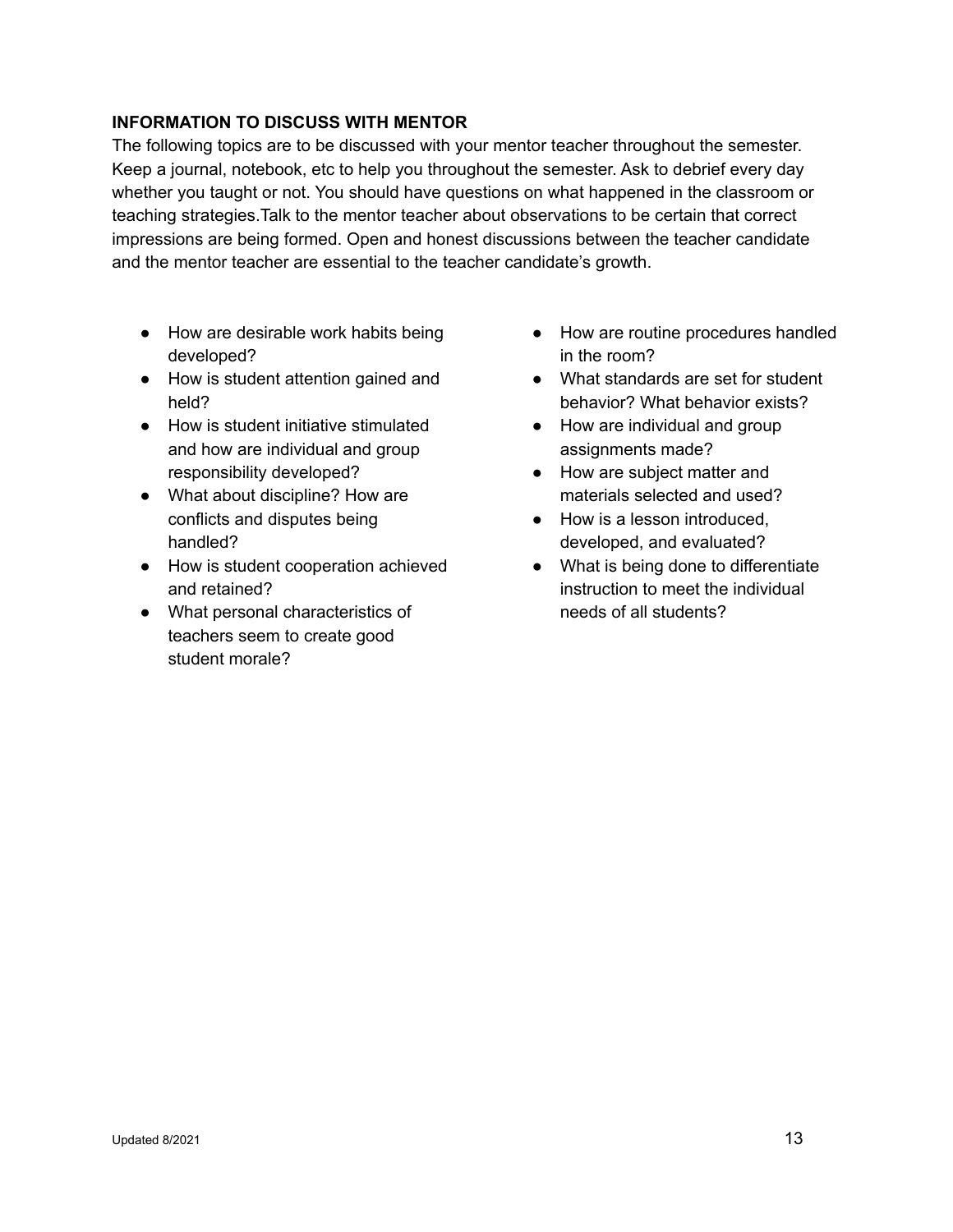## **SUGGESTED WEEKLY ACTIVITIES FOR STUDENT TEACHERS (ONE PLACEMENT)**

| Week 1-2 | Introduce yourself to administration, grade level team,<br>colleagues, etc<br>Observe class routine and participate when<br>appropriate/asked (eg: attendance, lunch count,<br>classroom games/activities, whole class discussions)<br>Familiarize yourself with curriculum, materials,<br>workbooks, instructional guides, etc.<br>Observe classroom and become familiar with placement<br>of material and resources<br>Observe mentor teacher's methods and techniques of<br>classroom management and discipline in the classroom<br>Participate in non-academic responsibilities (recess,<br>before/after school duties, etc.)<br>Assist with preparing materials, worksheets, educational<br>$\bullet$<br>packets, etc for the week(s)<br>Review all technology used in the classroom<br>Participate/teach one to two (1-2) whole group activities<br>$\bullet$<br>daily, making written lesson plans available to mentor<br>teacher for review prior to lesson delivery<br>Assist with small group, 1:1 guided instruction with<br>guidance from mentor teacher |
|----------|----------------------------------------------------------------------------------------------------------------------------------------------------------------------------------------------------------------------------------------------------------------------------------------------------------------------------------------------------------------------------------------------------------------------------------------------------------------------------------------------------------------------------------------------------------------------------------------------------------------------------------------------------------------------------------------------------------------------------------------------------------------------------------------------------------------------------------------------------------------------------------------------------------------------------------------------------------------------------------------------------------------------------------------------------------------------|
| Week 3-4 | Assist in changing of classes, escorting class to<br>special(s), lunch, recess, etc<br>Submit all lesson plans to mentor teacher at least 24<br>$\bullet$<br>hours in advance for review<br>Prepare materials required for teaching<br>Teach about two-four (2-4) classes daily; can include<br>whole group, small group, center rotation, etc.<br>Teach two to three (2-3) subjects with direction from<br>mentor teacher<br>Increase responsibility of daily routine and management<br>of classroom (attendance, lunch, special, recess)<br>Take more responsibility with classroom management<br>$\bullet$<br>and classroom behavior with guidance from mentor<br>teacher<br>Help record student progress<br>Review feedback from university supervisor<br>observation(s) if applicable                                                                                                                                                                                                                                                                           |
| Week 5-6 | Increase teaching subjects to four (4)                                                                                                                                                                                                                                                                                                                                                                                                                                                                                                                                                                                                                                                                                                                                                                                                                                                                                                                                                                                                                               |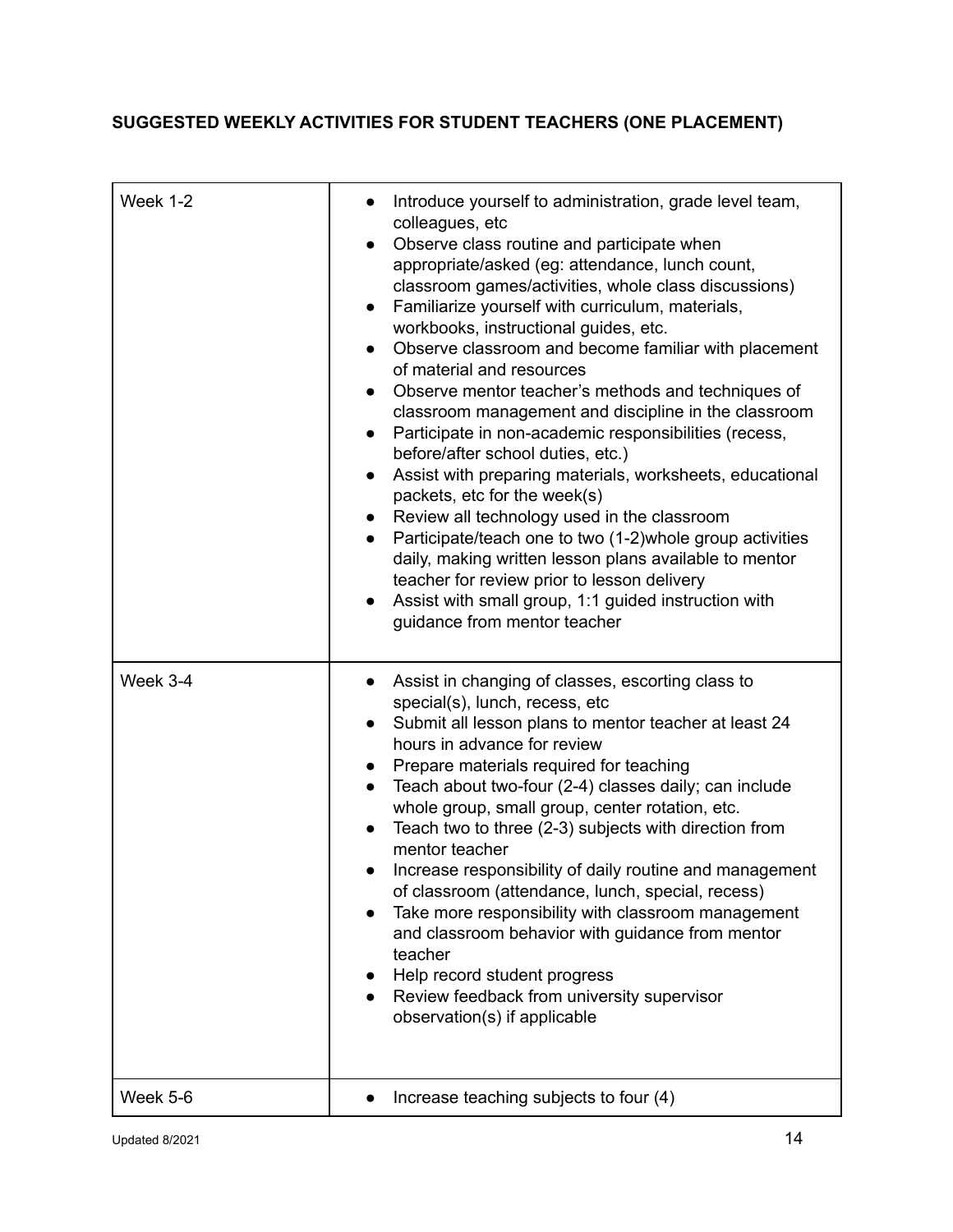|                   | Assume full responsibility of daily routine and<br>management of classroom (attendance, recess, etc)<br>Review plan for upcoming intensive week(s) of teaching<br>$\bullet$<br>with mentor teacher and university supervisor *if needed*<br>Prepare materials required for instruction<br>Administer group or individual test<br>Review feedback from university supervisor<br>$\bullet$<br>observation(s) if applicable |
|-------------------|--------------------------------------------------------------------------------------------------------------------------------------------------------------------------------------------------------------------------------------------------------------------------------------------------------------------------------------------------------------------------------------------------------------------------|
| <b>Week 7-10</b>  | Most or all subjects should be handled by student teacher<br>$\bullet$<br>with guidance from mentor teacher<br>All lessons submitted to mentor teacher in advance for<br>approval and review<br>Review midterm evaluation with mentor and university<br>supervisor                                                                                                                                                       |
| <b>Week 11-13</b> | Student teacher transition to teaching three to four (3-4)<br>$\bullet$<br>subjects daily and give back one to two (1-2) subjects<br>over the following weeks<br>Prepare materials required for instruction<br>Continue to participate in daily routine and management<br>of classroom                                                                                                                                   |
| <b>Week 14-15</b> | Discuss transition of student teacher departure with class<br>Review final evaluation with mentor and university<br>supervisor                                                                                                                                                                                                                                                                                           |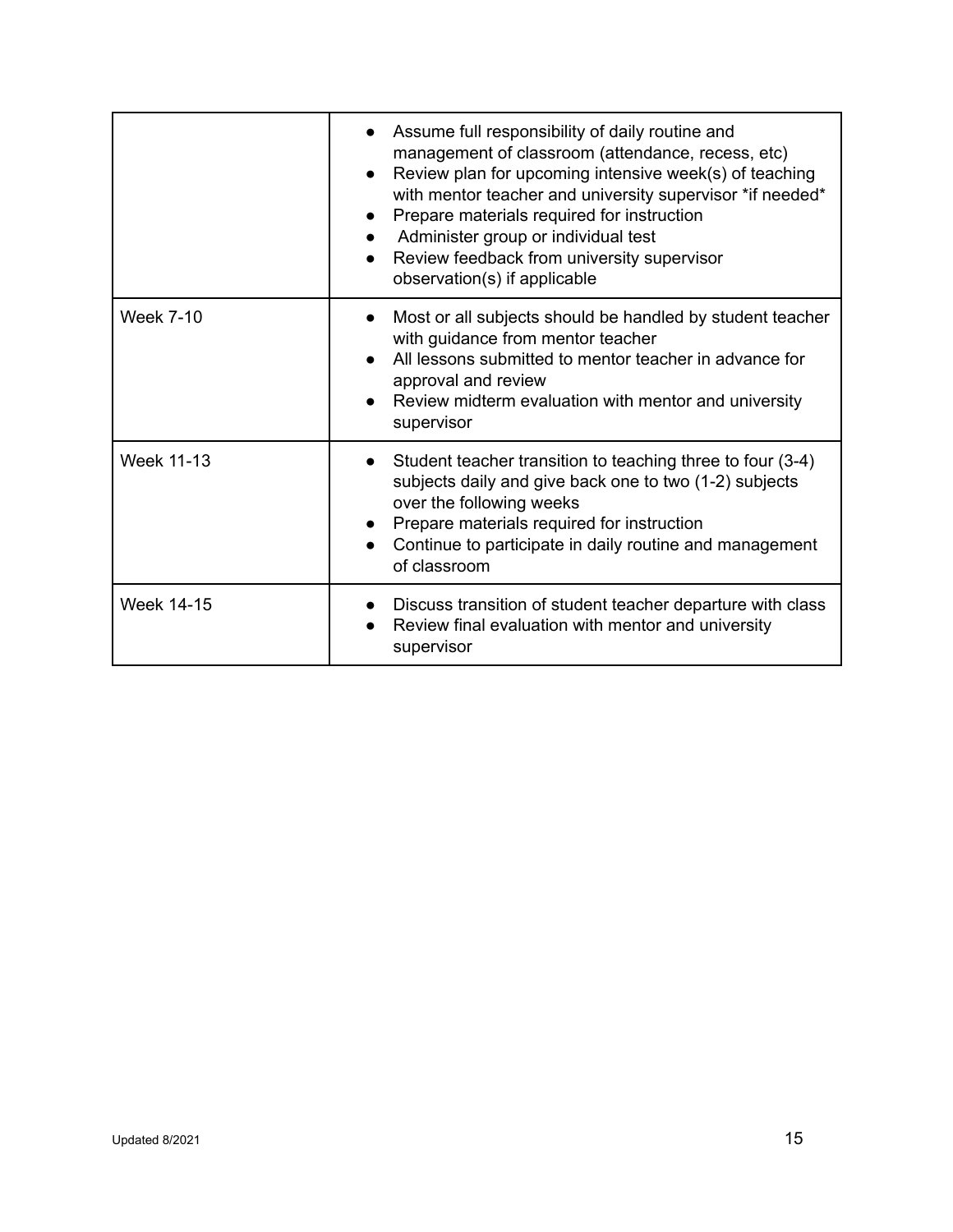## **SUGGESTED WEEKLY ACTIVITIES FOR STUDENT TEACHERS (TWO PLACEMENT)**

| Week 1 | Introduce yourself to administration, grade level team,<br>$\bullet$<br>colleagues, etc<br>Observe class routine and participate when<br>$\bullet$<br>appropriate/asked (eg: attendance, lunch count,<br>classroom games/activities, whole class discussions)<br>Familiarize yourself with curriculum, materials,<br>$\bullet$<br>workbooks, instructional guides, etc.<br>Observe classroom and become familiar with placement<br>$\bullet$<br>of material and resources<br>Observe mentor teacher's methods and techniques of<br>$\bullet$<br>classroom management and discipline in the classroom<br>Participate in non-academic responsibilities (recess,<br>$\bullet$<br>before/after school duties, etc.)<br>Assist with preparing materials, worksheets, educational<br>$\bullet$<br>packets, etc for the week(s)<br>Review all technology used in the classroom<br>$\bullet$<br>Participate/teach one to two (1-2) whole group activities<br>$\bullet$<br>daily, making written lesson plans available to mentor<br>teacher for review prior to lesson delivery<br>Assist with small group, 1:1 guided instruction with<br>$\bullet$<br>guidance from mentor teacher |
|--------|------------------------------------------------------------------------------------------------------------------------------------------------------------------------------------------------------------------------------------------------------------------------------------------------------------------------------------------------------------------------------------------------------------------------------------------------------------------------------------------------------------------------------------------------------------------------------------------------------------------------------------------------------------------------------------------------------------------------------------------------------------------------------------------------------------------------------------------------------------------------------------------------------------------------------------------------------------------------------------------------------------------------------------------------------------------------------------------------------------------------------------------------------------------------------|
| Week 2 | Teach two to three (2-3) class periods daily. Can be<br>$\bullet$<br>whole group, small group, 1:1 guided instruction<br>Submit all lesson plans at least 24 hours in advance to<br>$\bullet$<br>mentor teacher for review<br>Assume teaching two to three (2-3) subjects with<br>$\bullet$<br>guidance from mentor teacher<br>Assist with daily classroom routine, assuming additional<br>$\bullet$<br>responsibilities<br>Prepare all required materials for instruction<br>Help record student progress<br>Review feedback from university supervisor *if applicable*                                                                                                                                                                                                                                                                                                                                                                                                                                                                                                                                                                                                     |
| Week 3 | Teach three to four (3-4) class periods daily; Whole group,<br>small group, 1:1 guided instruction<br>Assume teaching three to four (3-4) subjects with<br>guidance from mentor teacher<br>Assume most responsibility for classroom routine and<br>$\bullet$<br>management duties<br>Review midterm evaluation feedback from university<br>supervisor observation(s) if applicable                                                                                                                                                                                                                                                                                                                                                                                                                                                                                                                                                                                                                                                                                                                                                                                           |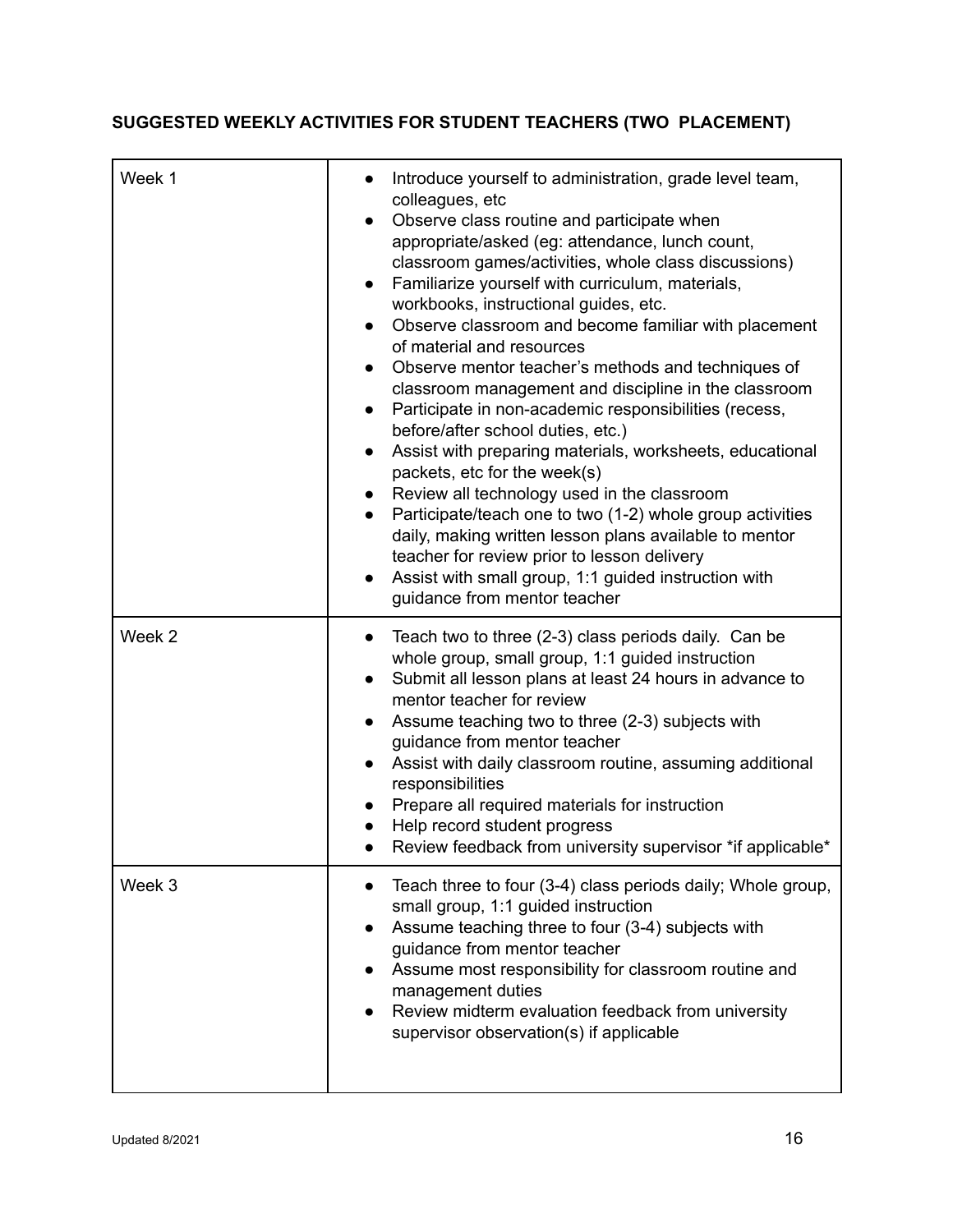| Week 4 | Teach four class periods daily<br>Review plan for upcoming intensive week(s) of teaching<br>with mentor teacher and university supervisor *if needed*<br>Prepare materials required for instruction<br>Administer group or individual test<br>Assume full responsibility for classroom routine and<br>management duties |
|--------|-------------------------------------------------------------------------------------------------------------------------------------------------------------------------------------------------------------------------------------------------------------------------------------------------------------------------|
| Week 5 | Most or all subjects should be handled by student teacher<br>$\bullet$<br>with guidance from mentor teacher<br>All lessons submitted to mentor teacher in advance for<br>approval and review<br>Full responsibility for classroom routine and management<br>duties                                                      |
| Week 6 | Student teacher transition to teaching three to four (3-4)<br>$\bullet$<br>subjects daily and give back one to two (1-2) subjects<br>over the week<br>All lessons submitted to mentor teacher in advance for<br>approval and review<br>Continue to participate in daily routine and management<br>of classroom          |
| Week 7 | Discuss transition of student teacher departure with class<br>Most subjects are returned to the mentor teacher.<br>Subjects to be discussed and determined collaboratively<br>with mentor teacher<br>Review final evaluation with mentor and university<br>supervisor                                                   |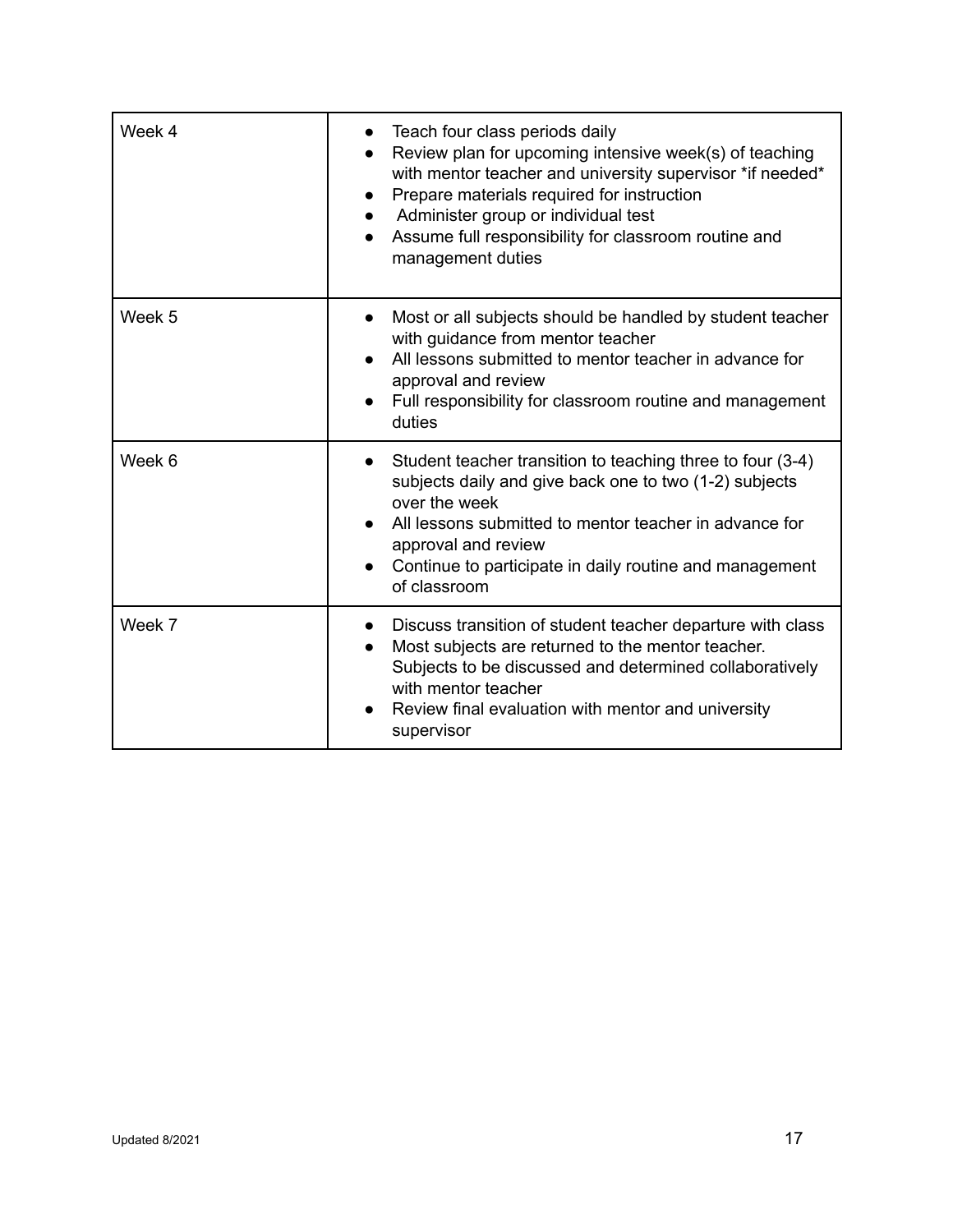#### **MODELS OF STUDENT TEACHING**

There are various methods that a host school may employ for student teaching with each model having distinct benefits. You may use a variety of the models listed below throughout your student teaching semester. Collaborate with your mentor teacher to determine which model(s) can be used throughout the semester:

- One Teach, One Observe –In this model one teacher has primary instructional responsibility while the other gathers specific observational information on students or the (instructing) teacher. The key to this strategy is to focus on the observation – where and how the teacher is doing the instruction and observing specific behaviors. It is important to remember that either the teacher candidate or the mentor teacher could take on both roles.
- One Teach, One Assist This strategy is an extension of one teach, one observe. One teacher has primary instructional responsibility while the other assists students with their work, monitors behaviors, or corrects assignments, often lending a voice to students or groups who would hesitate to participate or add comments.
- Station Teaching This is instituted when the co-teaching pair divide the instructional content into parts and each teacher instructs one of the groups. Groups then rotate or spend a designated amount of time at each station; often independent stations will be used along with the teacher-led stations.
- Supplemental Teaching This model allows one teacher to work with students at their expected grade level, while the other teacher works with those students who need the information and/or materials re-taught, extended, or remediated.
- Alternative / Differentiated Teaching In this strategy two different approaches are implemented to teach the same information. The learning outcome is the same for all students however the avenue for getting there is different.
- Team Teaching –This model involves the incorporation of well planned, team taught lessons, exhibiting an invisible flow of instruction with no prescribed division of authority. Using a team teaching strategy, both teachers are actively involved in the lesson. From a student's perspective, there is no clearly defined leader as both teachers share the instruction, are free to interject information, and available to assist students and answer questions.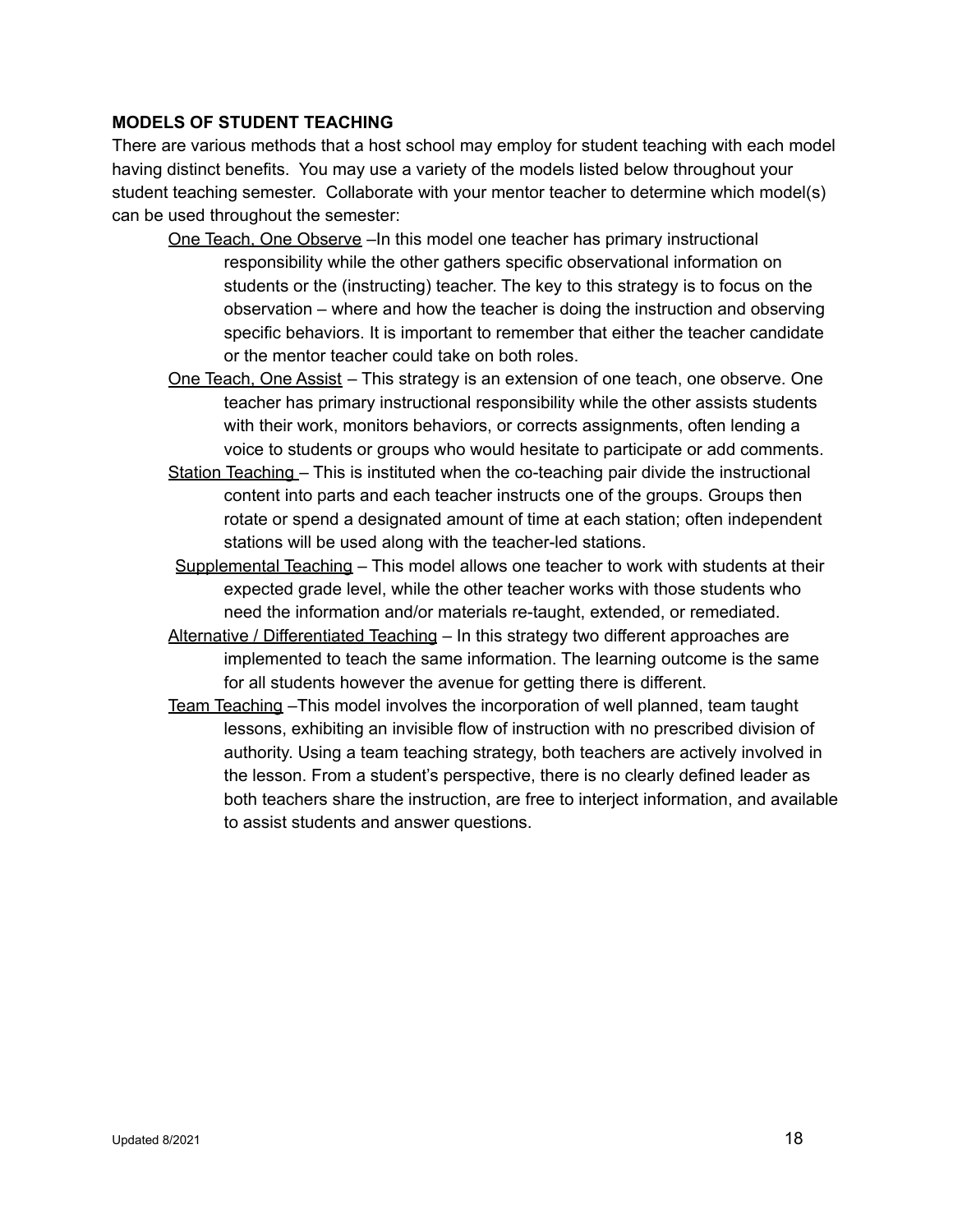## **SUBSTITUTE TEACHING POLICY**

Student teaching candidates are permitted to act as a substitute for his or her mentor teacher after the completion of week 6 of his or her placement AND only when all additional paperwork is submitted to the Director of Student Teaching. Criteria and additional forms can be found in *Appendix A*. Student teaching candidates are NOT required to act as a substitute for his/her mentor teacher. If you are asked to act as a substitute and do not have approval from the Director of Student Teaching, please contact your University Supervisor and Director of Student Teaching immediately.

## **LESSON PLAN TEMPLATE**

All lesson plans should be completed in the Eastern University Lesson Plan [Template](https://docs.google.com/document/d/1JnPBb8RomFYo9Q5Du-SHNi-X9bImehZN__KrLA6qcJ4/edit?usp=sharing) until week 4 of placement. After week 4, student teachers may use the lesson plan format used by the district or center for planning. **\*Less plan template begins on page 2-4**

## **APPRAISAL FORM**

Each month, students will submit an [appraisal](https://docs.google.com/document/d/16BYFQhejTM0ZZch7pD0lErdaRTCMmkLZPEav2xo4VpY/edit?usp=sharing) form designed to identify successful experiences and areas of growth from the previous week. Students will also identify topics covered and discussed with his/her mentor teacher(s) and determine strategies, experiences, student behaviors, etc. to be monitored and implemented the following month.

## **STUDENT TEACHING HOUR TRACKER**

Student teaching candidates should use the [tracking](https://docs.google.com/document/d/1y0MVesj-zIUZlQdMhTwYI0my24ity8BidHlLhie3hTY/edit?usp=sharing) sheet to keep track of the total number of hours during the student teaching semester. Students must log a total of 490 clinical hours and a minimum of 12 weeks to be eligible for certification.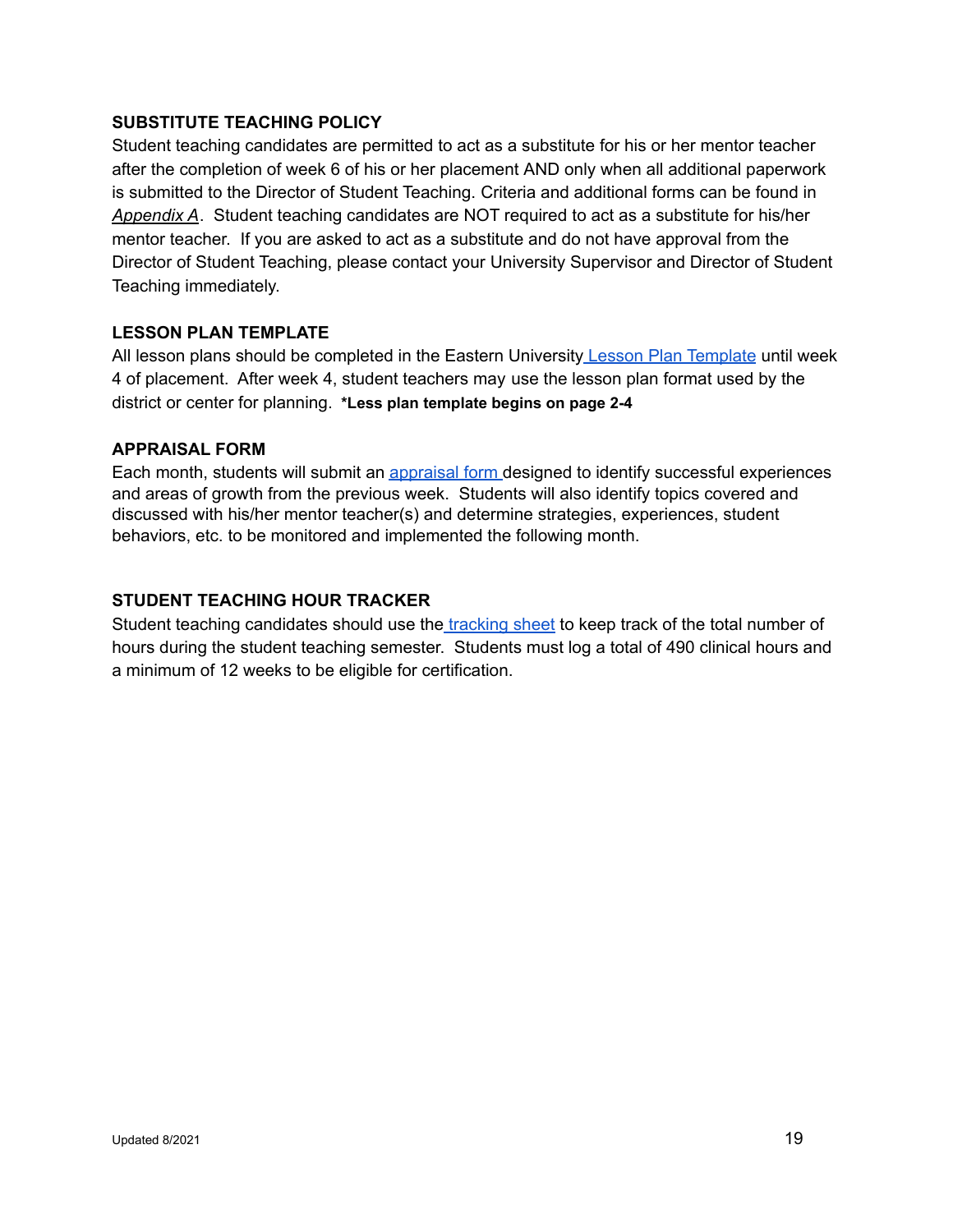## **STUDENT ACKNOWLEDGEMENT**

I acknowledge by signing below, I have read and understand the requirements necessary for all student teaching candidates. A copy of this page should be uploaded to EDUC 410/610-Student Teaching under the Assignment Tab

Student Signature:\_\_\_\_\_\_\_\_\_\_\_\_\_\_\_\_\_\_\_\_\_\_\_\_\_\_\_\_\_\_\_\_\_\_\_\_\_ Date:\_\_\_\_\_\_\_\_\_\_\_\_\_\_\_

Printed Name:\_\_\_\_\_\_\_\_\_\_\_\_\_\_\_\_\_\_\_\_\_\_\_\_\_\_\_\_\_\_\_\_\_\_\_\_\_\_\_\_\_\_

Term of Student Teaching: \_\_\_\_\_\_\_\_\_\_\_\_\_\_\_\_\_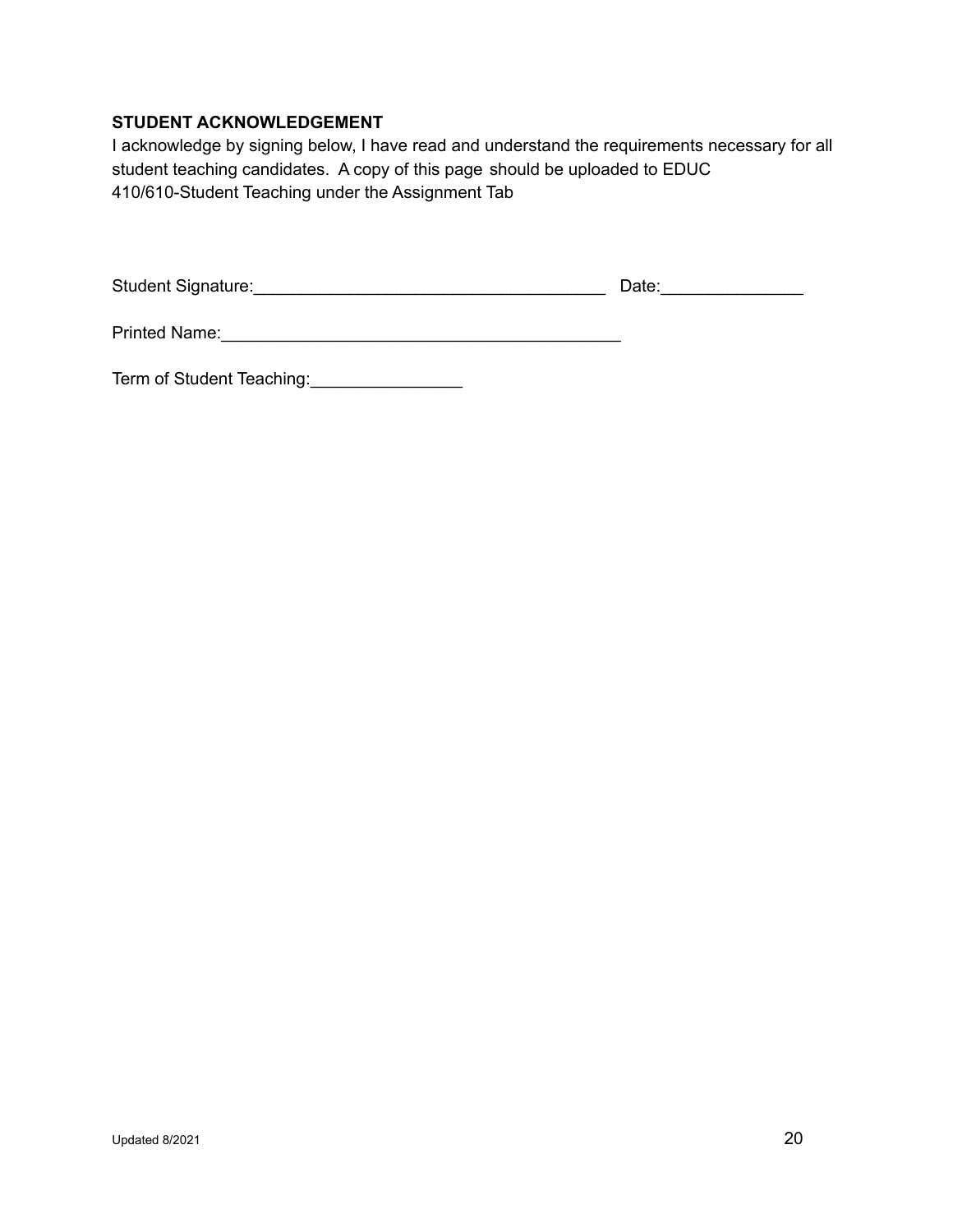## **MENTOR TEACHER/HOST SCHOOL INFORMATION**

## **CRITERIA FOR MENTOR TEACHER**

The mentor teacher is the most influential part of the teacher education program. Eastern University values its mentor teachers and wishes to thank all who undertake this responsibility. To demonstrate appreciation for each mentor teacher's efforts in mentoring our student teachers, the College of Education will provide a course tuition voucher. This course voucher waives the tuition fees for any three (3) credit course at Eastern University to be used by the mentor or an immediate family member. The chosen course can be online or on-ground and can be held at any of our campuses. Eastern University provides ACT 48 credits for courses taken within the Education College.

The following criteria are required for Mentor Teachers:

- Hold a teaching certificate in the area of candidate certification
- Minimum of 3 years of teaching experience. At least 1 year must be within the district or center where student teaching candidate is assigned
- Desire to work with student teaching candidate
- Willingness to invest necessary time into the mentor relationship with student teaching candidate
- Model professionalism
- Experience in and use of various teaching methods and strategies
- Successful classroom management
- Positive interpersonal relationship skills with students and colleagues

The mentor teacher is invited to attend an orientation held at Eastern University prior to the start of the fall/spring semester. This orientation is available live stream via Zoom. Contact the Director of Student Teaching if you would like to attend.

## **RESPONSIBILITIES OF MENTOR TEACHER**

- Acquaint the student teacher with school policies, procedures, regulations, etc.
- Arrange for a tour of the school facility.
- Permit a pre-teaching observation period with analysis of instruction.
- Provide the student teacher with school materials including class schedules, handbook, textbook(s) and school newspaper, when available
- Model various ways to reach diverse learners
- Use conference/supervision time as a period where problems related to the classroom receive first attention.
- Observe and evaluate the teaching of the student teacher using proactive and constructive feedback.
- Frequently communicate assessment of progress to the student teacher and to the University supervisors.
- Acquaint the student teacher with available electronic equipment and digital tools.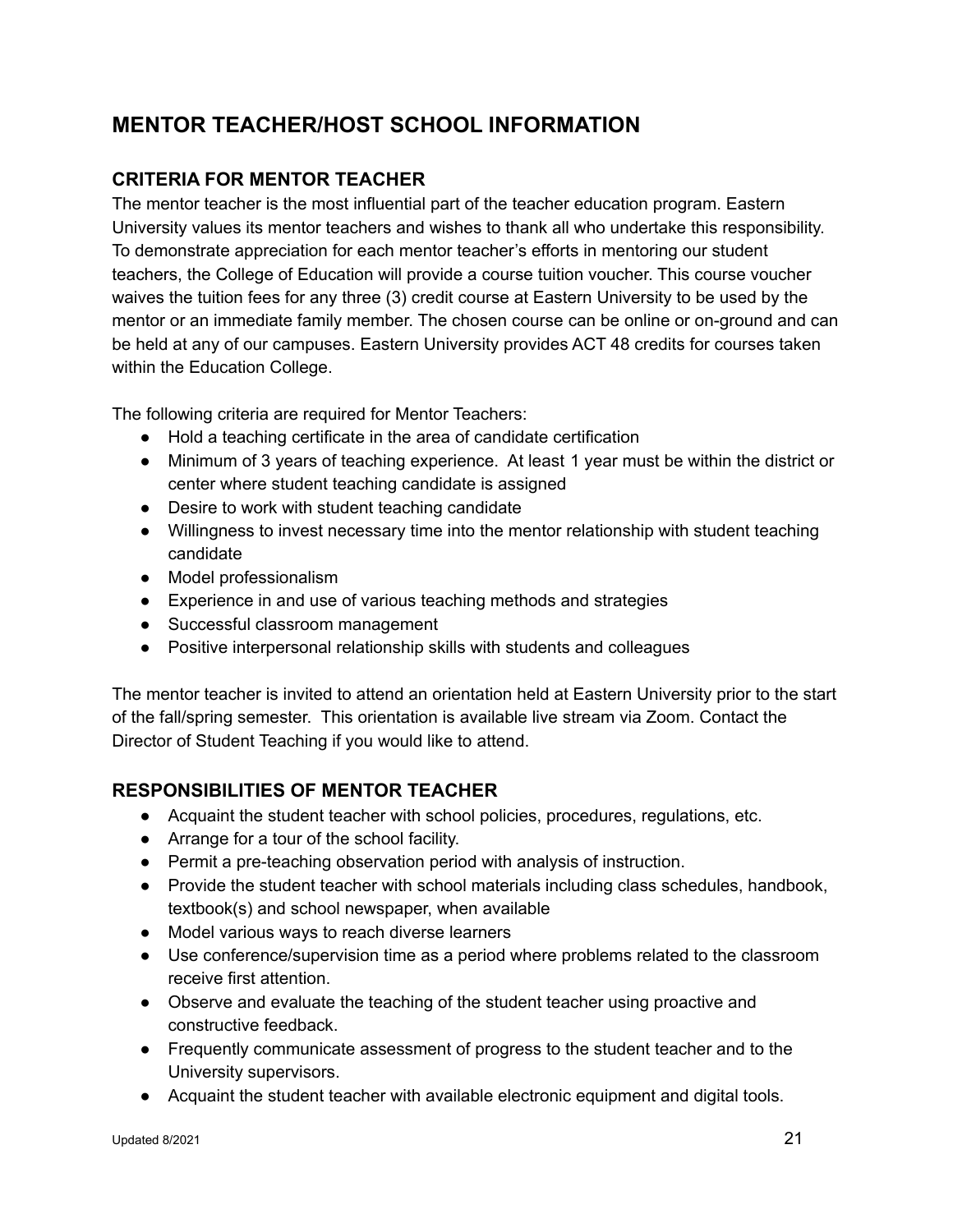- Share ideas, resources, and materials, and accept the student teacher as a professional.
- Acquaint the student teacher with organizational tools such as student learning, scheduling, grading and other platforms.

#### **STUDENT TEACHER ATTENDANCE AND ABSENCE**

The student teacher is required to follow the district schedule, including inservice days. Student teachers are required to report at the same time of the mentor teacher and remain until the end of the scheduled day. If a student teacher is absent, it should be treated in the same manner as regular teacher personnel. Lesson plans must be submitted to the mentor teacher if the student teacher is ill or absent by 6:30am of the missed day.

## **PUNCTUALITY**

Student teaching candidates are expected to observe the same rules regarding punctuality which apply to the mentor teacher. Tardiness should be reported to the University supervisor and Director of Student Teaching.

#### **WORK SPACE**

Prior to the arrival of the student teacher, the mentor teacher should prepare a work space for the student teacher.

#### **MENTOR TEACHER ABSENCE**

If the mentor teacher should be absent from school, the student teaching candidate should be notified as soon as possible. The student teaching candidate may not be asked to be the substitute teacher before the midterm evaluation.\*see Appendix A\* The student teaching candidate may be asked to do the majority of the teaching, but the substitute/supervisor must be present.

## **LESSON PLAN SUBMISSION**

The mentor teacher should plan in advance for subjects and classes in which the student teacher will be responsible. The student teacher is required to submit to the mentor teacher fully scripted lesson plans 24 hours in advance (hard copy or electronically) for all lessons the student teacher is delivering. The mentor teacher reviews these plans, provides suggestions if necessary and approves plans. If the mentor teacher and/or university supervisor determines lesson plans are not adequately prepared or organized, student teacher candidates will not be permitted to add additional subjects to his/her teaching schedule.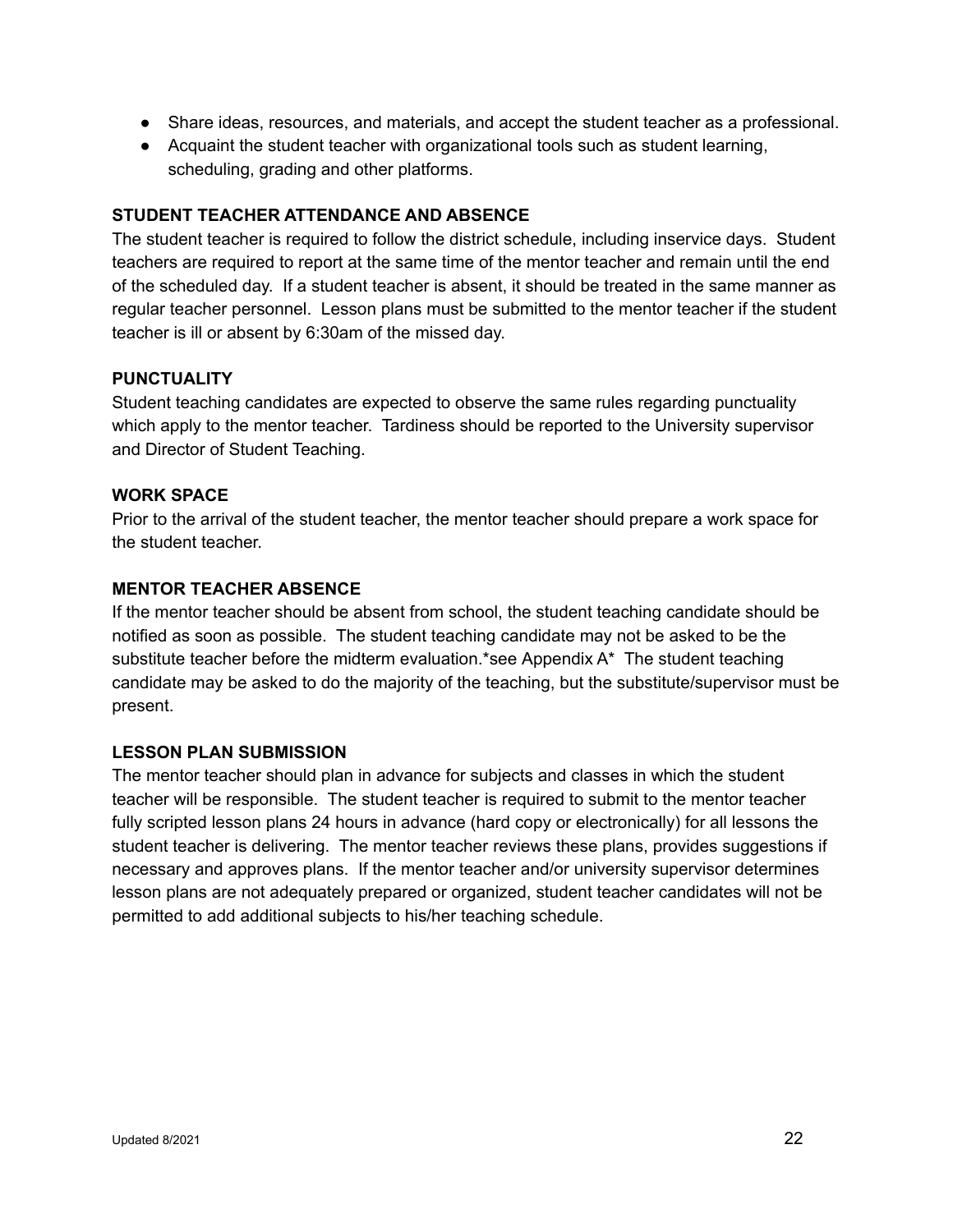## **VIDEO RECORDING**

Student teaching candidates may be required to record delivered lessons during the course of the semester. All student teacher candidates are required to review his/her district Technology Policy before the start of the school year and confirm with the mentor teacher on the best way to inform students and parents of this need. This can be done in an introduction letter sent to parents at the beginning of the semester with reference to the district technology policy.

Student teachers will only be recording him/herself conducting the lesson. Student teachers should only record students when parent permission is received and only if necessary as part of the lesson plan.

Recorded lessons will be shared via a secure email to the university supervisor only.

#### **PARENT CONFERENCES**

If possible, the student teacher should be permitted to participate in one or more parent conferences. If this is not possible, the mentor teacher can review with the student teacher how conferences are handled.

## **EVALUATION OF STUDENT TEACHER**

A midterm and final evaluation will be completed by the mentor teacher(s). All evaluations will be shared with the student teacher, mentor teacher(s) and university supervisor. In addition, the mentor teachers may be asked to complete a survey assessing the university's teacher training program. Evaluations will be sent electronically from the Director of Student Teaching.

#### **BUILDING PRINCIPAL**

It is through the support and cooperation of the building principal that the student teacher is guided through a successful student teaching experience. As the educational leader of your school, the guidance and assistance you provide the student teacher will contribute greatly to the quality of the student teaching experience.

The following practices have been recommended by school principals:

- 1. Be informed about the progress of the student teacher
- 2. Give assistance and support to the student teacher in developing professional relationships with the faculty and staff
- 3. Accept the student teacher as a participating member of the faculty
- 4. Observe the student teacher in the classroom, if feasible, giving feedback as appropriate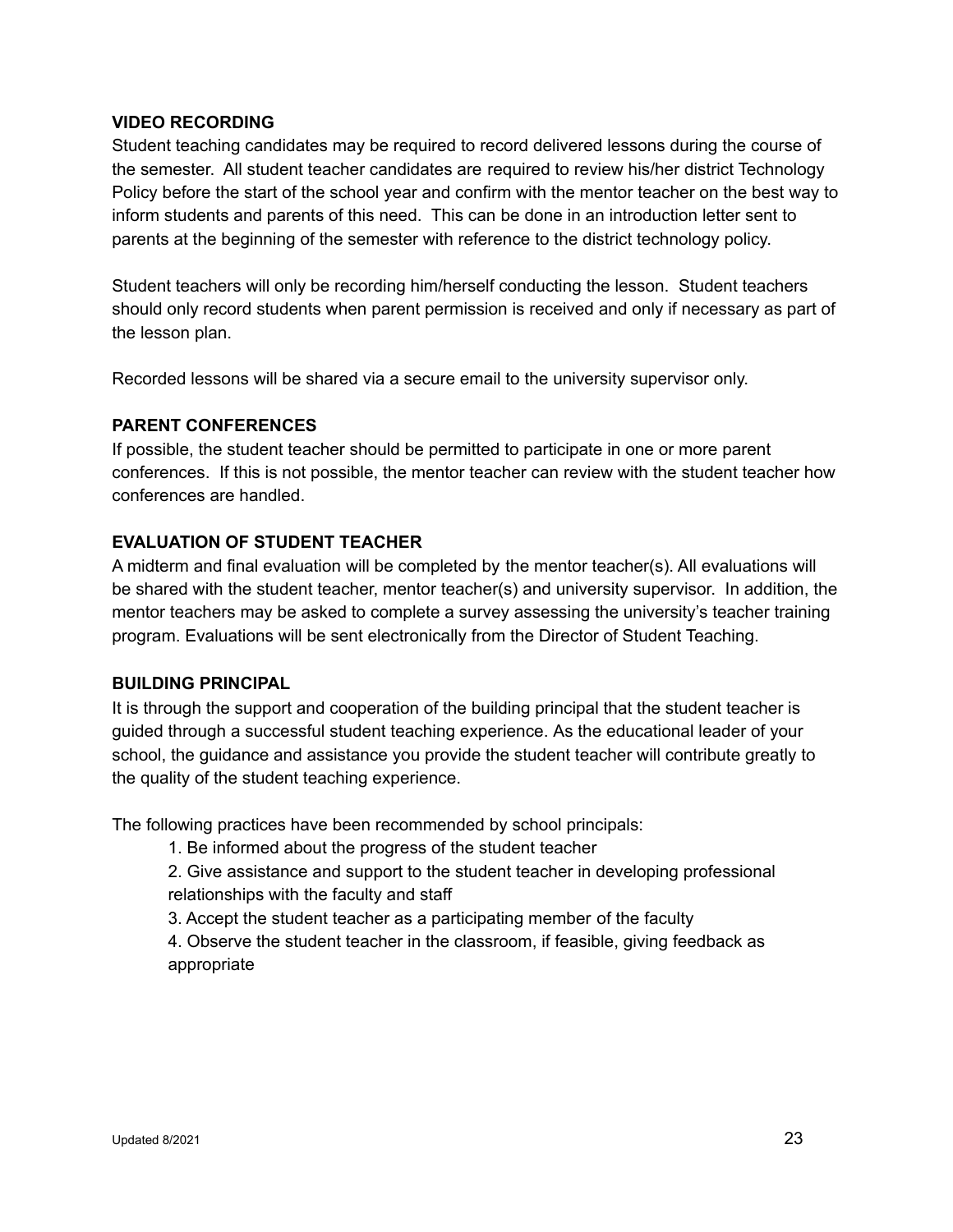## **SUGGESTED WEEKLY ACTIVITIES FOR STUDENT TEACHER WITH ONE PLACEMENT**

| Week 1-2 | Orient student teacher to school and introduce to staff<br>Familiarize student with supply sources and the procedure for<br>$\bullet$<br>obtaining them<br>Provide class lists, schedules, school rules and regulations, fire<br>$\bullet$<br>drill procedure, etc.<br>Supply student teacher with School Policy Handbook<br>$\bullet$<br>Introduce student teacher to class and prepare class for arrival<br>$\bullet$<br>of student teacher<br>Discuss plan for student teacher's increasing participation in<br>class<br>Discuss student teacher responsibilities such as lesson plans,<br>$\bullet$<br>arrival time, duties, absence procedures, etc.<br>Allow student teacher to observe teaching and conflict<br>$\bullet$<br>management<br>Include student teacher in all meetings, duties, conference, etc.<br>$\bullet$<br>Share planning strategies with student teacher, emphasizing<br>$\bullet$<br>importance of planning ahead<br>Demonstrate specific teaching techniques or methods prefered<br>$\bullet$<br>Familiarize student with any and all technology utilized in the<br>$\bullet$<br>classroom<br>Provide samples of types of seatwork activities suitable for<br>class<br>Help student teacher plan appropriate goals for the semester<br>Review class academic records, IEP, 504, Accommodation<br>$\bullet$<br>plans<br>Make available resources and materials for teaching<br>$\bullet$ |
|----------|---------------------------------------------------------------------------------------------------------------------------------------------------------------------------------------------------------------------------------------------------------------------------------------------------------------------------------------------------------------------------------------------------------------------------------------------------------------------------------------------------------------------------------------------------------------------------------------------------------------------------------------------------------------------------------------------------------------------------------------------------------------------------------------------------------------------------------------------------------------------------------------------------------------------------------------------------------------------------------------------------------------------------------------------------------------------------------------------------------------------------------------------------------------------------------------------------------------------------------------------------------------------------------------------------------------------------------------------------------------------------------------------------------------------|
| Week 3-4 | Include student teacher in meetings, conferences, etc.<br>$\bullet$<br>Emphasize growth and learning aspect of student teaching<br>$\bullet$<br>experiences<br>Explain theory for techniques and approaches used in your<br>teaching<br>Review plan for student teachers increased participation in<br>classroom subjects and duties<br>Allow for opportunities of independent instruction<br>Review non-academic duties and additional classroom<br>Review feedback from university supervisor *if applicable*                                                                                                                                                                                                                                                                                                                                                                                                                                                                                                                                                                                                                                                                                                                                                                                                                                                                                                     |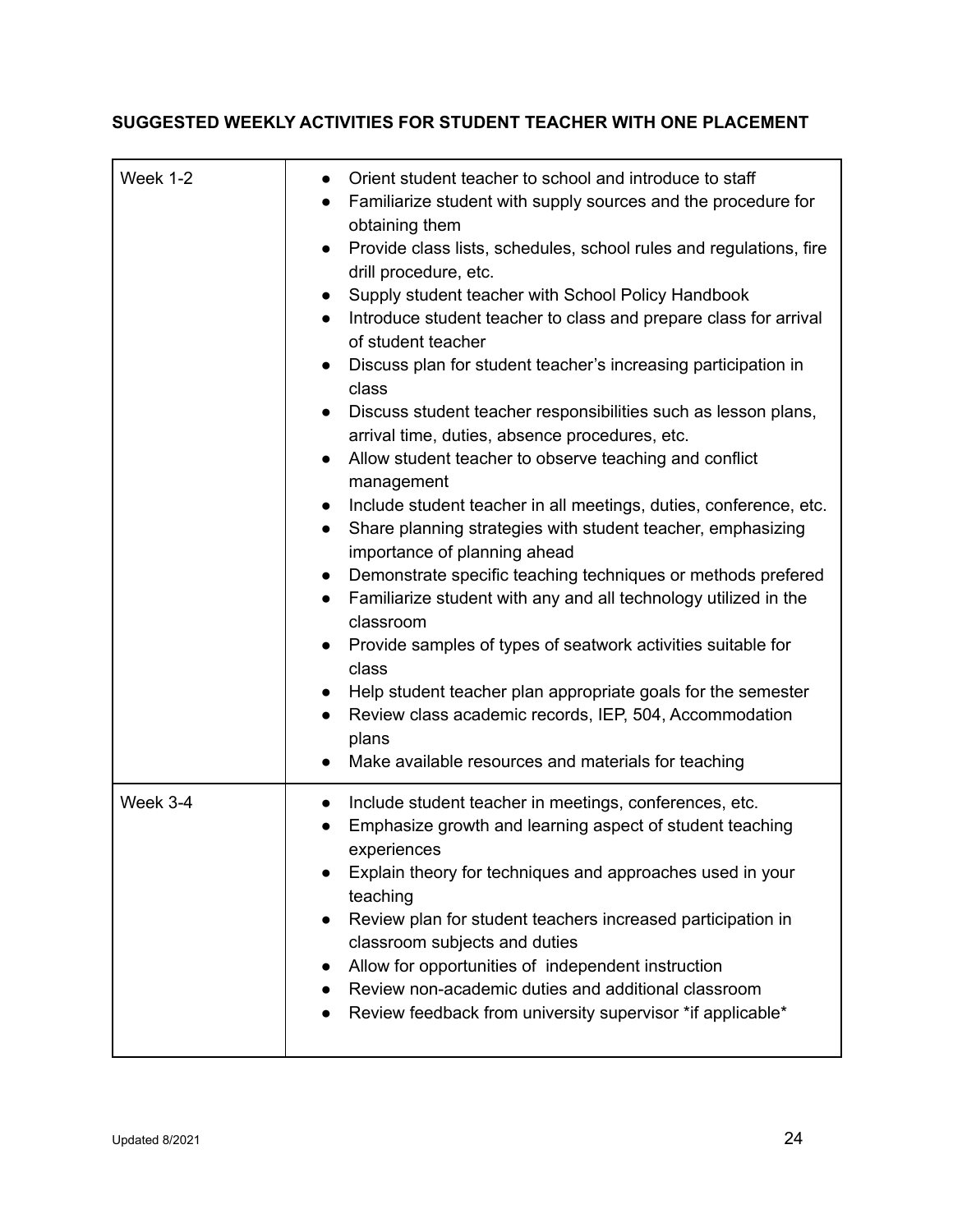| Week 5-6          | Continued observation and evaluation of student teacher<br>lessons and lesson plans<br>Offer guidance to help class to adjust to increasing role of<br>$\bullet$<br>student teacher in the classroom<br>Plan with student teacher for intensive teaching. Review<br>$\bullet$<br>lessons and plan for upcoming weeks.<br>Observe areas of teaching and identify strengths are areas of<br>growth |
|-------------------|--------------------------------------------------------------------------------------------------------------------------------------------------------------------------------------------------------------------------------------------------------------------------------------------------------------------------------------------------------------------------------------------------|
| <b>Week 7-10</b>  | Monitor student teacher and his/her progress. Give constructive<br>advice as necessary<br>Observe areas of teaching and identify strengths are areas of<br>growth<br><b>Complete Midterm Evaluation</b><br>Review plan/schedule for student teacher returning subjects to<br>mentor teacher                                                                                                      |
| <b>Week 11-13</b> | Review plan/schedule for student teacher returning subjects to<br>mentor teacher<br>Take back classes at about 1-2 subjects per week<br>$\bullet$<br>Assist in communicating transition of the student teacher to<br>students                                                                                                                                                                    |
| <b>Week 14-15</b> | Discuss transition of student teacher departure with class<br><b>Complete Final Evaluation</b>                                                                                                                                                                                                                                                                                                   |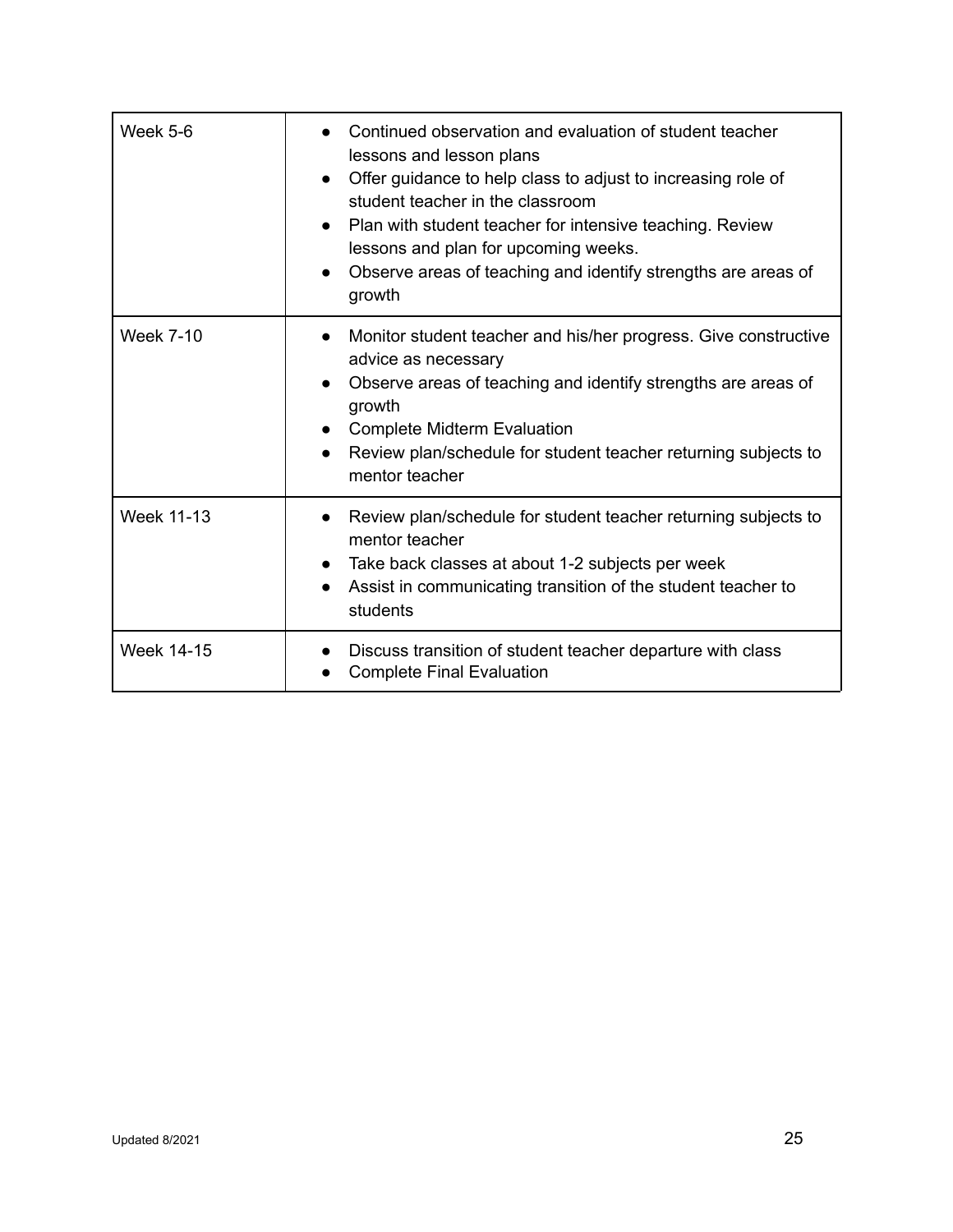## **SUGGESTED ACTIVITIES FOR STUDENT TEACHER WITH TWO PLACEMENTS**

| Week 1 | Orient student teacher to school and introduce to staff<br>$\bullet$<br>Familiarize student with supply sources and the procedure for<br>$\bullet$<br>obtaining them<br>Provide class lists, schedules, school rules and regulations, fire<br>$\bullet$<br>drill procedure, etc.<br>Supply student teacher with School Policy Handbook<br>$\bullet$<br>Introduce student teacher to class and prepare class for arrival<br>$\bullet$<br>of student teacher<br>Discuss plan for student teacher's increasing participation in<br>class<br>Discuss student teacher responsibilities such as lesson plans,<br>$\bullet$<br>arrival time, duties, absence procedures, etc.<br>Allow student teacher to observe teaching and conflict<br>$\bullet$<br>management<br>Include student teacher in all meetings, duties, conference, etc.<br>$\bullet$<br>Share planning strategies with student teacher, emphasizing<br>$\bullet$<br>importance of planning ahead<br>Demonstrate specific teaching techniques or methods prefered<br>$\bullet$<br>Familiarize student with any and all technology utilized in the<br>$\bullet$<br>classroom<br>Provide samples of types of seatwork activities suitable for<br>class<br>Help student teacher plan appropriate goals for the semester<br>Review class academic records, IEP, 504, Accommodation<br>$\bullet$<br>plans<br>Make available resources and materials for teaching<br>$\bullet$ |
|--------|----------------------------------------------------------------------------------------------------------------------------------------------------------------------------------------------------------------------------------------------------------------------------------------------------------------------------------------------------------------------------------------------------------------------------------------------------------------------------------------------------------------------------------------------------------------------------------------------------------------------------------------------------------------------------------------------------------------------------------------------------------------------------------------------------------------------------------------------------------------------------------------------------------------------------------------------------------------------------------------------------------------------------------------------------------------------------------------------------------------------------------------------------------------------------------------------------------------------------------------------------------------------------------------------------------------------------------------------------------------------------------------------------------------------------------|
| Week 2 | Discuss list of observed classroom routines & management<br>with student teacher<br>Include student teacher in meetings, conferences, etc.<br>Emphasize growth and learning aspect of student teaching<br>experiences<br>Explain theory for techniques and approaches used in your<br>teaching<br>Review plan for student teachers increased participation in<br>classroom subjects and duties<br>Allow for opportunities of independent instruction<br>Review non-academic duties and additional classroom<br>Review feedback from university supervisor *if applicable*                                                                                                                                                                                                                                                                                                                                                                                                                                                                                                                                                                                                                                                                                                                                                                                                                                                        |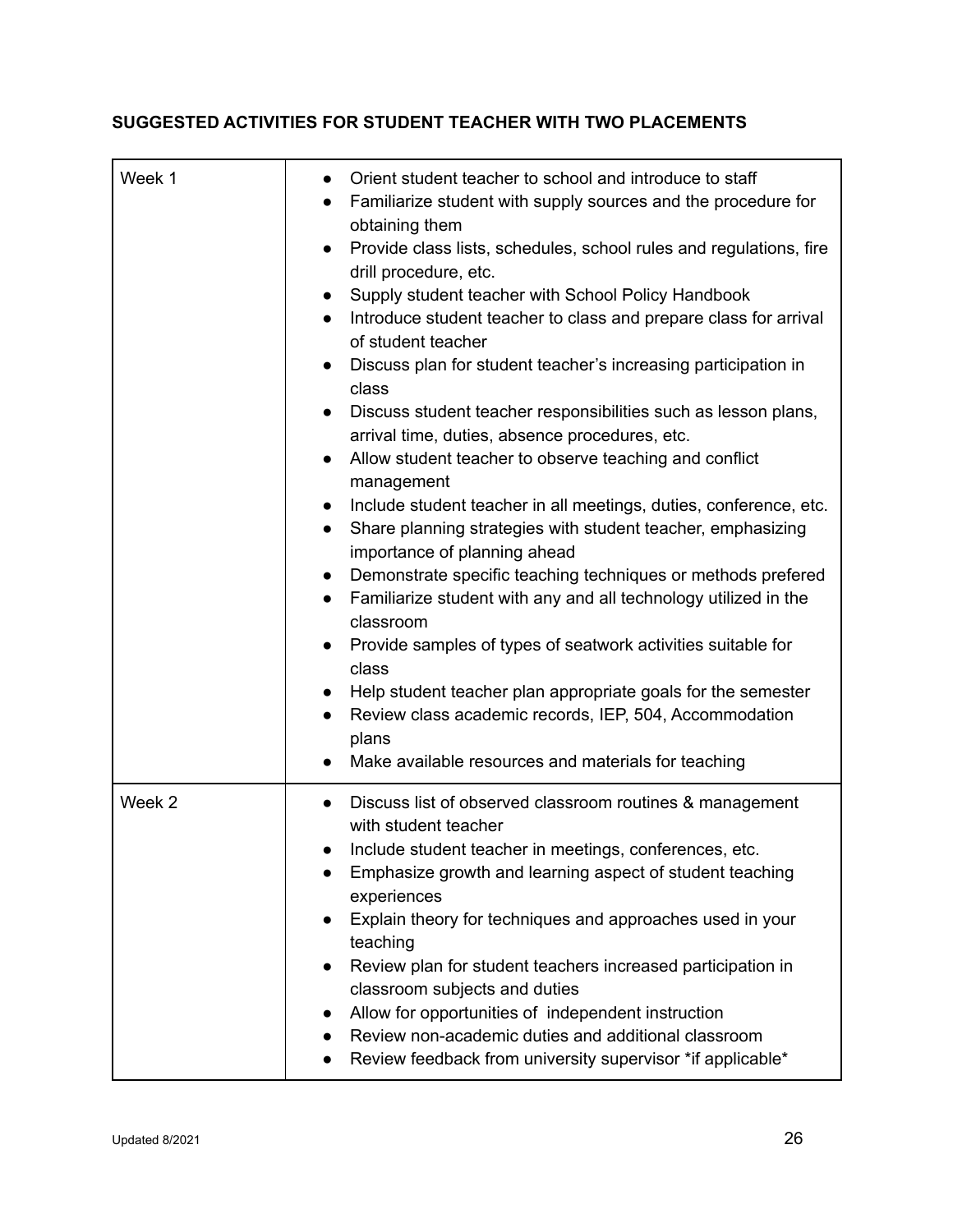| Week 3 | Continued observation and evaluation of student teacher<br>lessons and lesson plans<br>Offer guidance to help class to adjust to increasing role of<br>student teacher in the classroom.<br>Observe areas of teaching and identify strengths are areas of<br>growth<br>Review feedback from university supervisor *if applicable* |
|--------|-----------------------------------------------------------------------------------------------------------------------------------------------------------------------------------------------------------------------------------------------------------------------------------------------------------------------------------|
| Week 4 | Continued observation and evaluation of student teacher<br>$\bullet$<br>lessons and lesson plans<br>Plan with student teacher for intensive teaching. Review<br>lessons and plan for upcoming weeks.<br>Observe areas of teaching and identify strengths are areas of<br>growth                                                   |
| Week 5 | Monitor student teacher and his/her progress. Give constructive<br>$\bullet$<br>advice as necessary<br>Observe areas of teaching and identify strengths are areas of<br>$\bullet$<br>growth<br><b>Complete Midterm Evaluation</b><br>Review plan/schedule for student teacher returning subjects to<br>mentor teacher             |
| Week 6 | Review plan/schedule for student teacher returning subjects to<br>$\bullet$<br>mentor teacher<br>Take back classes at about 1-2 subjects per week<br>$\bullet$<br>Assist in communicating transition of the student teacher to<br>students                                                                                        |
| Week 7 | Discuss transition of student teacher departure with class<br><b>Complete Final Evaluation</b>                                                                                                                                                                                                                                    |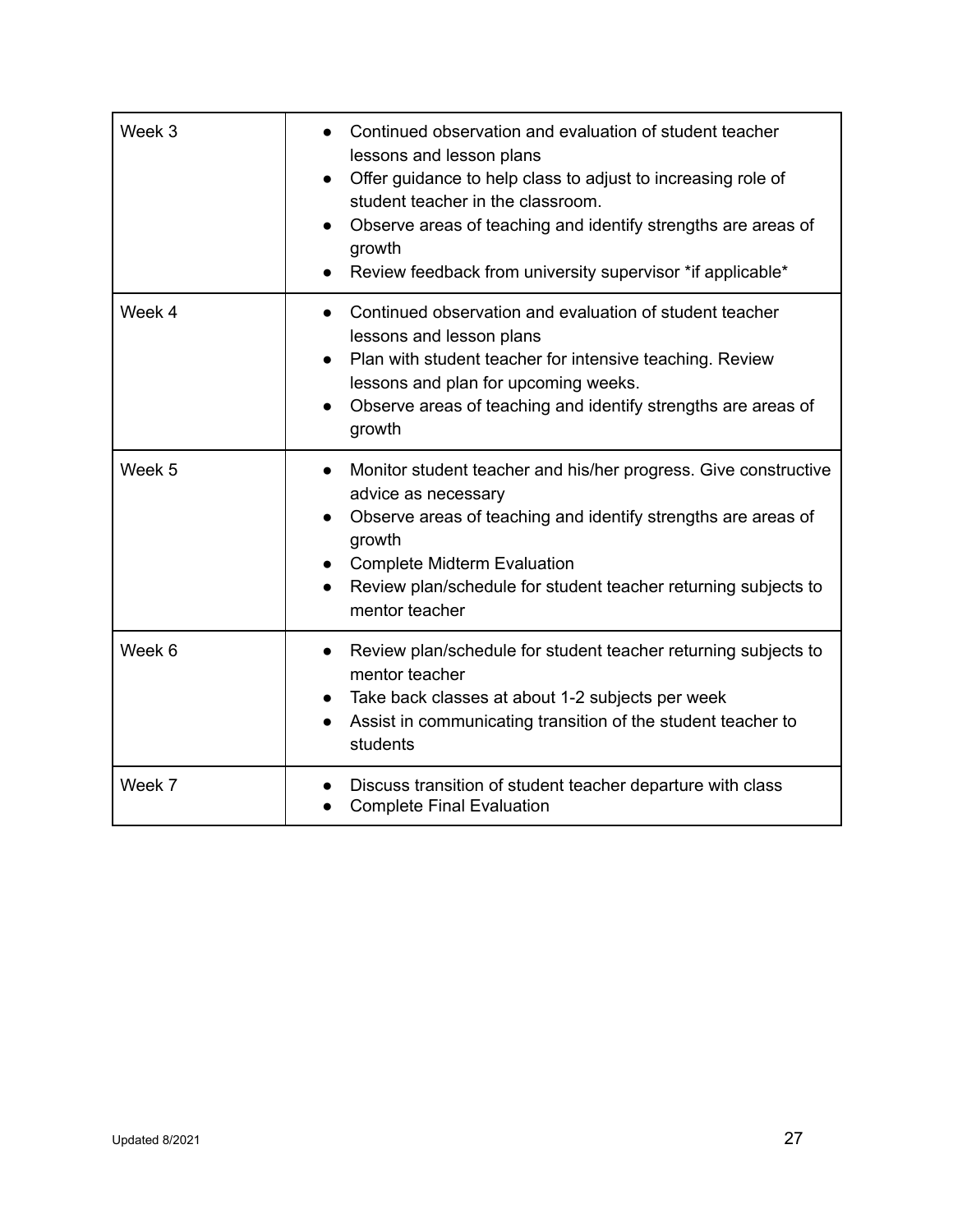## **UNIVERSITY SUPERVISOR INFORMATION**

## **UNIVERSITY SUPERVISOR RESPONSIBILITIES**

The university supervisor is responsible for:

- Mentoring the student teacher throughout the semester.
- Establishing and maintaining good relationships between the cooperating schools and the university
- Helping the student teacher to identify strengths and areas of growth of teaching skills
- Communicating with mentor teacher(s) to discuss performance of student teachers
- Systematically observing the student teacher's classroom activities
- Encouraging the student teacher to experiment with new ideas in curriculum and methodology
- Help the student teacher with:
	- Time management techniques/suggestions
	- Identify and set realistic goals in terms of what the student teacher hopes to do and what and how pupils will be expected to perform
	- Provide liaison between the university and the school district's personnel.
	- Continually evaluate all aspects of the student teaching field experience
- Interpreting the university's student teaching policies to mentor teachers, student teachers and others
- Filing periodic evaluation reports of student teachers' progress
- Acquainting the student teacher with the specific school and community and with the university's student teaching goals
- Grading necessary assignments throughout the semester via Brightspace course

## **OBSERVATIONS**

University supervisors will observe student teacher in person, virtually (synchronous live) or recorded lessons a minimum of two (2) and maximum of six (6) times in the semester. University supervisors will complete an evaluation after each observation using the Teacher Candidate Effectiveness Assessment form (*Appendix B*). The observation form should be submitted electronically via the link sent by the Director of Student Teaching.

## **INTERACTION WITH MENTOR TEACHER**

The Director of Student Teaching will distribute via email a copy of the Student Teaching Handbook to the mentor teacher before the start of the semester. If possible, the mentor teacher, student teacher and university supervisor will meet before the start of the placement or during the first observation to review all requirements of both parties as well as address any questions. University supervisors will act as a mediator between mentor teacher and student teacher should a conflict or problem arise and assist with resolving the conflict as quickly as possible to allow for a successful placement.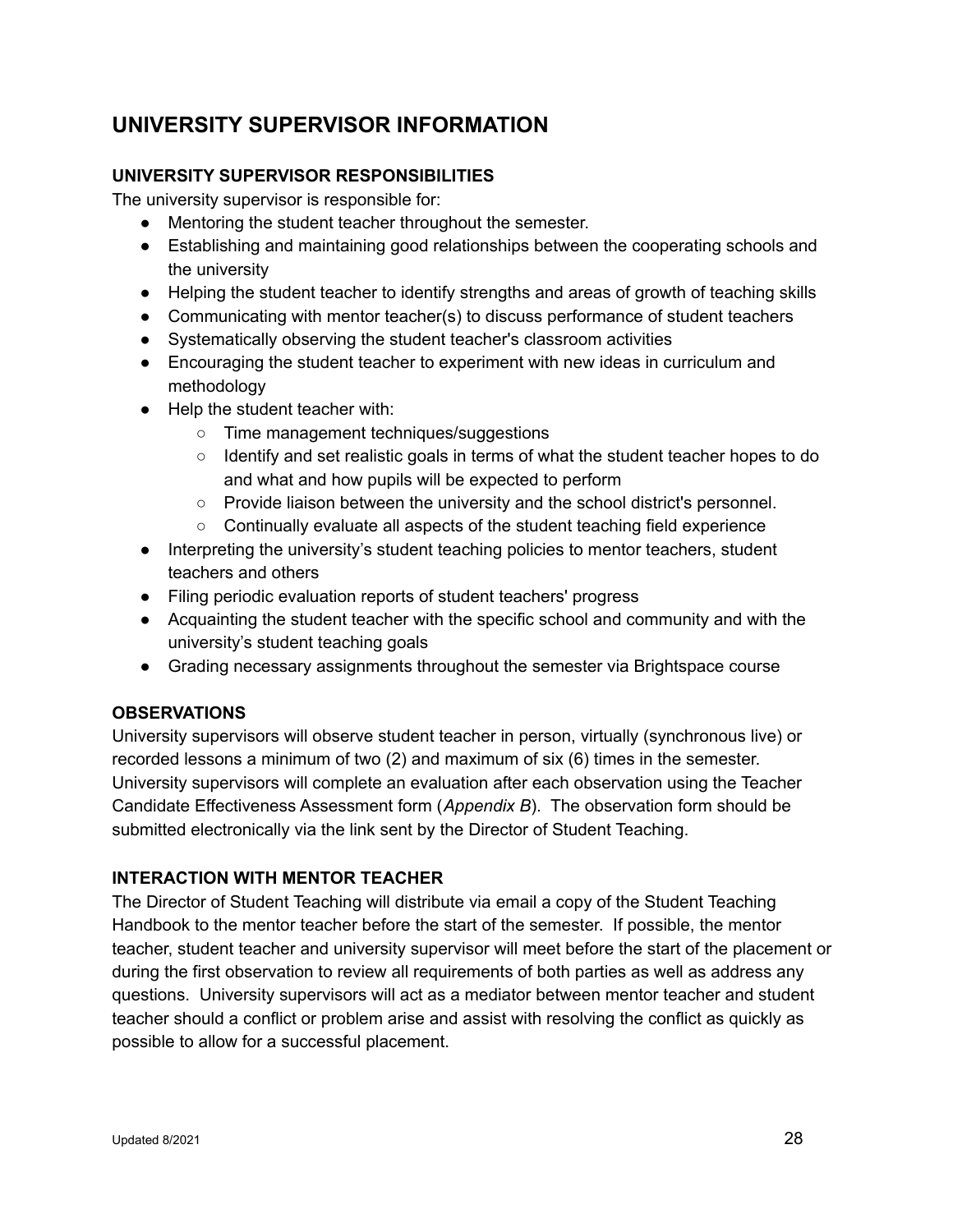## **EVALUATION OF STUDENT TEACHERS**

University supervisors will complete a midterm and final evaluation on each student teacher using the [PDE](https://www.education.pa.gov/Documents/Teachers-Administrators/Certifications/Fees%20and%20Forms/PDE%20430.pdf) 430 form. This form will be submitted electronically via the link provided by the Director of Student Teaching.

## **QUICK REFERENCE**

| PACTE-Teacher Candidate<br><b>Effectiveness Assessment</b> | Completed after every observation                                                                            |
|------------------------------------------------------------|--------------------------------------------------------------------------------------------------------------|
| PDE 430                                                    | Completed Midterm (week 5-9) *must have at least 1<br>observation completed*<br>Completed Final (week 14-15) |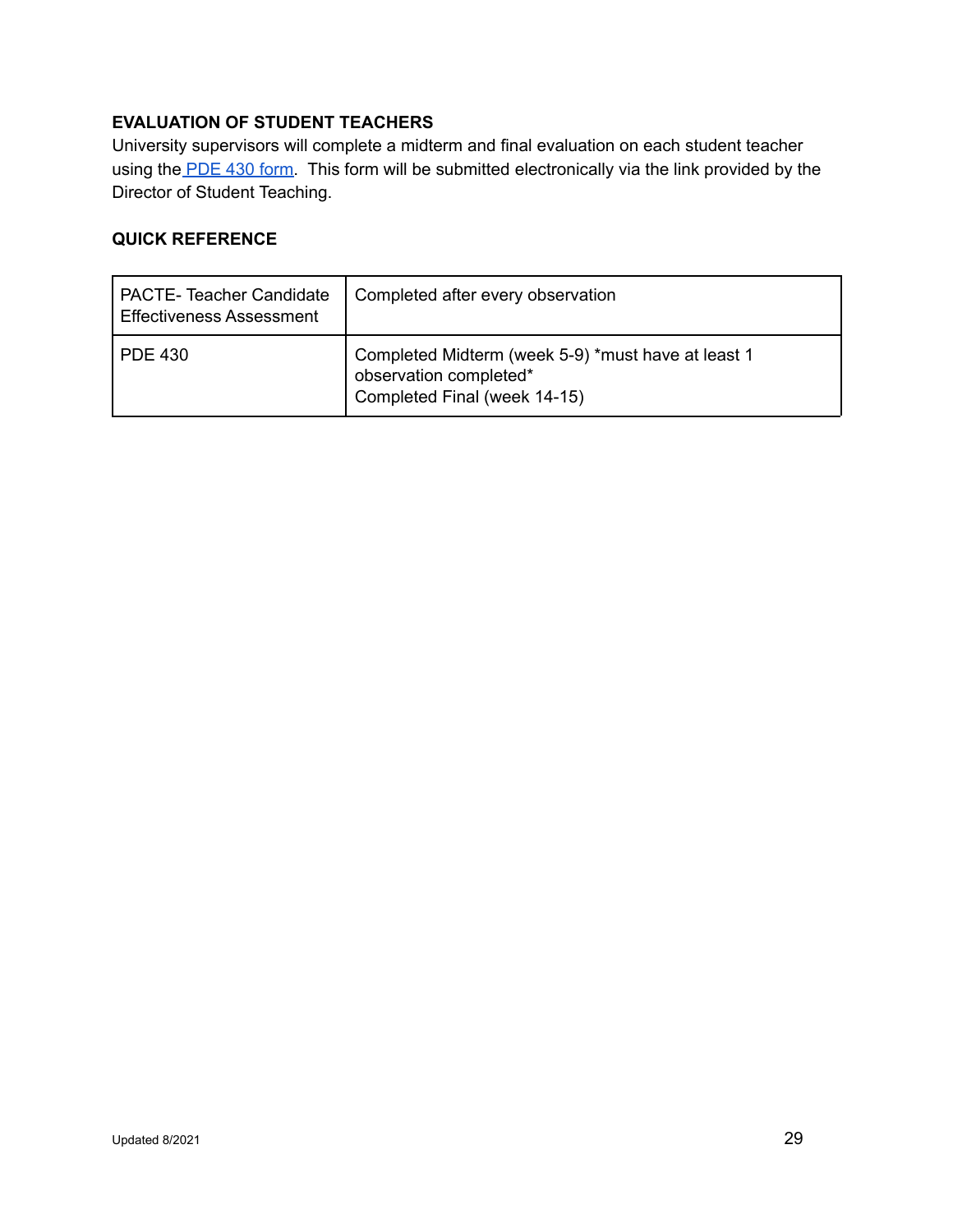## **CERTIFICATION INFORMATION**

## **INTERN CERTIFICATE**

Post-Baccalaureate or Graduate Certification Candidates can apply for an Intern Certificate *Intern Certificate Process*

Pennsylvania's teacher intern certification is a professional certificate that entitles the holder to fill a full-time professional teaching position. The teacher intern certification program is an alternate route to certification through an approved Pennsylvania program provider. This program must be completed in three years after receiving approval of an intern certification. For student teaching all coursework must be completed prior to beginning student teaching.

Below is information about how to qualify and apply for an intern certificate:

- Be of good moral character
- Be at least 18 years of age
- Be a United States citizen or a legal permanent resident holding a valid green card
- Hold a minimum of a bachelor's degree
- Enroll in a Pennsylvania Department of Education (PDE) approved Intern program *(Eastern's Education College is an approved program)*; a minimum 3.0 GPA is required to enter the program. *(This certificate must be attained before student teaching in your job.)*
- Secure a full-time or long-term substitute position in your content area(s)
- Meet all testing requirements
- Obtain written approval (on letterhead) from the superintendent and/or the principal as proof of full time employment in the school
- Submit an online application through the Teacher Information Management System (TIMS)
- The PDE approved Intern program provider must verify program enrollment through TIMS

See more details about the Intern Certificate process on this PDE website: Click [Here](https://www.education.pa.gov/Educators/Certification/CertFAQs/Pages/InternProgram.aspx)

## **CERTIFICATION TEST INFORMATION**

Certification tests are required for Instructional I certification with the state of Pennsylvania. If you have questions related to certification testing requirements, please see your education advisor. Also, please remember to register for all certification tests via the test code number

Test information included here is for those certifications most frequently pursued at Eastern. Further information can be found on the PDE [website](https://www.education.pa.gov/Educators/Certification/CertTestingRequirements/Pages/default.aspx):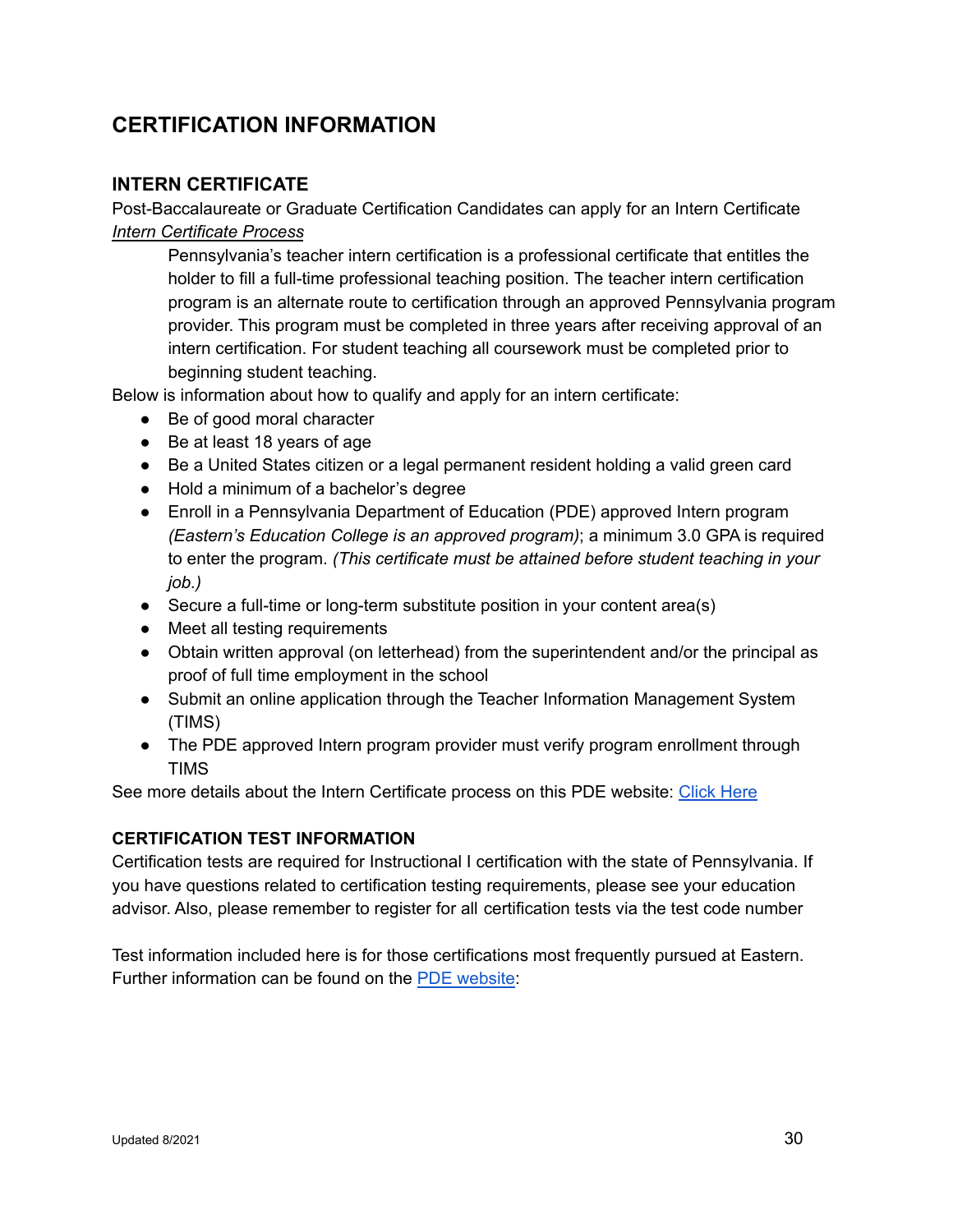## **Certification Area Testing**

\*\*Required for *all* students seeking Pennsylvania certification [http://www.education.pa.gov/Teachers%20-](http://www.education.pa.gov/Teachers%20-%20Administrators/Certifications/Pages/Certification-Testing.aspx#tab-1) [%20Administrators/Certifications/Pages/Certification-Testing.aspx#tab-1](http://www.education.pa.gov/Teachers%20-%20Administrators/Certifications/Pages/Certification-Testing.aspx#tab-1)

- For **PreK-4 certification** three PECT modules registration and preparation information can be found at [WWW.PA.NESINC.COM](http://www.pa.nesinc.com/) o
	- Module 1 Child development, learning and assessment; collaboration and professionalism (test code 8006)

o Module 2 – Language and literacy development; social studies, arts and humanities (test code 8007)

- o Module 3 Mathematics, science, and health (test code 8008)
- For **Grades 5-6 ADD ON (option to the above 'PreK-4' Certificate Holders) certification-** two PRAXIS II modules – registration and preparation information can be found at [WWW.ETS.ORG](http://www.ets.org/)
	- Module 2 English Language Arts & Social Studies (test code 5154)
	- Module 3 Mathematics & Science(test code 5155) \*Student must apply for this certification simultaneously and in addition to applying for **PreK-4** certification. This certification will only be granted once the PreK-4 certificate is approved.
- For **Special Education PK-12 certification** two PRAXIS II exams registration and preparation information can be found at [WWW.ETS.ORG](http://www.ets.org/)
	- The Fundamental Subjects: Content Knowledge (test code –5511)
	- Special Education: Core Knowledge and Applications (test code- 5354)
- For **Special Education PreK-8 certification** two PECT modules registration and preparation information can be found at [WWW.PA.NESINC.COM](http://www.pa.nesinc.com/)
	- $\circ$  Module 1 Foundations and professional practice; understanding students with disabilities; assessment and program planning and implementation (test code 8011)
	- $\circ$  Module 2 Inclusive learning environments; delivery of specially designed instruction (test code 8012)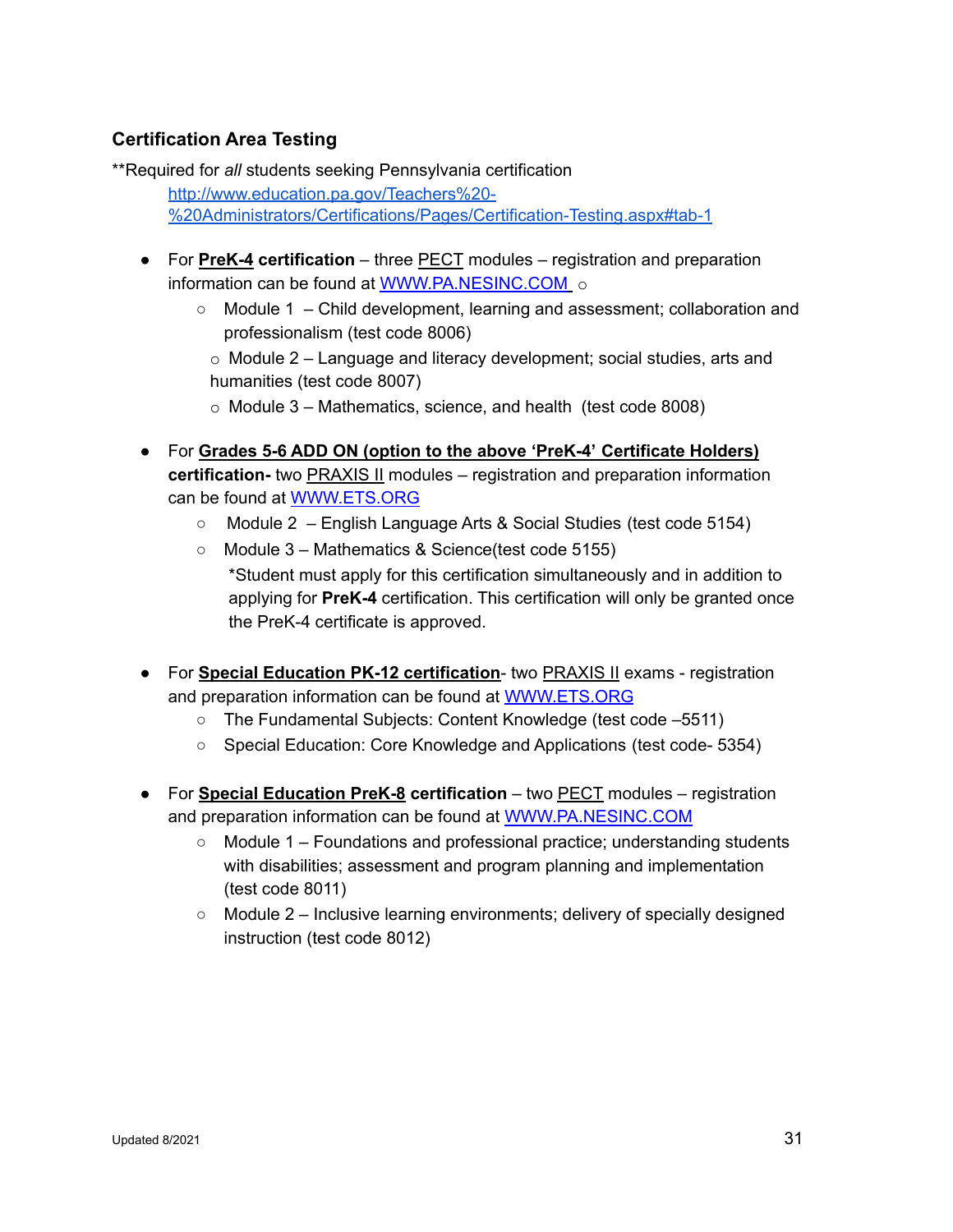- For **Special Education 7-12 certification** two PECT modules registration and preparation information can be found at [WWW.PA.NESINC.COM](http://www.pa.nesinc.com/) o
	- Module 1– Foundations and professional practice; understanding student with disabilities; assessment and program planning and implementation (test code 8015)
	- $\circ$  Module 2 Inclusive learning environments; delivery of specially designed instruction (test code 8016)
- For **Middle Level 4-8 certification** PRAXIS II exams registration and preparation information can be found at [WWW.ETS.ORG](http://www.ets.org/)
	- All Middle Level 4-8 candidates must pass the **Grades 4-8 Core Assessment**. This assessment is composed of *three subtests, which must be taken together on the candidate's initial attempt*. If the candidate is unsuccessful reaching the qualifying score on one or more subtests, the candidate only needs to re-take the particular subtest(s) until the qualifying score is met.
	- Test code for the complete Core Assessment is 5152
	- If the student must retake one or more subtests, the following registration codes should be used:
		- Pedagogy Subtest (test code 5153)
		- English language arts and social studies subtest (test code 5154)
		- Mathematics and science subtest (test code 5155)
	- In addition to the Core Assessment, Middle Level candidates must pass their **subject concentration assessment**(s):
		- English/Language arts concentration (test code 5156)
		- Social studies concentration (test code 5157)
		- Mathematics concentration (test code 5158)
		- Science concentration (test code 5159)
- For **French K-12 certification** two PRAXIS II exams registration and preparation information can be found at [WWW.ETS.ORG](http://www.ets.org/)
	- The Fundamental Subjects: Content Knowledge (test code 5511)
	- French: World Language (test code 5174)
- For **Spanish K-12 certification** two PRAXIS II exams registration and preparation information can be found at [WWW.ETS.ORG](http://www.ets.org/)
	- $\circ$  The Fundamental Subjects: Content Knowledge (test code 5511) Spanish: World Language (test code 5195 computer) – qualifying score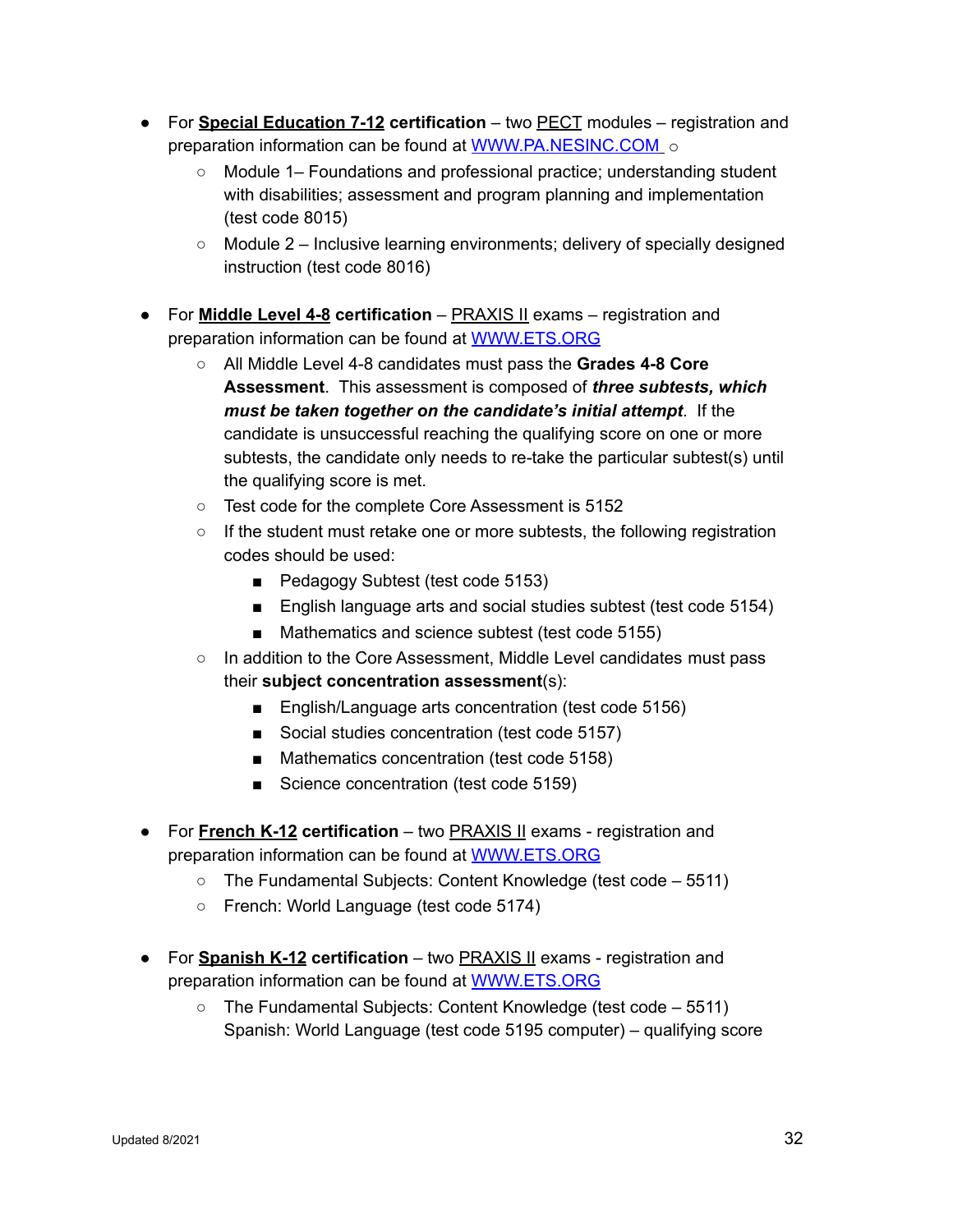- For **Music K-12 certification** two PRAXIS II exams registration and preparation information can be found at [WWW.ETS.ORG](http://www.ets.org/)
	- The Fundamental Subjects: Content Knowledge (test code 5511)
	- o Music: Content Knowledge (test code –5113)
- For **Health and Physical Education K-12 certification** two PRAXIS II exams registration and preparation information can be found at [WWW.ETS.ORG](http://www.ets.org/)
	- The Fundamental Subjects: Content Knowledge (test code 5511)
	- Health and Physical Education: Content Knowledge (test code 5857)
- For **Biology 7-12 certification** one PRAXIS II exam registration and preparation information can be found at [WWW.ETS.ORG](http://www.ets.org/)
	- Biology: Content Knowledge (test code –5235)
	- $\Omega$
- For **Chemistry 7-12 certification** one PRAXIS II exam registration and preparation information can be found at [WWW.ETS.ORG](http://www.ets.org/)
	- Chemistry: Content Knowledge (test code –5245)
- For **English 7-12 certification** one PRAXIS II exam registration and preparation information can be found at [WWW.ETS.ORG](http://www.ets.org/)
	- English Language Arts: Content Knowledge (test code 5038)
- For **Mathematics 7-12 certification** one PRAXIS II exam registration and preparation information can be found at [WWW.ETS.ORG](http://www.ets.org/)
	- Mathematics: Content Knowledge (test code 5161)
- For **Social Studies 7-12 certification** one PRAXIS II exam registration and preparation information can be found at [WWW.ETS.ORG](http://www.ets.org)
	- Social Studies: Content Knowledge (test code *–* 5081)

## **CERTIFICATION IN OTHER STATES**

If you intend to be certified in another state besides Pennsylvania be sure to check the [state](https://www.eastern.edu/about/accreditations-authorizations/state-authorizations) [authorization](https://www.eastern.edu/about/accreditations-authorizations/state-authorizations) page to review additional steps needed for certification in your desired state.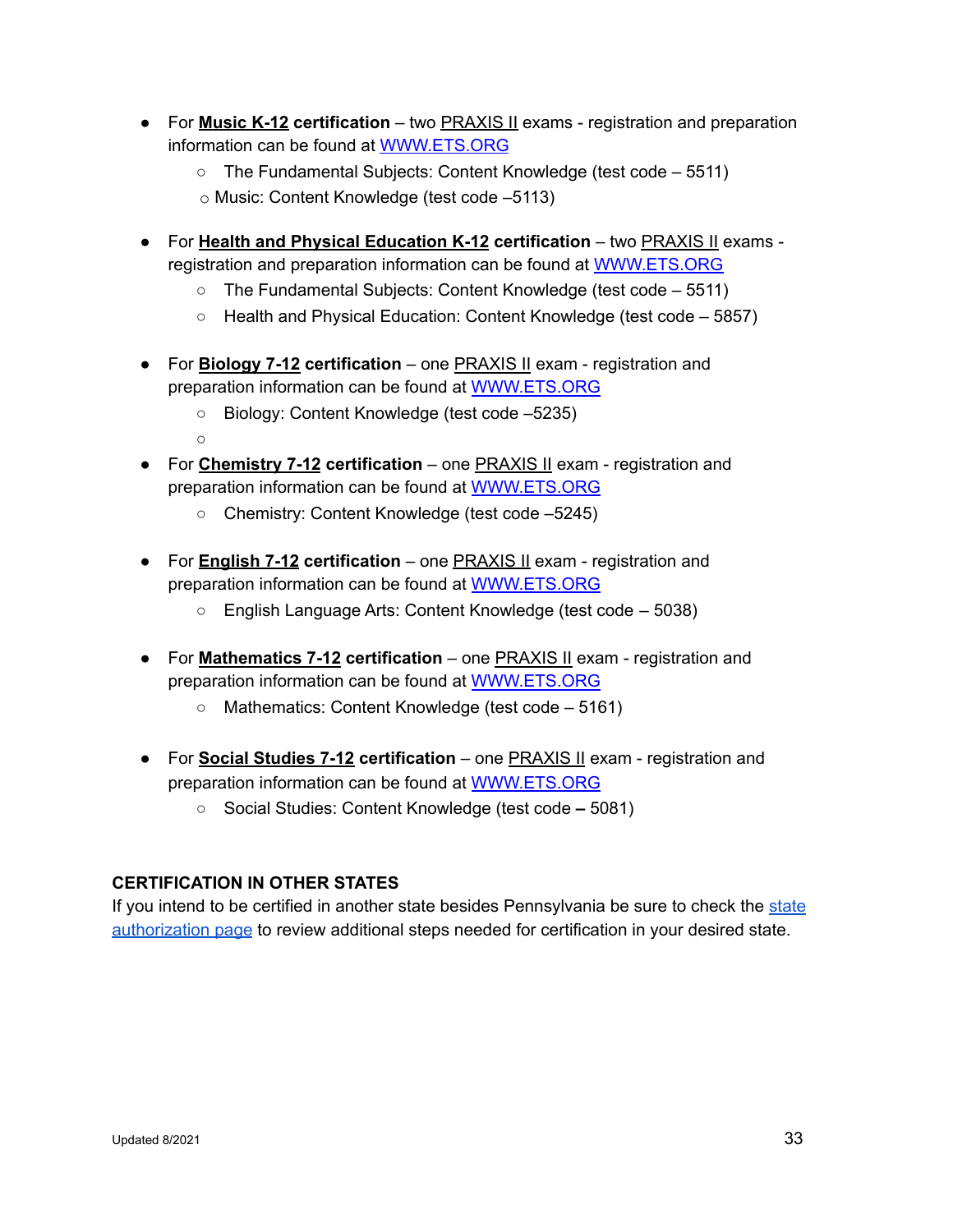## **APPENDIX A**



## **SUBSTITUTE TEACHING POLICY**

## **From PDE:**

*The Substitute Teaching Permit for Prospective Educators became ef ective on September 11, 2016 with the passage of Act 86 of 2016.*

*This permit allows an education student in an approved Pennsylvania teacher preparation program who meets the specific requirements in the law to be hired by a Local Education Association (LEA) in a controlled salaried permit position.*

#### **Requirements:**

*An eligible education student:*

- *Must be currently enrolled in a PA college or university teacher preparation program Institutionally Accredited and endorsed by CHEA and approved by PDE;*
- *Must have completed 60 semester hours or the equivalent at an accredited PA college or university; and*
- *Must be eligible under § 111 (criminal history) and § 1109(a) (good moral character, at least 18 years of age, U.S. citizen, etc.) as well as have appropriate child abuse clearances.*

#### **Process:**

- *The permit is issued by the chief school administrator of the LEA (school district, charter school, area vocational-technical school, or intermediate unit) to the eligible education student.*
- *The student must present verification of enrollment status and completed semester hours to the LEA.*
- *The LEA must verify the requirements for a criminal history, child abuse clearances, and Good Moral Character.*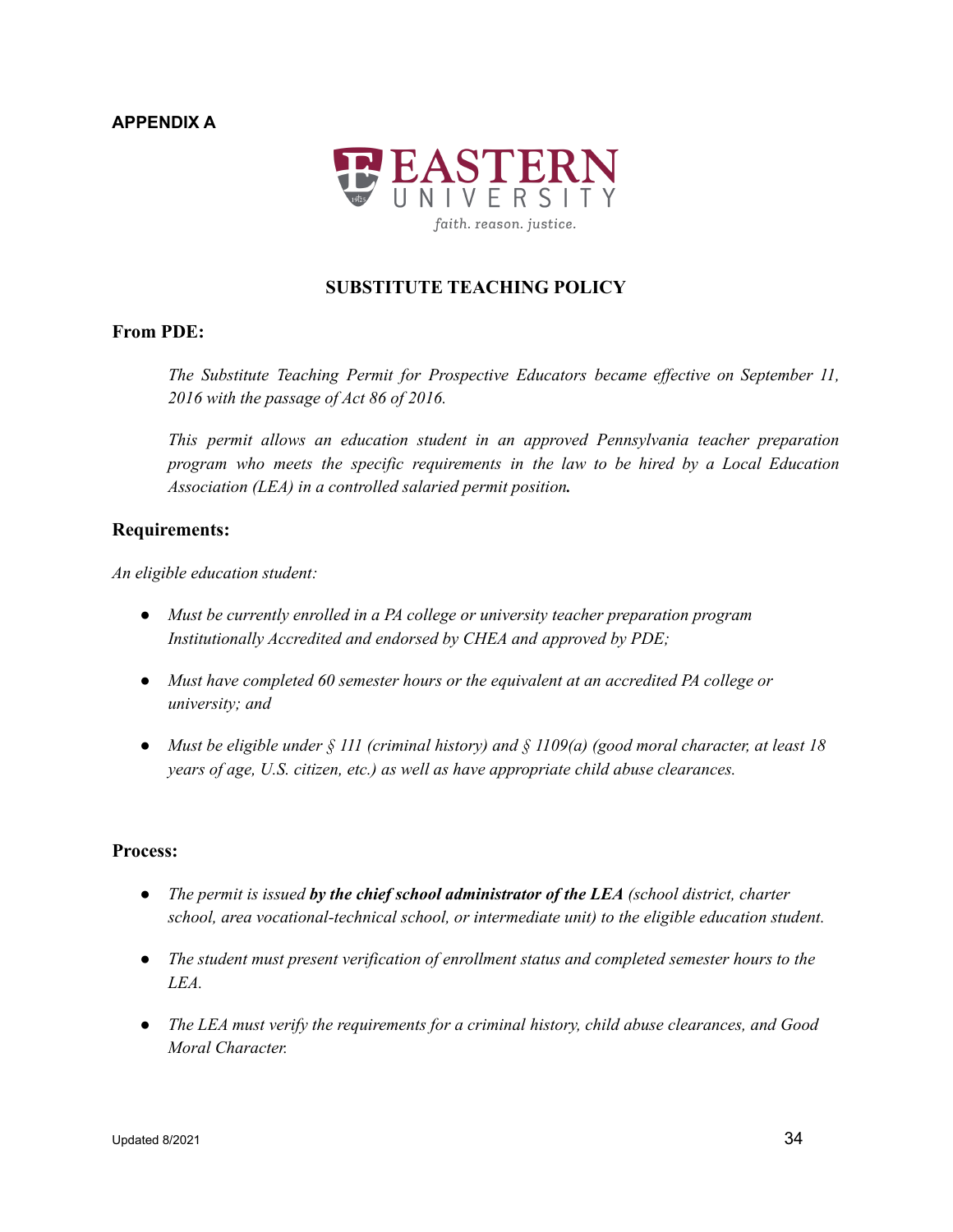- *The governing body of the LEA will fix the salary paid to the student.*
- **●** *Substitute time is not eligible for Pennsylvania State Employees Retirement System or School Employees Retirement System retirement credit.*

## **Service Permissions:**

- The permit is valid for one year and allows the student to substitute teach for **no more than 10** *days per school year for a single teacher and not more than 20 days for multiple employees per school year.*
- *The permit may be renewed for one additional year if the student provides documentation of continued enrollment in the preparation program and the completion of an additional 15 credit hours or its equivalent.*

Eastern University's College of Education guidelines, relative to student teachers, regarding Act 86 of 2016 (above) permitting prospective teachers to act as substitute teachers are outlined in this document. The guidelines below only apply to Eastern University student teachers during their assigned student teaching placement.

Eastern University student teachers will be permitted to act as a substitute teacher during their student teaching experience after the midterm of the student teaching semester and under the following conditions.

Eastern University student teachers:

1. Must be Board approved as a Student Teacher who may be used to substitute.

a. This process will be different for each school district and may not be an option for all student teaching placements. There should be clear communication between the school site and the student teacher about this option. Both parties must agree to the use of a student teacher as a substitute teacher.

b. A locally issued permit will be provided by the school site.

2. Must obtain a positive recommendation from their "first-half" mentor teacher and university supervisor prior to being used as a substitute teacher in their student teaching classroom.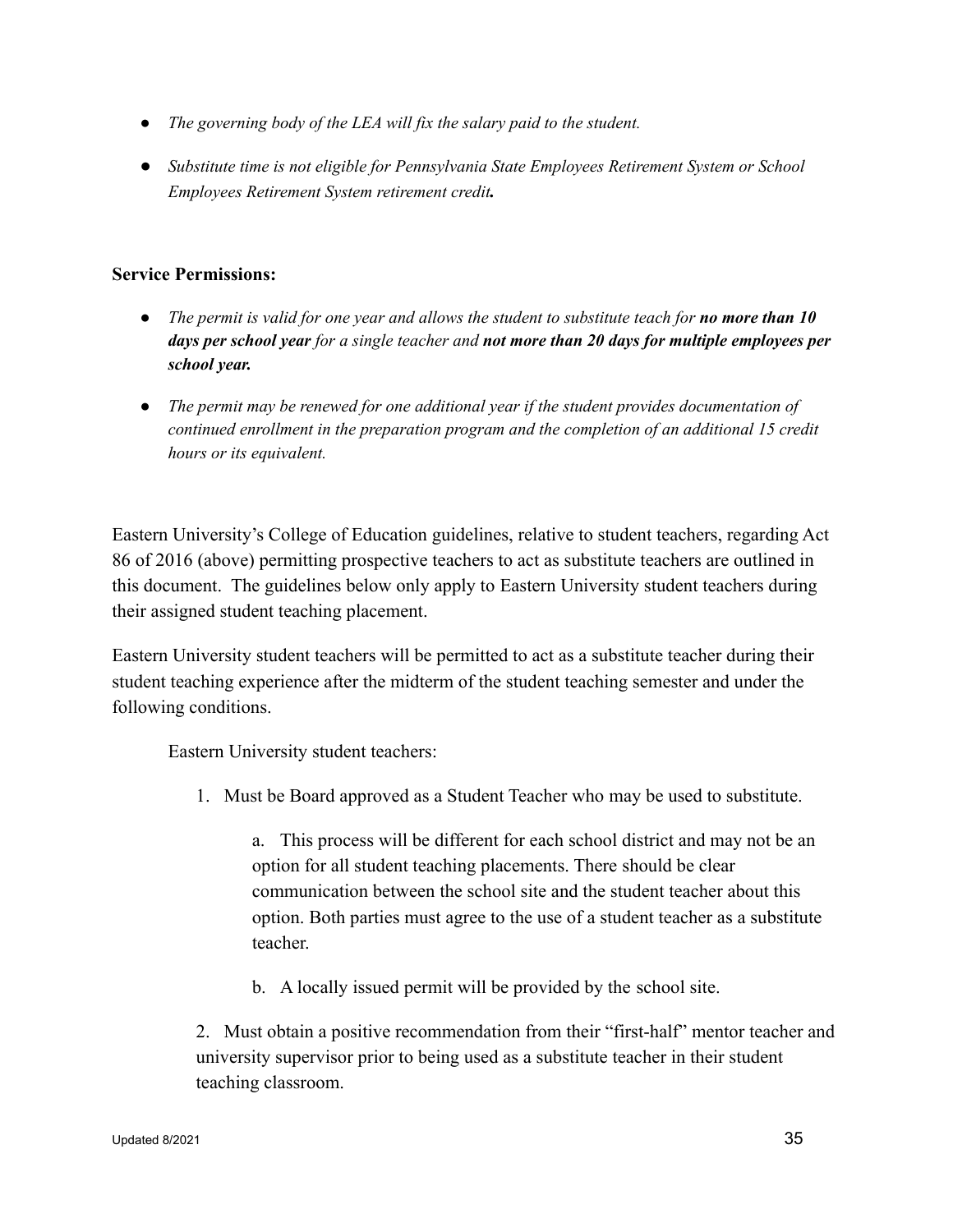3. May not be used as a substitute until after the mid-point of the student teaching semester.

4. May substitute in their mentor teacher's classroom when the mentor teacher is absent from school.

a. May NOT substitute outside of their mentor teacher's classroom. If there is a need for a substitute teacher in another classroom, PDE suggests that the mentor teacher be assigned to the "other classroom" for the day and the student teacher remain in his or her "student teaching classroom" as a substitute.

5. May serve as a substitute teacher for no more than ten (10) days while student teaching.

6. May be observed as a student teacher at the same time they are acting as a substitute teacher in their assigned "student teaching classroom."

7. Must notify their University Supervisor immediately once they learn that they will be substitute teaching rather than student teaching.

8. Must be officially employed by the LEA as a paid substitute and the LEA will determine the fixed salary of the student teacher when acting as the substitute teacher.

9. All required documentation is sent to the Director of Student teaching prior to the first day of substitute teaching.

*Some LEAs may have additional restrictions such as:*

1. May only be used to substitute IF all other possible District substitutes have not taken the open position and District teachers will be in the position of having to "cover" the position for the day. (i.e. – using the student teacher due to a need for bargaining unit coverage of another class)

A student teacher is **not** obligated to act as a substitute teacher during the student teaching semester but those who believe they may be interested in doing so should initiate the process outlined below as soon as possible.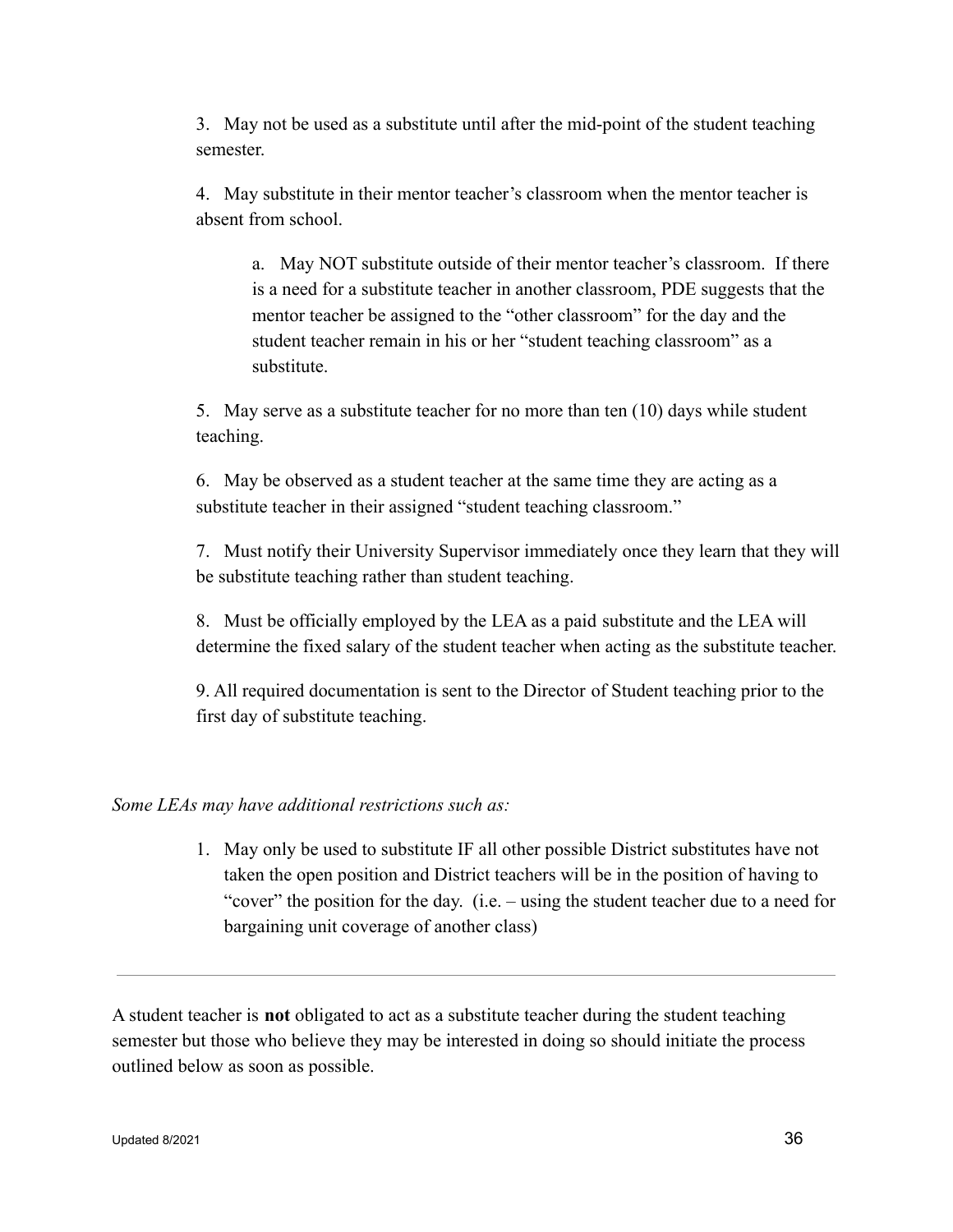## **Process for obtaining a** *Substitute Teaching Permit for Prospective Teachers*

Student teachers should:

1. Contact the school district's Superintendent's Office or Human Resource Office to determine if the school district is willing to offer a "Substitute Teaching Permit for Prospective Teachers". These guidelines should be shared with the school district with the initial inquiry.

2. Complete whatever process is outlined by the school district for obtaining this special permit. Student teachers should complete the necessary application process to become a substitute teacher set by the district. If a district contracts with an outside agency (STS, Kelly Sub Services, etc), the student teacher should complete the employment application process to be eligible for payment of days spent as a substitute.

a. Verification the candidate is currently enrolled in a teacher preparation program. Student teachers can contact the Director of Student Teaching for this letter

b. Verification the candidate has completed at least 60 hours of coursework at a college or university within the Commonwealth accredited by a regional accrediting agency. This will be included in the letter received with the student teaching placement for certification seeking students.

c. Other items as determined by the school district such as clearances, resume, etc.

3. During week seven of the student teaching semester, the student teacher should access the recommended form letter via Brightspace or the Student Teaching Handbook and obtain the necessary signatures. Send completed form to Director of Student Teaching prior to first day of substitute teacher.

4. Submit proof of employment via substitute teacher agency used by LEA.

5. The student teacher will submit the completed letter to the appropriate office in the school district. The submission of this letter would prompt the school district of the availability of the student teacher to act as a substitute teacher for no more than once a week during the remaining student teaching semester. After the student teaching semester has ended, the graduate may substitute in the school district as frequently as requested.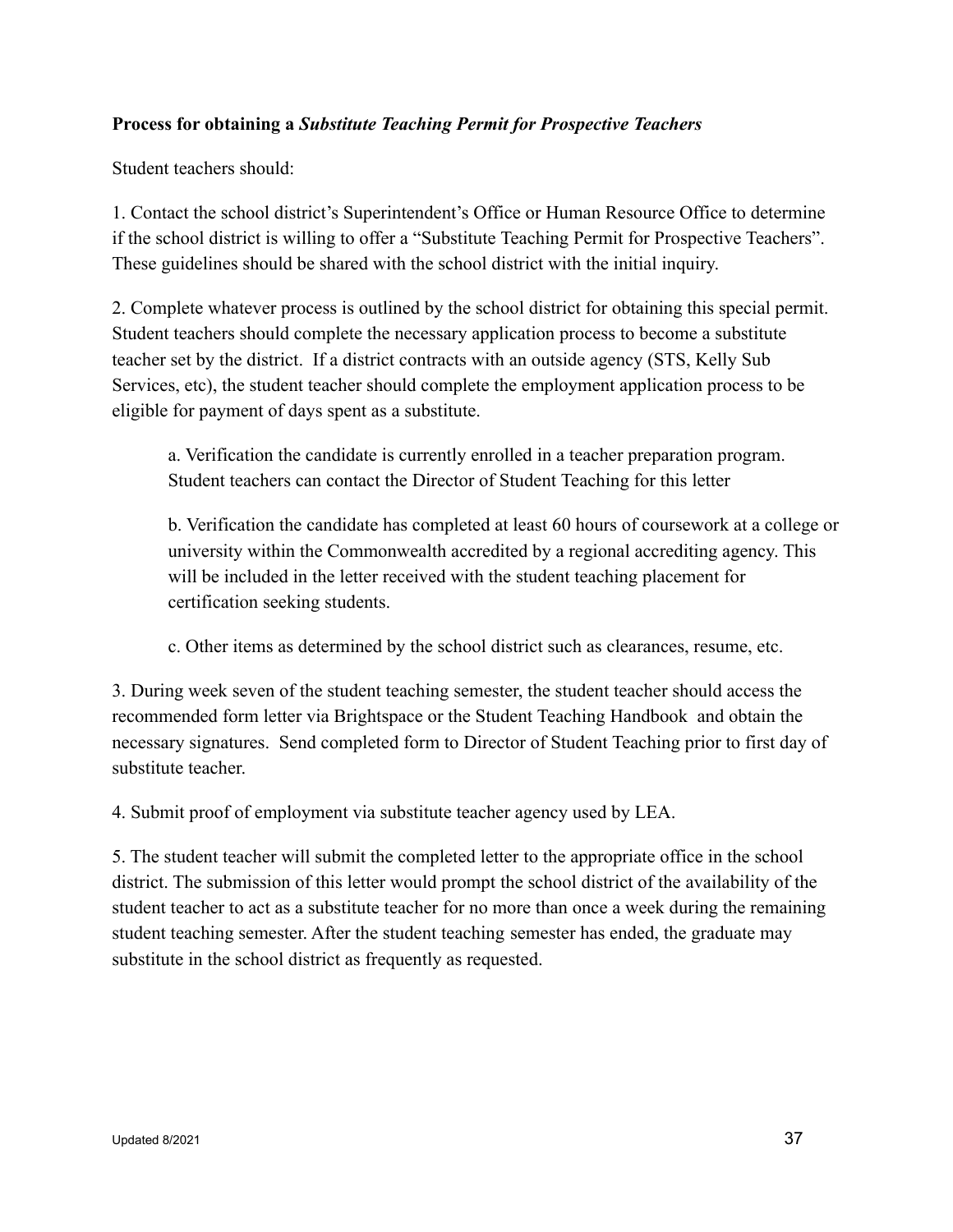

To Whom It May Concern:

According to Eastern University College of Education guidelines regarding substitute teaching while student teaching, I am formally requesting that I be considered for substitute teaching while student teaching in your school district. Below are the signatures of my cooperating teacher for student teaching during the first 7-weeks of student teaching and university supervisor acknowledging that in their certified professional opinion, my skills, knowledge and disposition are such that I would be an effective substitute teacher within my student teaching classroom.

 $\mathcal{L}_\mathcal{L} = \{ \mathcal{L}_\mathcal{L} = \{ \mathcal{L}_\mathcal{L} = \{ \mathcal{L}_\mathcal{L} = \{ \mathcal{L}_\mathcal{L} = \{ \mathcal{L}_\mathcal{L} = \{ \mathcal{L}_\mathcal{L} = \{ \mathcal{L}_\mathcal{L} = \{ \mathcal{L}_\mathcal{L} = \{ \mathcal{L}_\mathcal{L} = \{ \mathcal{L}_\mathcal{L} = \{ \mathcal{L}_\mathcal{L} = \{ \mathcal{L}_\mathcal{L} = \{ \mathcal{L}_\mathcal{L} = \{ \mathcal{L}_\mathcal{$ 

 $\mathcal{L}_\text{max}$  and the contract of the contract of the contract of the contract of the contract of the contract of

 $\mathcal{L}_\text{max} = \mathcal{L}_\text{max} = \mathcal{L}_\text{max} = \mathcal{L}_\text{max} = \mathcal{L}_\text{max} = \mathcal{L}_\text{max} = \mathcal{L}_\text{max} = \mathcal{L}_\text{max} = \mathcal{L}_\text{max} = \mathcal{L}_\text{max} = \mathcal{L}_\text{max} = \mathcal{L}_\text{max} = \mathcal{L}_\text{max} = \mathcal{L}_\text{max} = \mathcal{L}_\text{max} = \mathcal{L}_\text{max} = \mathcal{L}_\text{max} = \mathcal{L}_\text{max} = \mathcal{$ 

 $\mathcal{L}_\text{max} = \frac{1}{2} \sum_{i=1}^n \mathcal{L}_\text{max}(\mathbf{z}_i - \mathbf{z}_i)$ 

Sincerely,

Student Teacher's Name

Student Teacher's Area of Certification and Building:

Cooperating Teacher Print Name University Supervisor Print Name

Cooperating Teacher Signature University Supervisor Signature

Date Date Date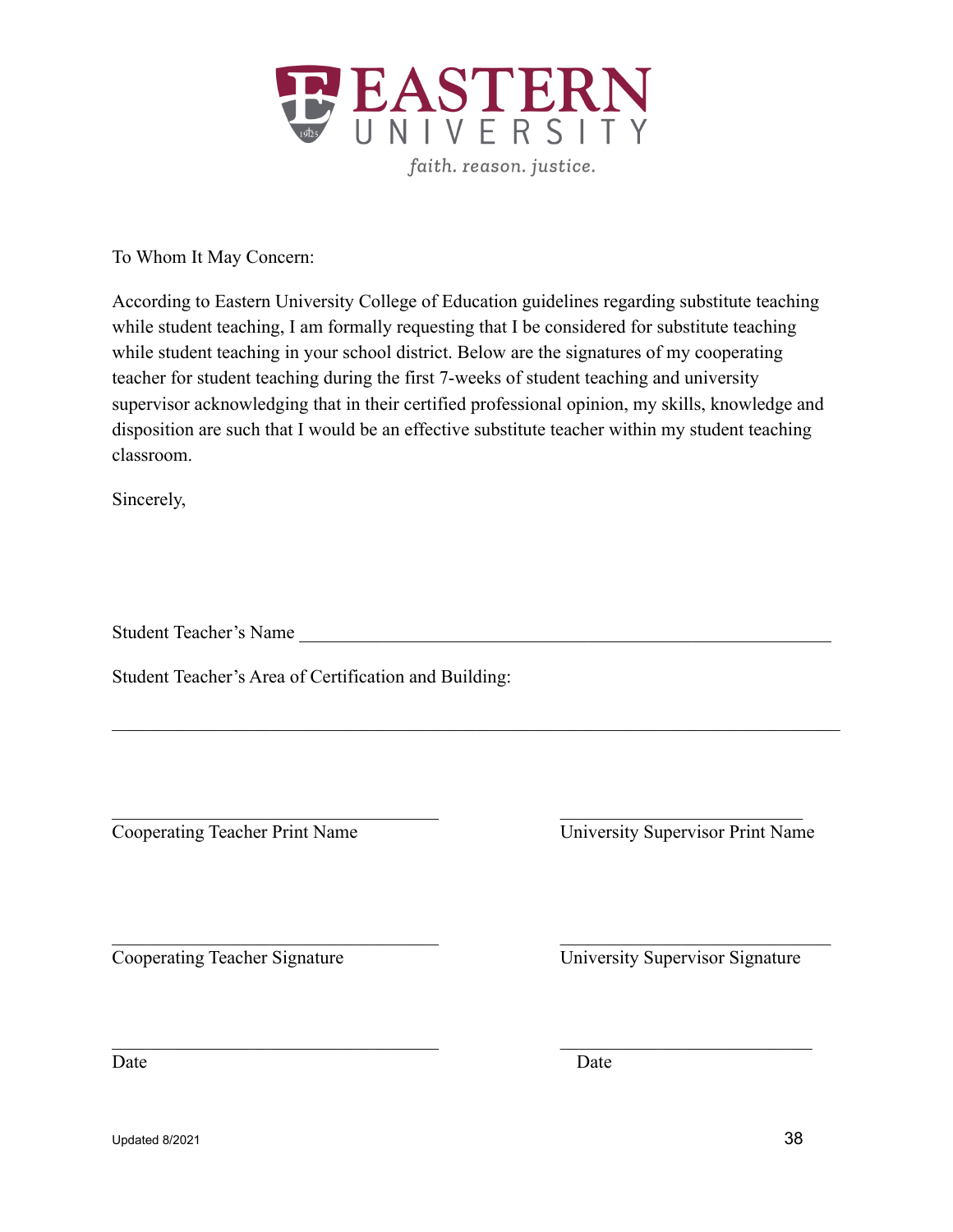#### **APPENDIX B:**

## **PENNSYLVANIA TEACHER CANDIDATE EFFECTIVENESS TRAINING ASSESSMENT (PACTE) Extended version** *\*submitted electronically after each observation\**

#### **Domain 1: Planning and Preparation Formative Assessment #\_\_\_\_\_\_\_**

Effective teacher candidates plan and prepare for lessons using their extensive knowledge of the content area, the core/managed curriculum and their students, including students' prior experience with this content and their possible misconceptions. Instructional outcomes are clearly related to the major concepts of the content area and are consistent with the curriculum design. These outcomes are clear to students and classroom visitors (including parents). Learning activities require all students to think, problem-solve, inquire, defend conjectures and opinions and be accountable to the learning community. Effective teacher candidates work to engage all students in lessons and use formative assessment to scaffold and provide differentiated instruction. Measures of student learning align with the curriculum and core concepts in the discipline, and students can demonstrate their understanding in more than one way.

| Component                                                       | <b>Unsatisfactory (0)</b>                                                                                                                                                                                                                                                                                                                                                                                                                   | Basic (1)                                                                                                                                                                                                                                                                                                                                                                                                                                                                    | Proficient (2)                                                                                                                                                                                                                                                                                                                                                                                                       | <b>Distinguished</b>                                                                                                                                                                                                                                                                                                                                                                                                                                                                                                                                                                    | N/<br>A |
|-----------------------------------------------------------------|---------------------------------------------------------------------------------------------------------------------------------------------------------------------------------------------------------------------------------------------------------------------------------------------------------------------------------------------------------------------------------------------------------------------------------------------|------------------------------------------------------------------------------------------------------------------------------------------------------------------------------------------------------------------------------------------------------------------------------------------------------------------------------------------------------------------------------------------------------------------------------------------------------------------------------|----------------------------------------------------------------------------------------------------------------------------------------------------------------------------------------------------------------------------------------------------------------------------------------------------------------------------------------------------------------------------------------------------------------------|-----------------------------------------------------------------------------------------------------------------------------------------------------------------------------------------------------------------------------------------------------------------------------------------------------------------------------------------------------------------------------------------------------------------------------------------------------------------------------------------------------------------------------------------------------------------------------------------|---------|
| la:<br>Demonstrating<br>knowledge of<br>content and<br>pedagogy | In planning and practice,<br>the teacher candidate<br>makes content errors or<br>does not correct errors<br>made by students. The<br>teacher candidate displays<br>little understanding of<br>prerequisite knowledge<br>important to student<br>learning of the content.<br>The teacher candidate<br>displays little or no<br>understanding of the<br>range of pedagogical<br>approaches suitable to<br>student learning of the<br>content. | The teacher candidate is<br>familiar with the important<br>concepts in the discipline but<br>displays a lack of awareness<br>of how these concepts relate<br>to one another. The teacher<br>candidate indicates some<br>awareness of prerequisite<br>learning, although such<br>knowledge may be inaccurate<br>or incomplete. The teacher<br>candidate's plans and practice<br>reflect a limited range of<br>pedagogical approaches to the<br>discipline or to the students. | The teacher candidate<br>displays solid knowledge<br>of the important concepts<br>in the discipline and how<br>these relate to one another.<br>The teacher candidate<br>demonstrates accurate<br>understanding of<br>prerequisite relationships<br>among topics. The teacher<br>candidate's plans and<br>practice reflect familiarity<br>with a wide range of<br>effective pedagogical<br>approaches in the subject. | The teacher displays extensive<br>knowledge of the important<br>concepts in the discipline and<br>how these relate both to one<br>another and to other disciplines.<br>The teacher demonstrates<br>understanding of prerequisite<br>relationships among topics and<br>concepts and understands the link<br>to necessary cognitive structures<br>that ensure student understanding.<br>The teacher's plans and practice<br>reflect familiarity with a wide<br>range of effective pedagogical<br>approaches in the discipline and<br>the ability to anticipate student<br>misconceptions. |         |
| $1b$ :<br>Demonstrating<br>knowledge of<br>students             | The teacher candidate<br>displays minimal<br>understanding of how<br>students learn-and little<br>knowledge of their varied<br>approaches to learning,<br>knowledge and skills,<br>special needs, and<br>interests and cultural<br>heritages-and does not<br>indicate that such<br>knowledge is valuable.                                                                                                                                   | The teacher candidate<br>displays generally accurate<br>knowledge of how students<br>learn and of their varied<br>approaches to learning,<br>knowledge and skills, special<br>needs, and interests and<br>cultural heritages, yet may<br>apply this knowledge not to<br>individual students but to the<br>class as a whole.                                                                                                                                                  | The teacher candidate<br>understands the active<br>nature of student learning<br>and attains information<br>about levels of<br>development for groups of<br>students. The teacher<br>candidate also purposefully<br>acquires knowledge from<br>several sources about<br>groups of students' varied<br>approaches to learning,<br>knowledge and skills,<br>special needs, and interests<br>and cultural heritages.    | The teacher understands the<br>active nature of student learning<br>and acquires information about<br>levels of development for<br>individual students. The teacher<br>also systematically acquires<br>knowledge from several sources<br>about individual students' varied<br>approaches to learning,<br>knowledge and skills, special<br>needs, and interests and cultural<br>heritages.                                                                                                                                                                                               |         |
| $1c$ :                                                          | The outcomes represent<br>low expectations for<br>students and lack of rigor,                                                                                                                                                                                                                                                                                                                                                               | Outcomes represent<br>moderately high expectations<br>and rigor. Some reflect                                                                                                                                                                                                                                                                                                                                                                                                | Most outcomes represent<br>rigorous and important<br>learning in the discipline                                                                                                                                                                                                                                                                                                                                      | All outcomes represent high-level<br>learning in the discipline. They<br>are clear, are written in the form                                                                                                                                                                                                                                                                                                                                                                                                                                                                             |         |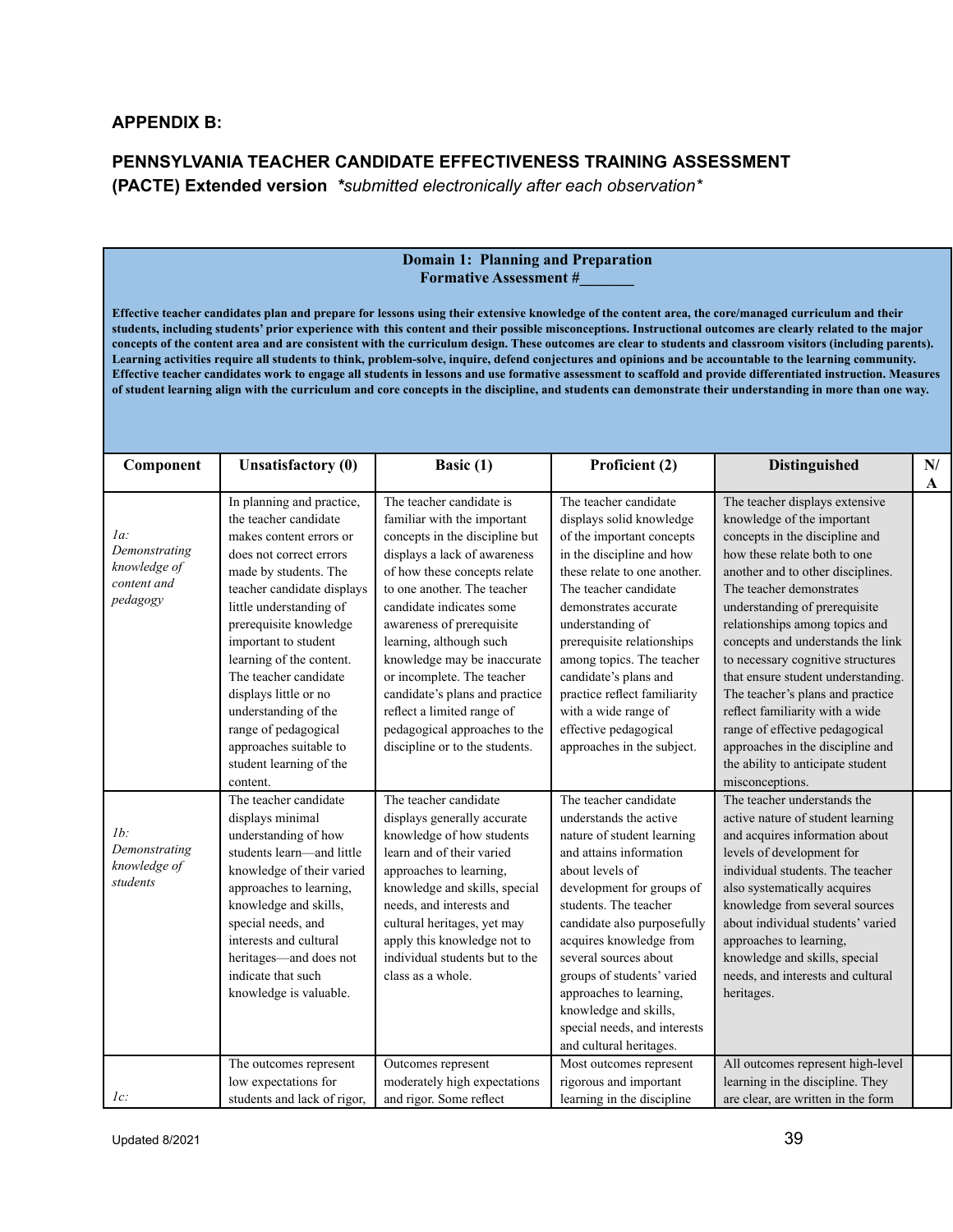| Setting       | and not all of these        | important learning in the       | and are clear, are written in | of student learning, and permit    |
|---------------|-----------------------------|---------------------------------|-------------------------------|------------------------------------|
| instructional | outcomes reflect            | discipline and consist of a     | the form of student           | viable methods of assessment.      |
| outcomes      | important learning in the   | combination of outcomes and     | learning, and suggest         | Outcomes reflect several different |
|               | discipline. They are stated | activities. Outcomes reflect    | viable methods of             | types of learning and, where       |
|               | as student activities.      | several types of learning, but  | assessment. Outcomes          | appropriate, represent both        |
|               | rather than as outcomes     | the teacher candidate has       | reflect several different     | coordination and integration.      |
|               | for learning. Outcomes      | made no effort at               | types of learning and         | Outcomes are differentiated, in    |
|               | reflect only one type of    | coordination or integration.    | opportunities for             | whatever way is needed, for        |
|               | learning and only one       | Outcomes, based on global       | coordination, and they are    | individual students.               |
|               | discipline or strand and    | assessments of student          | differentiated, in whatever   |                                    |
|               | are suitable for only some  | learning, are suitable for most | way is needed, for different  |                                    |
|               | students.                   | of the students in the class.   | groups of students.           |                                    |

| Id:<br>Demonstrating knowledge<br>of resources | The teacher candidate is<br>unaware of resources to<br>assist student learning<br>beyond materials<br>provided by the school or<br>district, nor is the teacher<br>candidate aware of<br>resources for expanding<br>one's own professional<br>skill.<br>Learning activities are                                    | The teacher candidate<br>displays some awareness of<br>resources beyond those<br>provided by the school or<br>district for classroom use and<br>for extending one's<br>professional skill but does not<br>seek to expand this<br>knowledge.<br>Some of the learning                                                                                                                                                             | The teacher candidate<br>displays awareness of<br>resources beyond those<br>provided by the school or<br>district, including those on<br>the Internet, for classroom<br>use and for extending one's<br>professional skill, and<br>seeks out such resources.<br>Most of the learning                                                                                              | The teacher's knowledge of<br>resources for classroom use and<br>for extending one's professional<br>skill is extensive, including those<br>available through the school or<br>district, in the community,<br>through professional<br>organizations and universities,<br>and on the Internet.<br>The sequence of learning                                                                                                                                                       |  |
|------------------------------------------------|--------------------------------------------------------------------------------------------------------------------------------------------------------------------------------------------------------------------------------------------------------------------------------------------------------------------|---------------------------------------------------------------------------------------------------------------------------------------------------------------------------------------------------------------------------------------------------------------------------------------------------------------------------------------------------------------------------------------------------------------------------------|----------------------------------------------------------------------------------------------------------------------------------------------------------------------------------------------------------------------------------------------------------------------------------------------------------------------------------------------------------------------------------|---------------------------------------------------------------------------------------------------------------------------------------------------------------------------------------------------------------------------------------------------------------------------------------------------------------------------------------------------------------------------------------------------------------------------------------------------------------------------------|--|
| le:<br>Designing coherent<br>instruction       | poorly aligned with the<br>instructional outcomes,<br>do not follow an<br>organized progression,<br>are not designed to<br>engage students in active<br>intellectual activity, and<br>have unrealistic time<br>allocations. Instructional<br>groups are not suitable to<br>the activities and offer no<br>variety. | activities and materials are<br>aligned with the instructional<br>outcomes and represent<br>moderate cognitive challenge,<br>but with no differentiation for<br>different students.<br>Instructional groups partially<br>support the activities, with<br>some variety. The lesson or<br>unit has a recognizable<br>structure; but the progression<br>of activities is uneven, with<br>only some reasonable time<br>allocations. | activities are aligned with<br>the instructional outcomes<br>and follow an organized<br>progression suitable to<br>groups of students. The<br>learning activities have<br>reasonable time<br>allocations; they represent<br>significant cognitive<br>challenge, with some<br>differentiation for different<br>groups of students and<br>varied use of instructional<br>groups.   | activities follows a coherent<br>sequence, is aligned to<br>instructional goals, and is<br>designed to engage students in<br>high-level cognitive activity.<br>These are appropriately<br>differentiated for individual<br>learners. Instructional groups are<br>varied appropriately, with some<br>opportunity for student choice.                                                                                                                                             |  |
| If:<br>Designing student<br>assessment         | Assessment procedures<br>are not congruent with<br>instructional outcomes<br>and lack criteria by which<br>student performance will<br>be assessed. The teacher<br>candidate has no plan to<br>incorporate formative<br>assessment in the lesson<br>or unit.                                                       | Assessment procedures are<br>partially congruent with<br>instructional outcomes.<br>Assessment criteria and<br>standards have been<br>developed, but they are not<br>clear. The teacher candidate's<br>approach to using formative<br>assessment is rudimentary,<br>including only some of the<br>instructional outcomes.                                                                                                       | All the instructional<br>outcomes may be assessed<br>by the proposed assessment<br>plan; assessment<br>methodologies may have<br>been adapted for groups of<br>students. Assessment<br>criteria and standards are<br>clear. The teacher<br>candidate has a<br>well-developed strategy for<br>using formative assessment<br>and has designed particular<br>approaches to be used. | All the instructional outcomes<br>may be assessed by the proposed<br>assessment plan, with clear<br>criteria for assessing student<br>work. The plan contains evidence<br>of student contribution to its<br>development. Assessment<br>methodologies have been adapted<br>for individual students as the<br>need has arisen. The approach to<br>using formative assessment is<br>well designed and includes<br>student as well as teacher use of<br>the assessment information. |  |

**Comments- Planning and Preparation:**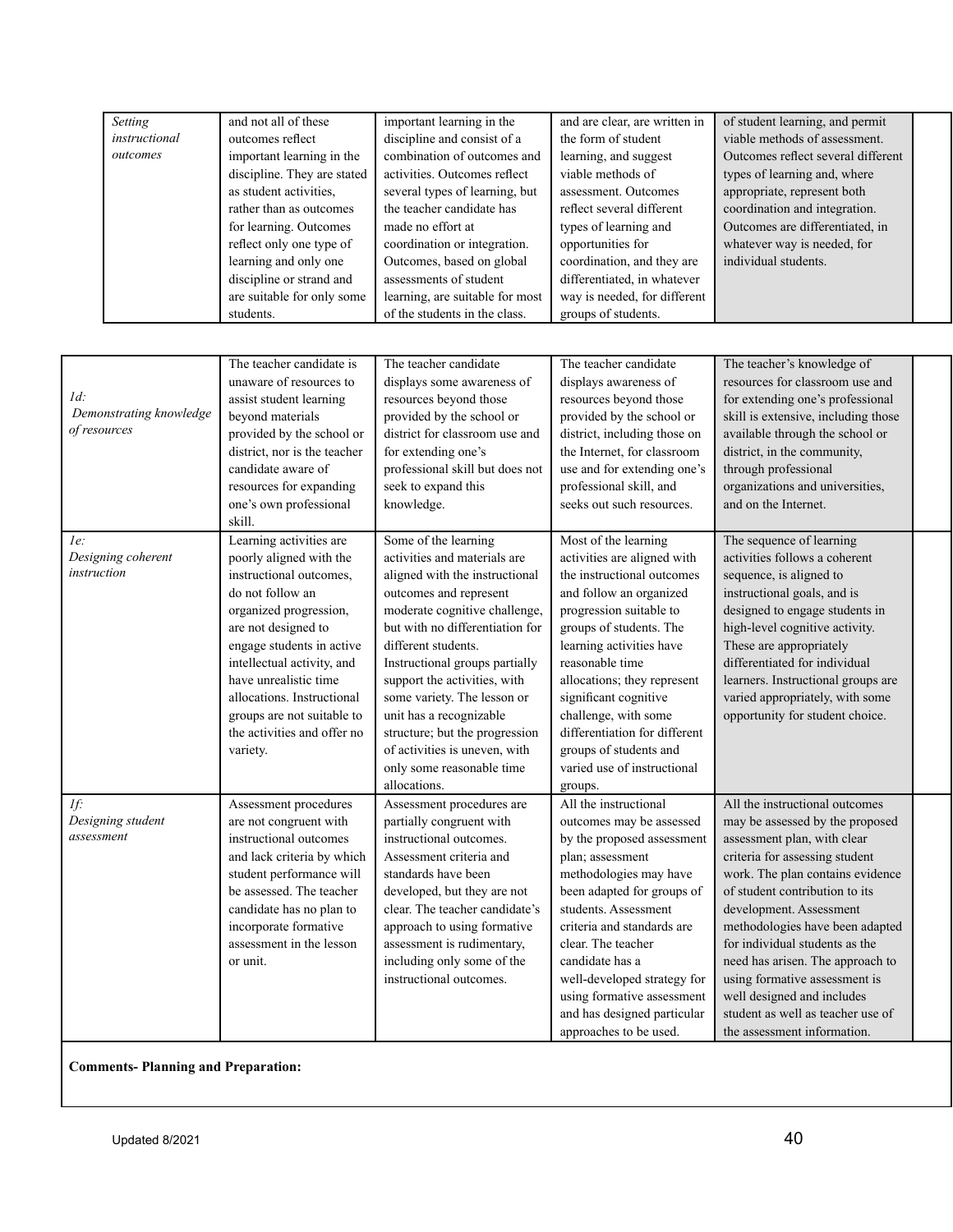|                                                             |                                                                                                                                                                                                                                                                                                                                                                                                                                                                                                                                                                                                                                                                                                                                                  | <b>Domain 2: The Classroom Environment</b>                                                                                                                                                                                                                                                                                                                                                                                                                                                                                                                                                                                                               |                                                                                                                                                                                                                                                                                                                                                                                                                                                                                                                                                                                                                                 |                                                                                                                                                                                                                                                                                                                                                                                                                                                    |    |  |  |
|-------------------------------------------------------------|--------------------------------------------------------------------------------------------------------------------------------------------------------------------------------------------------------------------------------------------------------------------------------------------------------------------------------------------------------------------------------------------------------------------------------------------------------------------------------------------------------------------------------------------------------------------------------------------------------------------------------------------------------------------------------------------------------------------------------------------------|----------------------------------------------------------------------------------------------------------------------------------------------------------------------------------------------------------------------------------------------------------------------------------------------------------------------------------------------------------------------------------------------------------------------------------------------------------------------------------------------------------------------------------------------------------------------------------------------------------------------------------------------------------|---------------------------------------------------------------------------------------------------------------------------------------------------------------------------------------------------------------------------------------------------------------------------------------------------------------------------------------------------------------------------------------------------------------------------------------------------------------------------------------------------------------------------------------------------------------------------------------------------------------------------------|----------------------------------------------------------------------------------------------------------------------------------------------------------------------------------------------------------------------------------------------------------------------------------------------------------------------------------------------------------------------------------------------------------------------------------------------------|----|--|--|
|                                                             |                                                                                                                                                                                                                                                                                                                                                                                                                                                                                                                                                                                                                                                                                                                                                  | <b>Formative Assessment #</b>                                                                                                                                                                                                                                                                                                                                                                                                                                                                                                                                                                                                                            |                                                                                                                                                                                                                                                                                                                                                                                                                                                                                                                                                                                                                                 |                                                                                                                                                                                                                                                                                                                                                                                                                                                    |    |  |  |
|                                                             | Effective teacher candidates organize their classrooms so that all students can learn. They maximize instructional time and foster respectful interactions among and<br>between teachers and students with sensitivity to students' cultures, race and levels of development. Students themselves make a substantive contribution to the<br>effective functioning of the class through self-management of their own learning and maintaining a consistent focus on rigorous learning for all students by<br>supporting the learning of others. Processes and tools for students' independent learning are visible/available to students (charts, rubrics, etc.). Artifacts that<br>demonstrate student growth over time are displayed/available. |                                                                                                                                                                                                                                                                                                                                                                                                                                                                                                                                                                                                                                                          |                                                                                                                                                                                                                                                                                                                                                                                                                                                                                                                                                                                                                                 |                                                                                                                                                                                                                                                                                                                                                                                                                                                    |    |  |  |
| Component                                                   | <b>Unsatisfactory (0)</b>                                                                                                                                                                                                                                                                                                                                                                                                                                                                                                                                                                                                                                                                                                                        | Basic (1)                                                                                                                                                                                                                                                                                                                                                                                                                                                                                                                                                                                                                                                | Proficient (2)                                                                                                                                                                                                                                                                                                                                                                                                                                                                                                                                                                                                                  | Distinguished                                                                                                                                                                                                                                                                                                                                                                                                                                      | N/ |  |  |
|                                                             |                                                                                                                                                                                                                                                                                                                                                                                                                                                                                                                                                                                                                                                                                                                                                  |                                                                                                                                                                                                                                                                                                                                                                                                                                                                                                                                                                                                                                                          |                                                                                                                                                                                                                                                                                                                                                                                                                                                                                                                                                                                                                                 |                                                                                                                                                                                                                                                                                                                                                                                                                                                    |    |  |  |
| $2a$ :<br>Creating an environment<br>of respect and rapport | Patterns of classroom<br>interactions, both<br>between teacher<br>candidate and students<br>and among students, are<br>mostly negative,<br>inappropriate, or<br>insensitive to students'<br>ages, cultural<br>backgrounds, and<br>developmental levels.<br>Student interactions are<br>characterized by sarcasm,<br>put-downs, or conflict.<br>The teacher candidate<br>does not deal with<br>disrespectful behavior.                                                                                                                                                                                                                                                                                                                            | Patterns of classroom<br>interactions, both between<br>teacher candidate and<br>students and among students,<br>are generally appropriate but<br>may reflect occasional<br>inconsistencies, favoritism,<br>and disregard for students'<br>ages, cultures, and<br>developmental levels.<br>Students rarely demonstrate<br>disrespect for one another.<br>The teacher candidate<br>attempts to respond to<br>disrespectful behavior, with<br>uneven results. The net result<br>of the interactions is neutral,<br>conveying neither warmth nor<br>conflict.                                                                                                | Teacher-student<br>interactions are friendly<br>and demonstrate general<br>caring and respect. Such<br>interactions are appropriate<br>to the ages, cultures, and<br>developmental levels of the<br>students. Interactions<br>among students are<br>generally polite and<br>respectful, and students<br>exhibit respect for the<br>teacher candidate. The<br>teacher candidate responds<br>successfully to<br>disrespectful behavior<br>among students. The net<br>result of the interactions is<br>polite, respectful, and<br>businesslike, though<br>students may be somewhat<br>cautious about taking<br>intellectual risks. | Classroom interactions between<br>teacher and students and among<br>students are highly respectful,<br>reflecting genuine warmth,<br>caring, and sensitivity to students<br>as individuals. Students exhibit<br>respect for the teacher and<br>contribute to high levels of<br>civility among all members of the<br>class. The net result is an<br>environment where all students<br>feel valued and are comfortable<br>taking intellectual risks. | A  |  |  |
| $2b$ :<br>Establishing a culture for<br>learning            | The classroom culture is<br>characterized by a lack of<br>teacher candidate or<br>student commitment to<br>learning, and/or little or<br>no investment of student<br>energy in the task at hand.<br>Hard work and the<br>precise use of language<br>are not expected or<br>valued. Medium to low<br>expectations for student<br>achievement are the<br>norm, with high<br>expectations for learning<br>reserved for only one or<br>two students.                                                                                                                                                                                                                                                                                                 | The classroom culture is<br>characterized by little<br>commitment to learning by<br>the teacher candidate or<br>students. The teacher<br>candidate appears to be only<br>"going through the motions,"<br>and students indicate that<br>they are interested in the<br>completion of a task rather<br>than the quality of the work.<br>The teacher candidate<br>conveys that student success<br>is the result of natural ability<br>rather than hard work, and<br>refers only in passing to the<br>precise use of language. High<br>expectations for learning are<br>reserved for those students<br>thought to have a natural<br>aptitude for the subject. | The classroom culture is a<br>place where learning is<br>valued by all; high<br>expectations for both<br>learning and hard work are<br>the norm for most students.<br>Students understand their<br>role as learners and<br>consistently expend effort<br>to learn. Classroom<br>interactions support<br>learning, hard work, and<br>the precise use of language.                                                                                                                                                                                                                                                                | The classroom culture is a<br>cognitively busy place,<br>characterized by a shared belief<br>in the importance of learning. The<br>teacher conveys high<br>expectations for learning for all<br>students and insists on hard work;<br>students assume responsibility for<br>high quality by initiating<br>improvements, making revisions,<br>adding detail, and/or assisting<br>peers in their precise use of<br>language.                         |    |  |  |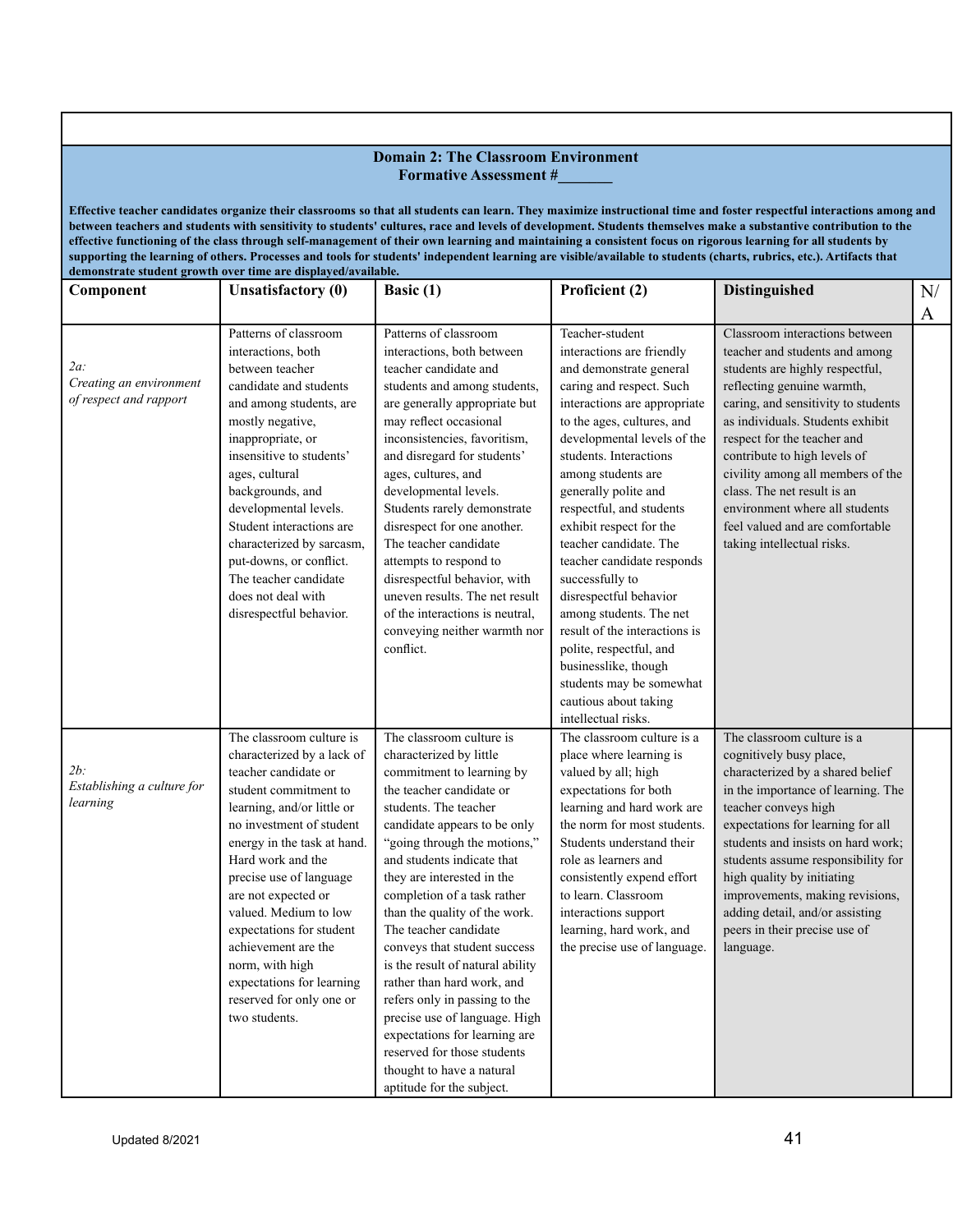| 2c:<br>Managing<br>classroom<br>procedures | Much instructional time<br>is lost due to inefficient<br>classroom routines and<br>procedures. There is<br>little or no evidence of<br>the teacher candidate's<br>managing instructional<br>groups and transitions<br>and/or handling of<br>materials and supplies<br>effectively. There is<br>little evidence that<br>students know or follow | Some instructional time is<br>lost due to partially effective<br>classroom routines and<br>procedures. The teacher<br>candidate's management of<br>instructional groups and<br>transitions, or handling of<br>materials and supplies, or<br>both, are inconsistent, leading<br>to some disruption of<br>learning. With regular<br>guidance and prompting,<br>students follow established | There is little loss of<br>instructional time due to<br>effective classroom routines<br>and procedures. The teacher<br>candidate's management of<br>instructional groups and<br>transitions, or handling of<br>materials and supplies, or<br>both, are consistently<br>successful. With minimal<br>guidance and prompting,<br>students follow established | Instructional time is maximized<br>due to efficient and seamless<br>classroom routines and<br>procedures. Students take<br>initiative in the management of<br>instructional groups and<br>transitions, and/or the handling of<br>materials and supplies. Routines<br>are well understood and may be<br>initiated by students.                                                                                                           |  |
|--------------------------------------------|------------------------------------------------------------------------------------------------------------------------------------------------------------------------------------------------------------------------------------------------------------------------------------------------------------------------------------------------|------------------------------------------------------------------------------------------------------------------------------------------------------------------------------------------------------------------------------------------------------------------------------------------------------------------------------------------------------------------------------------------|-----------------------------------------------------------------------------------------------------------------------------------------------------------------------------------------------------------------------------------------------------------------------------------------------------------------------------------------------------------|-----------------------------------------------------------------------------------------------------------------------------------------------------------------------------------------------------------------------------------------------------------------------------------------------------------------------------------------------------------------------------------------------------------------------------------------|--|
|                                            | established routines.                                                                                                                                                                                                                                                                                                                          | routines.                                                                                                                                                                                                                                                                                                                                                                                | classroom routines.                                                                                                                                                                                                                                                                                                                                       |                                                                                                                                                                                                                                                                                                                                                                                                                                         |  |
| $2d$ :<br>Managing student<br>behavior     | There appear to be no<br>established standards of<br>conduct, or students<br>challenge them. There is<br>little or no teacher<br>candidate monitoring of<br>student behavior, and<br>response to students'<br>misbehavior is<br>repressive or<br>disrespectful of student<br>dignity.                                                          | Standards of conduct appear<br>to have been established, but<br>their implementation is<br>inconsistent. The teacher<br>candidate tries, with uneven<br>results, to monitor student<br>behavior and respond to<br>student misbehavior.                                                                                                                                                   | Student behavior is<br>generally appropriate. The<br>teacher candidate monitors<br>student behavior against<br>established standards of<br>conduct. Teacher response<br>to student misbehavior is<br>consistent, proportionate,<br>and respectful to students<br>and is effective.                                                                        | Student behavior is entirely<br>appropriate. Students take an<br>active role in monitoring their<br>own behavior and/or that of other<br>students against standards of<br>conduct. Teacher monitoring of<br>student behavior is subtle and<br>preventive. The teacher's<br>response to student misbehavior<br>is sensitive to individual student<br>needs and respects students'<br>dignity.                                            |  |
| $2e$ :<br>Organizing<br>physical space     | The classroom<br>environment is unsafe,<br>or learning is not<br>accessible to many.<br>There is poor alignment<br>between the<br>arrangement of furniture<br>and resources, including<br>computer technology,<br>and the lesson activities.                                                                                                   | The classroom is safe, and<br>essential learning is<br>accessible to most students.<br>The teacher candidate makes<br>modest use of physical<br>resources, including computer<br>technology. The teacher<br>candidate attempts to adjust<br>the classroom furniture for a<br>lesson or, if necessary, to<br>adjust the lesson to the<br>furniture, but with limited<br>effectiveness.    | The classroom is safe, and<br>students have equal access<br>to learning activities; the<br>teacher candidate ensures<br>that the furniture<br>arrangement is appropriate<br>to the learning activities and<br>uses physical resources,<br>including computer<br>technology, effectively.                                                                  | The classroom environment is<br>safe, and learning is accessible to<br>all students, including those with<br>special needs. The teacher makes<br>effective use of physical<br>resources, including computer<br>technology. The teacher ensures<br>that the physical arrangement is<br>appropriate to the learning<br>activities. Students contribute to<br>the use or adaptation of the<br>physical environment to advance<br>learning. |  |

**Comments – The Classroom Environment**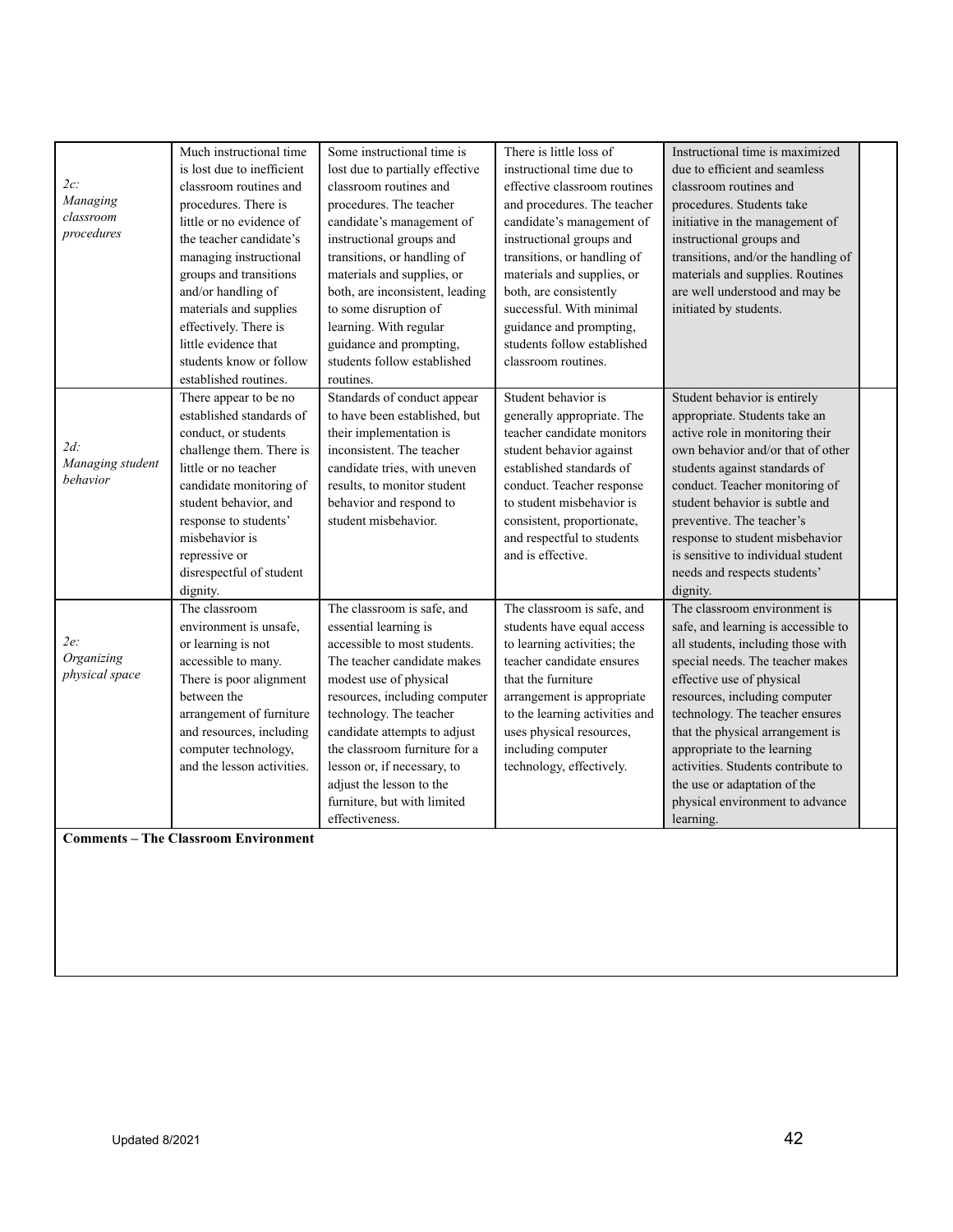|                                                             | <b>Domain 3: Instruction</b><br><b>Formative Assessment #</b>                                                                                                                                                                                                                                                                                                                                                                                                                                                                                                                                                                                                                                                                                                                                                                                                                                                                                                                                                                 |                                                                                                                                                                                                                                                                                                                                                                                                                                                                                                                                                                                                                                                                                            |                                                                                                                                                                                                                                                                                                                                                                                                                                                                                                                                                                                                                                                   |                                                                                                                                                                                                                                                                                                                                                                                                                                                                                                                                                                                                                                   |         |  |  |
|-------------------------------------------------------------|-------------------------------------------------------------------------------------------------------------------------------------------------------------------------------------------------------------------------------------------------------------------------------------------------------------------------------------------------------------------------------------------------------------------------------------------------------------------------------------------------------------------------------------------------------------------------------------------------------------------------------------------------------------------------------------------------------------------------------------------------------------------------------------------------------------------------------------------------------------------------------------------------------------------------------------------------------------------------------------------------------------------------------|--------------------------------------------------------------------------------------------------------------------------------------------------------------------------------------------------------------------------------------------------------------------------------------------------------------------------------------------------------------------------------------------------------------------------------------------------------------------------------------------------------------------------------------------------------------------------------------------------------------------------------------------------------------------------------------------|---------------------------------------------------------------------------------------------------------------------------------------------------------------------------------------------------------------------------------------------------------------------------------------------------------------------------------------------------------------------------------------------------------------------------------------------------------------------------------------------------------------------------------------------------------------------------------------------------------------------------------------------------|-----------------------------------------------------------------------------------------------------------------------------------------------------------------------------------------------------------------------------------------------------------------------------------------------------------------------------------------------------------------------------------------------------------------------------------------------------------------------------------------------------------------------------------------------------------------------------------------------------------------------------------|---------|--|--|
|                                                             | All students are highly engaged in learning and make significant contribution to the success of the class through participation in equitable discussions,<br>active involvement in their learning and the learning of others. Students and the teacher candidate work in ways that demonstrate their belief that rigorous<br>instruction and hard work will result in greater academic achievement. Teacher feedback is specific to learning goals and rubrics and offers concrete ideas<br>for improvement. As a result, students understand their progress in learning the content and can explain the goals and what they need to do in order to<br>improve. Academic progress is articulated and celebrated in the learning community and with families. Effective teacher candidates recognize their<br>responsibility for student learning in all circumstances and demonstrate significant student growth over time towards individual achievement goals,<br>including academic, behavioral, and/or social objectives. |                                                                                                                                                                                                                                                                                                                                                                                                                                                                                                                                                                                                                                                                                            |                                                                                                                                                                                                                                                                                                                                                                                                                                                                                                                                                                                                                                                   |                                                                                                                                                                                                                                                                                                                                                                                                                                                                                                                                                                                                                                   |         |  |  |
| Component                                                   | Unsatisfactory (0)                                                                                                                                                                                                                                                                                                                                                                                                                                                                                                                                                                                                                                                                                                                                                                                                                                                                                                                                                                                                            | Basic (1)                                                                                                                                                                                                                                                                                                                                                                                                                                                                                                                                                                                                                                                                                  | Proficient (2)                                                                                                                                                                                                                                                                                                                                                                                                                                                                                                                                                                                                                                    | Distinguished                                                                                                                                                                                                                                                                                                                                                                                                                                                                                                                                                                                                                     | N/<br>A |  |  |
| $3a$ :<br>Communicating<br>with students                    | The instructional purpose<br>of the lesson is unclear to<br>students, and the<br>directions and<br>procedures are<br>confusing. The teacher<br>candidate's explanation<br>of the content contains<br>major errors. The teacher<br>candidate's spoken or<br>written language<br>contains errors of<br>grammar or syntax. The<br>teacher candidate's<br>vocabulary is<br>inappropriate, vague, or<br>used incorrectly, leaving<br>students confused.                                                                                                                                                                                                                                                                                                                                                                                                                                                                                                                                                                            | The teacher candidate's<br>attempt to explain the<br>instructional purpose has<br>partial success, and/or<br>directions and procedures<br>must be clarified after<br>initial student confusion.<br>The teacher candidate's<br>explanation of the content<br>may contain minor errors;<br>some portions are clear;<br>other portions are difficult<br>to follow. The teacher<br>candidate's explanation<br>consists of a monologue,<br>with no invitation to the<br>students for intellectual<br>engagement. Teacher<br>candidate's spoken<br>language is correct;<br>however, his or her<br>vocabulary is limited, or<br>not fully appropriate to<br>the students' ages or<br>backgrounds. | The teacher candidate<br>clearly communicates<br>instructional purpose of<br>the lesson, including<br>where it is situated within<br>broader learning, and<br>explains procedures and<br>directions clearly. Teacher<br>candidate's explanation of<br>content is well scaffolded.<br>clear and accurate, and<br>connects with students'<br>knowledge and<br>experience. During the<br>explanation of content,<br>the teacher candidate<br>invites student intellectual<br>engagement. Teacher<br>candidate's spoken and<br>written language is clear<br>and correct and uses<br>vocabulary appropriate to<br>the students' ages and<br>interests. | The teacher links the<br>instructional purpose of the<br>lesson to student interests; the<br>directions and procedures are<br>clear and anticipate possible<br>student misunderstanding. The<br>teacher's explanation of content<br>is thorough and clear,<br>developing conceptual<br>understanding through artful<br>scaffolding and connecting<br>with students' interests.<br>Students contribute to<br>extending the content and help<br>explain concepts to their<br>classmates. The teacher's<br>spoken and written language is<br>expressive, and the teacher<br>finds opportunities to extend<br>students' vocabularies. |         |  |  |
| $3b$ :<br>Using questioning<br>and discussion<br>techniques | Teacher candidate's<br>questions are of low<br>cognitive challenge,<br>require single correct<br>responses, and are asked<br>in rapid succession.<br>Interaction between<br>teacher candidate and<br>students is<br>predominantly<br>recitation style, with the<br>teacher candidate<br>mediating all questions<br>and answers. A few<br>students dominate the<br>discussion                                                                                                                                                                                                                                                                                                                                                                                                                                                                                                                                                                                                                                                  | Teacher candidate's<br>questions lead students<br>through a single path of<br>inquiry, with answers<br>seemingly determined in<br>advance. Alternatively,<br>the teacher candidate<br>attempts to frame some<br>questions designed to<br>promote student thinking<br>and understanding, but<br>only a few students are<br>involved. Teacher<br>candidate attempts to<br>engage all students in the<br>discussion and to<br>encourage them to<br>respond to one another,<br>but with uneven results.                                                                                                                                                                                        | Although the teacher<br>candidate may use some<br>low-level questions, he or<br>she asks the students<br>questions designed to<br>promote thinking and<br>understanding. Teacher<br>candidate creates a<br>genuine discussion<br>among students,<br>providing adequate time<br>for students to respond<br>and stepping aside when<br>appropriate. Teacher<br>candidate successfully<br>engages most students in<br>the discussion,<br>employing a range of<br>strategies to ensure that<br>most students are heard.                                                                                                                               | Teacher uses a variety or<br>series of questions or<br>prompts to challenge<br>students cognitively,<br>advance high-level thinking<br>and discourse, and promote<br>metacognition. Students<br>formulate many questions,<br>initiate topics, and make<br>unsolicited contributions.<br>Students themselves ensure<br>that all voices are heard in<br>the discussion.                                                                                                                                                                                                                                                             |         |  |  |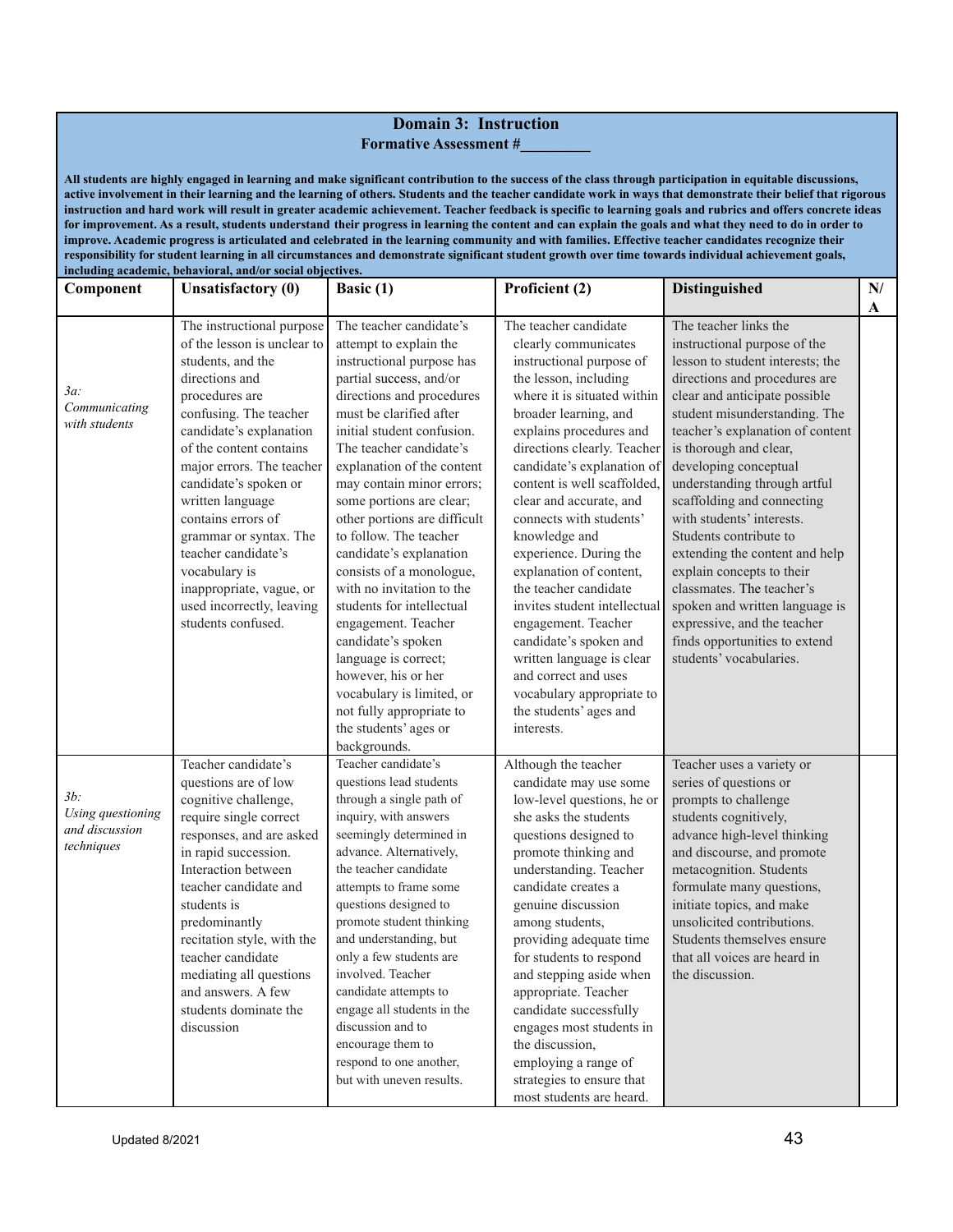|                          | Learning tasks and                       | Learning tasks and                               | The learning tasks and                          | Virtually all students are                             |  |
|--------------------------|------------------------------------------|--------------------------------------------------|-------------------------------------------------|--------------------------------------------------------|--|
|                          | activities, materials,                   | activities are partially                         | activities are aligned with                     | intellectually engaged in                              |  |
|                          | resources, instructional                 | aligned with the                                 | the instructional outcomes                      | challenging content                                    |  |
|                          | groups and technology                    | instructional outcomes                           | and designed to challenge                       | through well-designed                                  |  |
| $3c$ :                   | are poorly aligned with                  | but require only minimal                         | student thinking, the result                    | learning tasks and                                     |  |
| <b>Engaging</b> students | the instructional                        | thinking by students,                            | being that most students                        | suitable scaffolding by                                |  |
| in learning              | outcomes or require only                 | allowing most to be                              | display active intellectual                     | the teacher and fully                                  |  |
|                          | rote responses. The pace                 | passive or merely                                | engagement with                                 | aligned with the                                       |  |
|                          | of the lesson is too slow                | compliant. The pacing of                         | important and challenging                       | instructional outcomes.                                |  |
|                          | or too rushed. Few                       | the lesson may not                               | content and are supported                       | In addition, there is                                  |  |
|                          | students are intellectually              | provide students the time                        | in that engagement by                           | evidence of some                                       |  |
|                          | engaged or interested.                   | needed to be intellectually                      | teacher candidate                               | student initiation of                                  |  |
|                          |                                          | engaged.                                         | scaffolding. The pacing of                      | inquiry and of student                                 |  |
|                          |                                          |                                                  | the lesson is appropriate,                      | contribution to the                                    |  |
|                          |                                          |                                                  | providing most students                         | exploration of important                               |  |
|                          |                                          |                                                  | the time needed to be                           | content. The pacing of                                 |  |
|                          |                                          |                                                  | intellectually engaged.                         | the lesson provides                                    |  |
|                          |                                          |                                                  |                                                 | students the time needed                               |  |
|                          |                                          |                                                  |                                                 | to intellectually engage                               |  |
|                          |                                          |                                                  |                                                 | with and reflect upon                                  |  |
|                          |                                          |                                                  |                                                 | their learning and to                                  |  |
|                          |                                          |                                                  |                                                 | consolidate their                                      |  |
|                          |                                          |                                                  |                                                 | understanding. Students                                |  |
|                          |                                          |                                                  |                                                 | may have some choice                                   |  |
|                          |                                          |                                                  |                                                 | in how they complete                                   |  |
|                          |                                          |                                                  |                                                 | tasks and may serve as                                 |  |
|                          |                                          |                                                  |                                                 | resources for one                                      |  |
|                          |                                          |                                                  |                                                 | another.                                               |  |
|                          | There is little or no                    | Assessment is used                               | Assessment is used                              | Assessment is fully                                    |  |
|                          | assessment or                            | sporadically by teacher                          | regularly by teacher                            | integrated into instruction                            |  |
| $3d$ :                   | monitoring of student                    | candidate and/or                                 | candidate and/or students                       | through extensive use of                               |  |
| <b>Using Assessment</b>  | learning; feedback is                    | students to support                              | during the lesson through                       | formative assessment.                                  |  |
| in Instruction           | absent or of poor                        | instruction through                              | monitoring of learning                          | Students appear to be                                  |  |
|                          | quality. Students do not                 | some monitoring of                               | progress and results in                         | aware of, and there is some                            |  |
|                          | appear to be aware of                    | progress in learning.<br>Feedback to students is | accurate, specific                              | evidence that they have                                |  |
|                          | the assessment criteria                  | general, students appear                         | feedback that advances                          | contributed to, the<br>assessment criteria.            |  |
|                          | and do not engage in<br>self-assessment. |                                                  | learning. Students appear<br>to be aware of the | Students self-assess and                               |  |
|                          |                                          | to be only partially<br>aware of the assessment  |                                                 |                                                        |  |
|                          |                                          |                                                  | assessment criteria; some                       | monitor their progress. A<br>variety of feedback, from |  |
|                          |                                          | criteria used to evaluate<br>their work, and few | of them engage in<br>self-assessment.           | both their teacher and their                           |  |
|                          |                                          | assess their own work.                           | Questions, prompts,                             | peers, is accurate, specific,                          |  |
|                          |                                          | Questions, prompts, and                          | assessments are used to                         | and advances learning.                                 |  |
|                          |                                          | assessments are rarely                           | diagnose evidence of                            | Questions, prompts,                                    |  |
|                          |                                          | used to diagnose                                 | learning.                                       | assessments are used                                   |  |
|                          |                                          | evidence of learning.                            |                                                 | regularly to diagnose                                  |  |
|                          |                                          |                                                  |                                                 | evidence of learning by                                |  |
|                          |                                          |                                                  |                                                 | individual students                                    |  |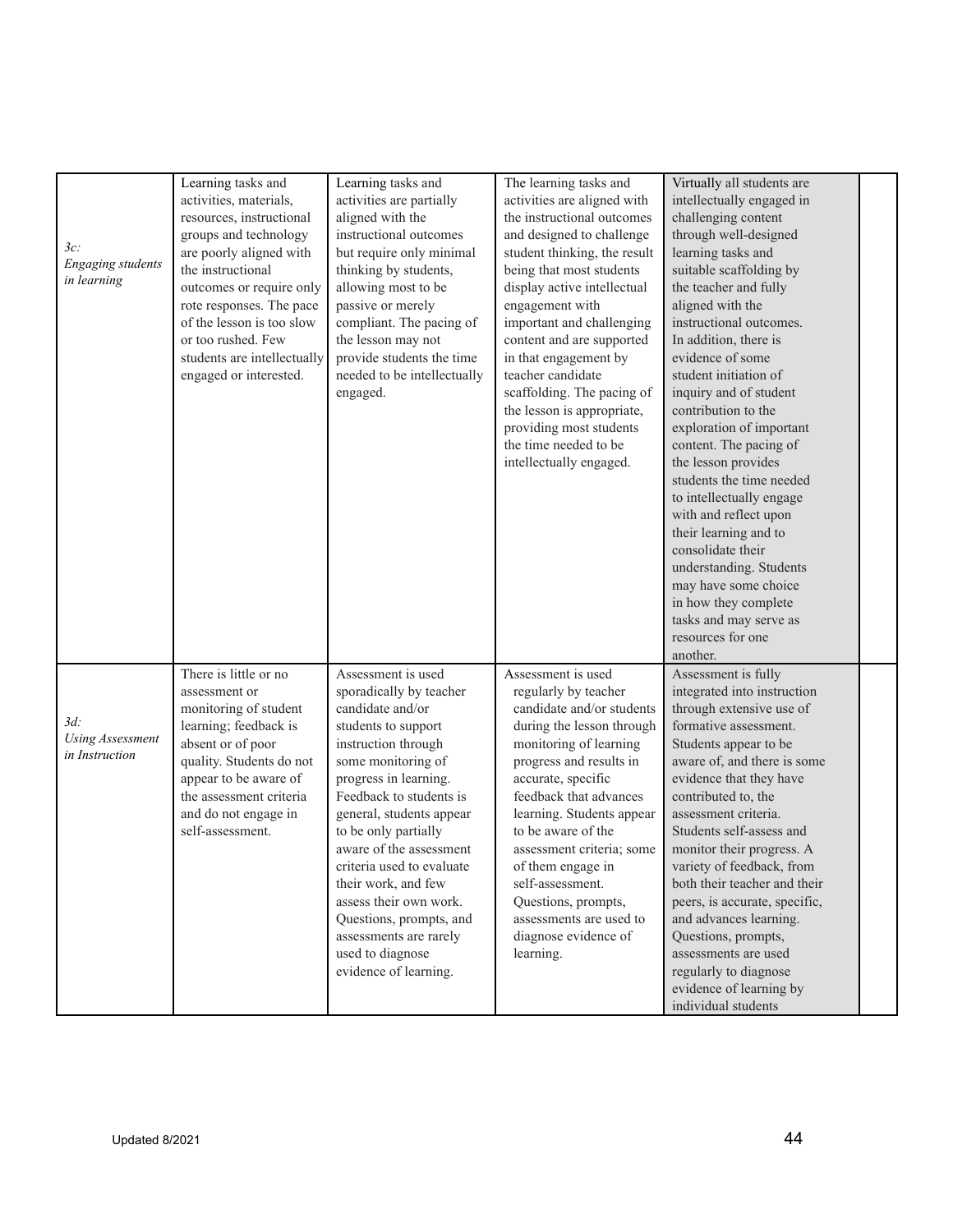| 3e: Demonstrating<br>flexibility and<br>responsiveness<br><b>Comments - Instruction</b> | The teacher candidate<br>adheres to the<br>instruction plan in spite<br>of evidence of poor<br>student understanding<br>or lack of interest.<br>Teacher candidate<br>ignores student<br>questions; when<br>students experience<br>difficulty, the teacher<br>candidate blames the<br>students or their home<br>environment. | The teacher candidate<br>attempts to modify the<br>lesson when needed and<br>to respond to student<br>questions and interests,<br>with moderate success.<br>Teacher candidate<br>accepts responsibility<br>for student success but<br>has only a limited<br>repertoire of strategies<br>to draw upon. | The teacher candidate<br>promotes the successful<br>learning of all students,<br>making minor<br>adjustments as needed to<br>instructional plans and<br>accommodating student<br>questions, needs, and<br>interests. Drawing on a<br>broad repertoire of<br>strategies, the teacher<br>candidate persists in<br>seeking approaches for<br>students who have<br>difficulty learning. | Teacher seizes an<br>opportunity to enhance<br>learning, building on a<br>spontaneous event or<br>student interests, or<br>successfully adjusts and<br>differentiates instruction to<br>address individual student<br>misunderstandings.<br>Teacher persists in seeking<br>effective approaches for<br>students who need help,<br>using an extensive<br>repertoire of instructional<br>strategies and soliciting<br>additional resources from<br>the school or community.<br>In addition to the<br>characteristics of<br>"proficient": The teacher's<br>adjustments to the lesson<br>are designed to assist<br>individual students.<br>Teacher seizes on a<br>teachable moment to<br>enhance a lesson. The<br>teacher conveys to students<br>that s/he won't consider a<br>lesson "finished" until<br>every student understands<br>and that s/he has a broad<br>range of approaches to use.<br>In reflecting on practice,<br>the teacher can cite others<br>in the school and beyond<br>whom s/he has contacted<br>for assistance in reaching<br>some students. |  |
|-----------------------------------------------------------------------------------------|-----------------------------------------------------------------------------------------------------------------------------------------------------------------------------------------------------------------------------------------------------------------------------------------------------------------------------|-------------------------------------------------------------------------------------------------------------------------------------------------------------------------------------------------------------------------------------------------------------------------------------------------------|-------------------------------------------------------------------------------------------------------------------------------------------------------------------------------------------------------------------------------------------------------------------------------------------------------------------------------------------------------------------------------------|-----------------------------------------------------------------------------------------------------------------------------------------------------------------------------------------------------------------------------------------------------------------------------------------------------------------------------------------------------------------------------------------------------------------------------------------------------------------------------------------------------------------------------------------------------------------------------------------------------------------------------------------------------------------------------------------------------------------------------------------------------------------------------------------------------------------------------------------------------------------------------------------------------------------------------------------------------------------------------------------------------------------------------------------------------------------|--|
|-----------------------------------------------------------------------------------------|-----------------------------------------------------------------------------------------------------------------------------------------------------------------------------------------------------------------------------------------------------------------------------------------------------------------------------|-------------------------------------------------------------------------------------------------------------------------------------------------------------------------------------------------------------------------------------------------------------------------------------------------------|-------------------------------------------------------------------------------------------------------------------------------------------------------------------------------------------------------------------------------------------------------------------------------------------------------------------------------------------------------------------------------------|-----------------------------------------------------------------------------------------------------------------------------------------------------------------------------------------------------------------------------------------------------------------------------------------------------------------------------------------------------------------------------------------------------------------------------------------------------------------------------------------------------------------------------------------------------------------------------------------------------------------------------------------------------------------------------------------------------------------------------------------------------------------------------------------------------------------------------------------------------------------------------------------------------------------------------------------------------------------------------------------------------------------------------------------------------------------|--|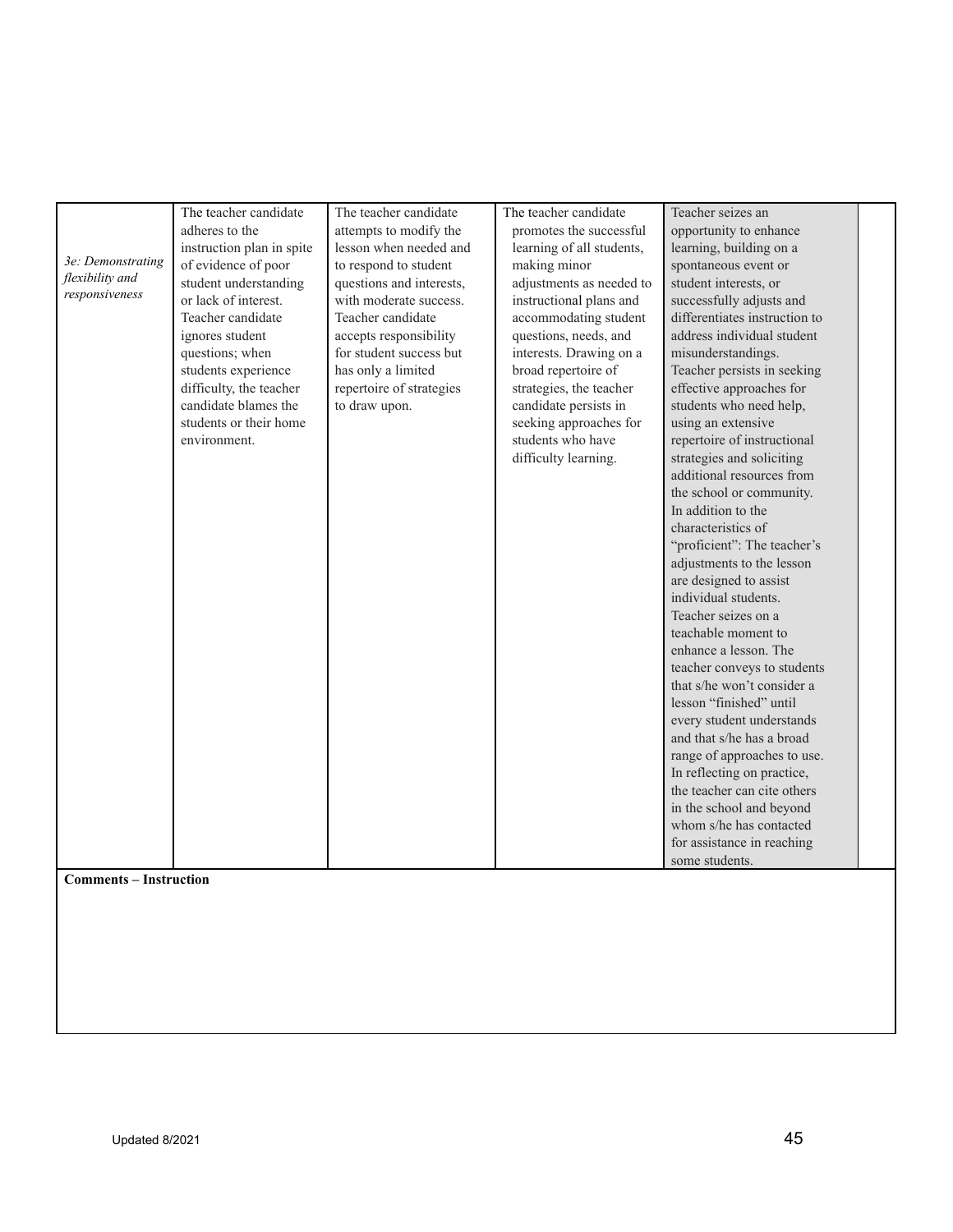#### **Domain 4: Professional Responsibilities Formative Assessment #\_\_\_\_\_\_\_\_\_\_**

Effective teacher candidates have high ethical standards and a deep sense of professionalism. They utilize integrated systems for using student learning data, record keeping and communicating with families clearly, timely and with cultural sensitivity. They assume leadership roles in both school and district projects, and engage in a wide-range of professional development activities. Reflection on their own practice results in ideas for improvement that are shared across the community and improve the practice of all. These are teacher candidates who are committed to fostering a community of effortful learning that reflects the highest standards for teaching and student learning in ways that are respectful and responsive to the needs and backgrounds of **all learner** 

| Component              | <b>Unsatisfactory (0)</b>                               | Basic $(1)$                                                  | Proficient (2)                             | Distinguished              | N/A |
|------------------------|---------------------------------------------------------|--------------------------------------------------------------|--------------------------------------------|----------------------------|-----|
|                        | The teacher candidate                                   | The teacher candidate has a                                  | The teacher candidate                      | The teacher makes a        |     |
|                        | does not know whether a                                 | generally accurate                                           | makes an accurate                          | thoughtful and accurate    |     |
|                        | lesson was effective or                                 | impression of a lesson's                                     | assessment of a lesson's                   | assessment of a            |     |
| 4a:                    | achieved its instructional                              | effectiveness and the extent                                 | effectiveness and the                      | lesson's effectiveness     |     |
| Reflecting on Teaching | outcomes, or the teacher                                | to which instructional                                       | extent to which it                         | and the extent to which    |     |
|                        | candidate profoundly                                    | outcomes were met. The                                       | achieved its instructional                 | it achieved its            |     |
|                        | misjudges the success of a                              | teacher candidate makes                                      | outcomes and can cite                      | instructional outcomes.    |     |
|                        | lesson. The teacher                                     | general suggestions about                                    | general references to                      | citing many specific       |     |
|                        | candidate has no                                        | how a lesson could be                                        | support the judgment.                      | examples from the          |     |
|                        | suggestions for how a                                   | improved.                                                    | The teacher candidate                      | lesson and weighing        |     |
|                        | lesson could be improved.                               |                                                              | makes a few specific                       | the relative strengths of  |     |
|                        |                                                         |                                                              | suggestions of what                        | each. Drawing on an        |     |
|                        |                                                         |                                                              | could be tried another                     | extensive repertoire of    |     |
|                        |                                                         |                                                              | time the lesson is taught.                 | skills, the teacher offers |     |
|                        |                                                         |                                                              |                                            | specific alternative       |     |
|                        |                                                         |                                                              |                                            | actions, complete with     |     |
|                        |                                                         |                                                              |                                            | the probable success of    |     |
|                        |                                                         |                                                              |                                            | different courses of       |     |
|                        |                                                         |                                                              |                                            | action.                    |     |
|                        | Even with supervision, the                              | With supervision the teacher                                 | With supervision the                       | The teacher's system       |     |
|                        | teacher candidate's                                     | candidate maintains                                          | teacher candidate                          | for maintaining            |     |
| $4b$ :                 | information on student                                  | information on student                                       | maintains information                      | information on student     |     |
| Supervised maintenance | completion of                                           | completion of assignments,                                   | on student completion of                   | completion of              |     |
| of accurate records    | assignments, student                                    | student progress in learning,                                | assignments, student                       | assignments, student       |     |
|                        | progress in learning,                                   | non-instructional activity                                   | progress in learning, and                  | progress in learning,      |     |
|                        | non-instructional activity                              | that is rudimentary and                                      | non-instructional                          | and non-instructional      |     |
|                        | is nonexistent or in                                    | partially effective.                                         | activities that is fully                   | records is fully           |     |
|                        | disarray.                                               |                                                              | effective.                                 | effective. Students        |     |
|                        |                                                         |                                                              |                                            | contribute information     |     |
|                        |                                                         |                                                              |                                            |                            |     |
|                        |                                                         |                                                              |                                            | and participate in         |     |
|                        |                                                         |                                                              |                                            | maintaining the            |     |
|                        |                                                         |                                                              |                                            | records.<br>The teacher    |     |
|                        | Even with supervision, the<br>teacher candidate has not | With supervision, the teacher<br>candidate demonstrates some | With supervision, the<br>teacher candidate | communicates frequently    |     |
|                        | demonstrated skills for                                 | skills for effective                                         | communicates                               | with families in a         |     |
| 4с:<br>Supervised      | effective communication                                 | communication and                                            | effectively with families                  | culturally sensitive       |     |
| communication with     | and involvement with                                    | involvement with families.                                   | multiple times.                            | manner, with students      |     |
| families               | families.                                               |                                                              |                                            | contributing to the        |     |
|                        |                                                         |                                                              |                                            | communication. The         |     |
|                        |                                                         |                                                              |                                            | teacher responds to        |     |
|                        |                                                         |                                                              |                                            | family concerns with       |     |
|                        |                                                         |                                                              |                                            | professional and cultural  |     |
|                        |                                                         |                                                              |                                            | sensitivity. The teacher's |     |
|                        |                                                         |                                                              |                                            | efforts to engage families |     |
|                        |                                                         |                                                              |                                            | in the instructional       |     |
|                        |                                                         |                                                              |                                            | program are frequent and   |     |
|                        |                                                         |                                                              |                                            | successful.                |     |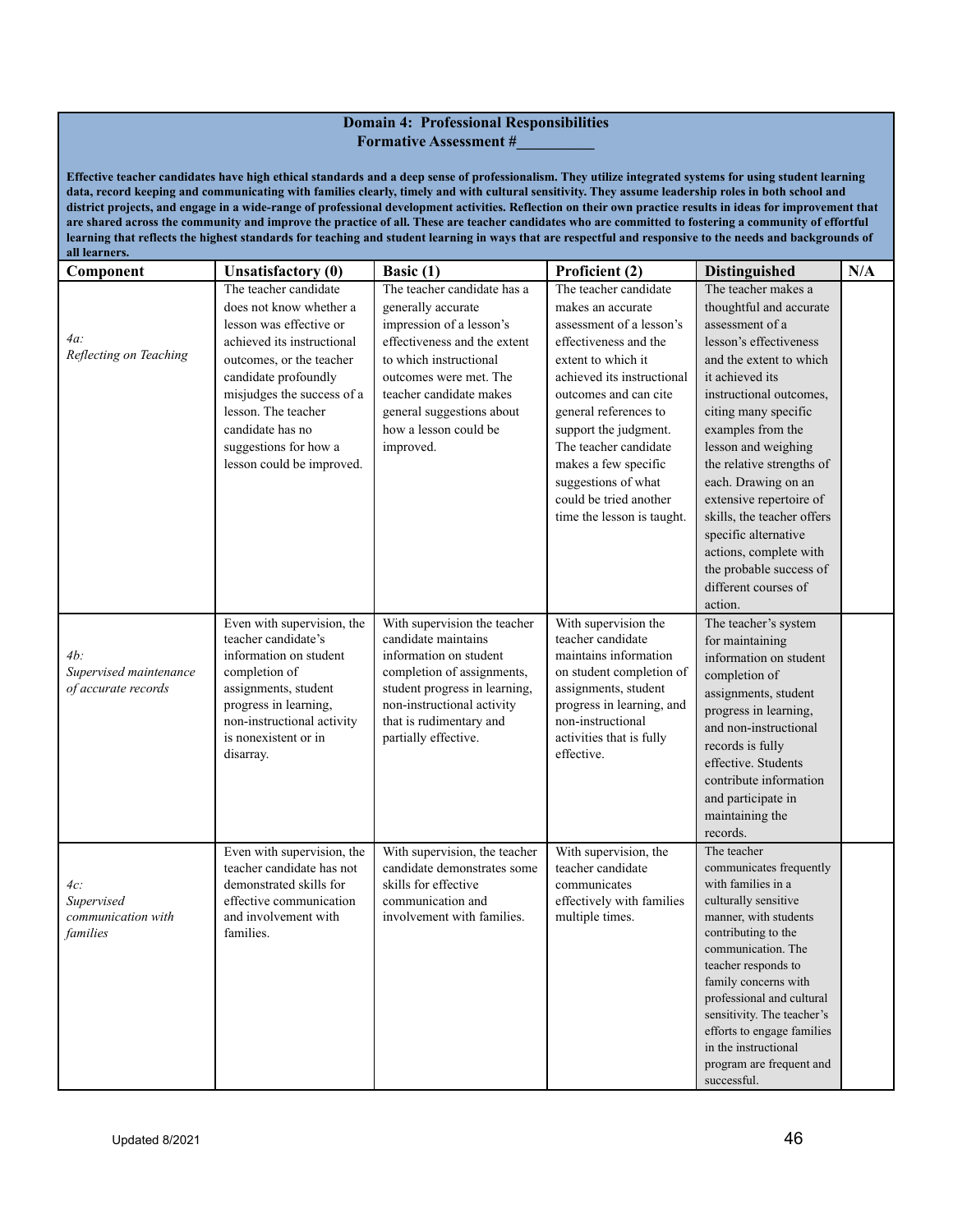| $4d$ :<br>Participating in a<br>Professional Community | The teacher candidate's<br>relationships with<br>colleagues are negative or<br>self-serving. The teacher<br>candidate avoids<br>participation in a<br>professional culture of<br>inquiry, resisting<br>opportunities to become<br>involved. The teacher<br>candidate avoids<br>becoming involved in<br>school events or school<br>and district projects<br>recommended by the<br>mentor teacher. | The teacher candidate's<br>professional relationships are<br>cordial and fulfill<br>school/district duties<br>recommended by the mentor<br>teacher; including<br>involvement in a culture of<br>inquiry, school events and/or<br>school/district projects when<br>asked.                                                                                                                                                               | The teacher candidate's<br>professional<br>relationships are<br>characterized by mutual<br>support and cooperation;<br>include active<br>participation in a culture<br>of professional inquiry,<br>school events and<br>school/district projects,<br>making substantial<br>contributions.                                                                                                                                                                       | Professional<br>relationships are<br>characterized by mutual<br>support, cooperation<br>and initiative in<br>assuming leadership in<br>promoting a culture of<br>inquiry and making<br>substantial<br>contributions to<br>school/district projects.                                                                                 |  |
|--------------------------------------------------------|--------------------------------------------------------------------------------------------------------------------------------------------------------------------------------------------------------------------------------------------------------------------------------------------------------------------------------------------------------------------------------------------------|----------------------------------------------------------------------------------------------------------------------------------------------------------------------------------------------------------------------------------------------------------------------------------------------------------------------------------------------------------------------------------------------------------------------------------------|-----------------------------------------------------------------------------------------------------------------------------------------------------------------------------------------------------------------------------------------------------------------------------------------------------------------------------------------------------------------------------------------------------------------------------------------------------------------|-------------------------------------------------------------------------------------------------------------------------------------------------------------------------------------------------------------------------------------------------------------------------------------------------------------------------------------|--|
| 4e<br>Growing and Developing<br>professionally         | The teacher candidate<br>engages in no professional<br>development activities to<br>enhance knowledge or<br>skill The teacher<br>candidate resists feedback<br>on teaching performance<br>from either supervisors or<br>more experienced<br>colleagues. The teacher<br>candidate makes no effort<br>to share knowledge with<br>others or to assume<br>professional<br>responsibilities.          | The teacher candidate<br>participates to a limited<br>extent in professional<br>activities when they are<br>convenient. The teacher<br>candidate engages in a<br>limited way with colleagues<br>and supervisors in<br>professional conversation<br>about practice, including<br>some feedback on teaching<br>performance. The teacher<br>candidate finds limited ways<br>to assist other teachers and<br>contribute to the profession. | The teacher candidate seeks<br>out opportunities for<br>professional development to<br>enhance content knowledge<br>and pedagogical skill. The<br>teacher candidate actively<br>engages with colleagues and<br>supervisors in professional<br>conversation about practice,<br>including feedback about<br>practice. The teacher<br>candidate participates<br>actively in assisting other<br>educators and looks for ways<br>to contribute to the<br>profession. | The teacher seeks<br>out opportunities for<br>professional<br>development and<br>makes a systematic<br>effort to conduct<br>action research. The<br>teacher solicits<br>feedback on practice<br>from both<br>supervisors and<br>colleagues. The<br>teacher initiates<br>important activities<br>to contribute to the<br>profession. |  |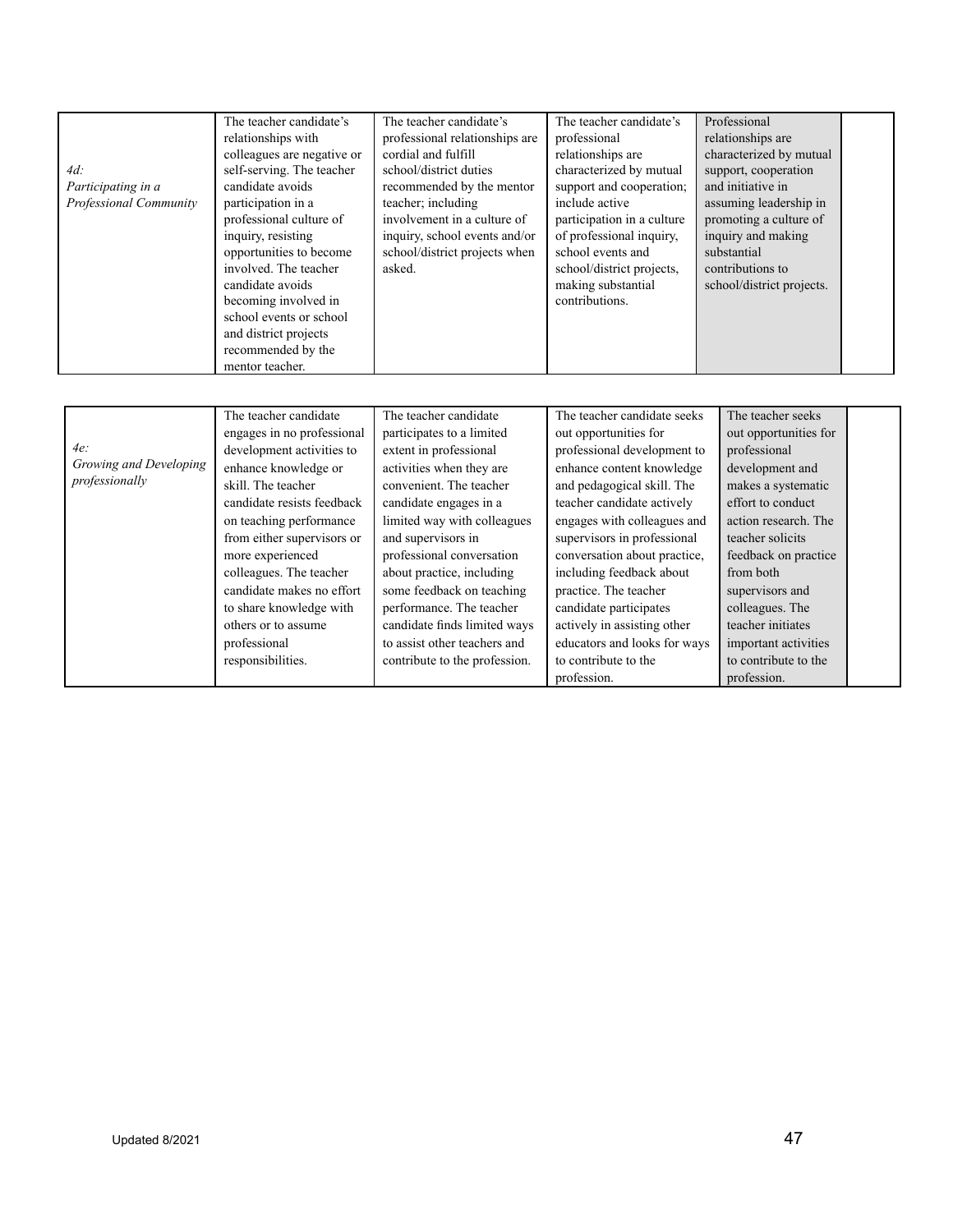|                                                 | The teacher candidate        | The teacher candidate         | The teacher candidate         | The teacher can be                 |
|-------------------------------------------------|------------------------------|-------------------------------|-------------------------------|------------------------------------|
|                                                 | interactions are             | interaction are characterized | displays high standards of    | counted on to hold                 |
|                                                 | characterized by             | by honest, genuine but        | honesty, integrity, and       | the highest standards              |
| $4f$ :                                          | questionable                 | inconsistent professionalism  | confidentiality in            | of honesty, integrity,             |
| Showing Professionalism                         | professionalism in dress,    | in dress, grooming,           | interactions with colleagues, | and confidentiality                |
|                                                 | grooming.                    | communication, timeliness,    | students, and the public. The | and takes a                        |
|                                                 | communication,               | commitment to teaching,       | teacher candidate             | leadership role with               |
|                                                 | timeliness, commitment to    | ability to take on            | demonstrates full             | colleagues. The                    |
|                                                 | teaching, ability to take on | responsibilities.             | commitment to teaching and    | teacher is highly                  |
|                                                 | responsibilities.            |                               | a willingness to take on      | proactive in serving               |
|                                                 |                              |                               | responsibilities.             | students, seeking out              |
|                                                 |                              |                               |                               | resources when                     |
|                                                 |                              |                               |                               | needed. The teacher                |
|                                                 |                              |                               |                               | makes a concerted                  |
|                                                 |                              |                               |                               | effort to challenge                |
|                                                 |                              |                               |                               | negative attitudes or              |
|                                                 |                              |                               |                               | practices to ensure                |
|                                                 |                              |                               |                               | that all students,                 |
|                                                 |                              |                               |                               | particularly those                 |
|                                                 |                              |                               |                               | traditionally                      |
|                                                 |                              |                               |                               | underserved, are                   |
|                                                 |                              |                               |                               | honored in the                     |
|                                                 |                              |                               |                               | school. The teacher                |
|                                                 |                              |                               |                               | takes a leadership                 |
|                                                 |                              |                               |                               | role in team or                    |
|                                                 |                              |                               |                               | departmental                       |
|                                                 |                              |                               |                               | decision making and                |
|                                                 |                              |                               |                               | helps ensure that                  |
|                                                 |                              |                               |                               | such decisions are                 |
|                                                 |                              |                               |                               | based on the highest               |
|                                                 |                              |                               |                               | professional                       |
|                                                 |                              |                               |                               | standards. The<br>teacher complies |
|                                                 |                              |                               |                               | fully with school and              |
|                                                 |                              |                               |                               | district regulations,              |
|                                                 |                              |                               |                               | taking a leadership                |
|                                                 |                              |                               |                               | role with colleagues.              |
|                                                 |                              |                               |                               |                                    |
|                                                 |                              |                               |                               |                                    |
|                                                 |                              |                               |                               |                                    |
| <b>Comments - Professional Responsibilities</b> |                              |                               |                               |                                    |
|                                                 |                              |                               |                               |                                    |
|                                                 |                              |                               |                               |                                    |
|                                                 |                              |                               |                               |                                    |
|                                                 |                              |                               |                               |                                    |
|                                                 |                              |                               |                               |                                    |